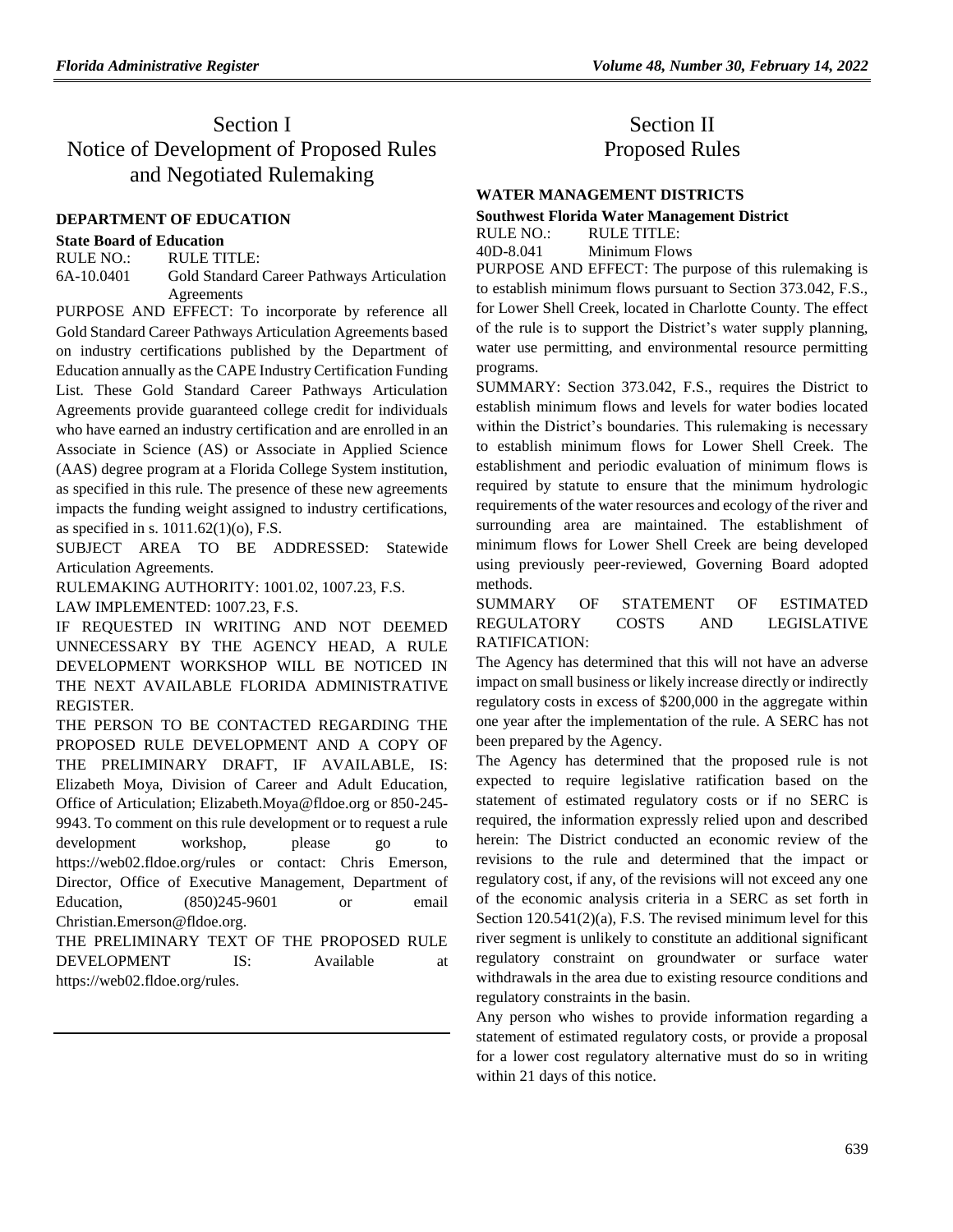RULEMAKING AUTHORITY: [373.044,](https://www.flrules.org/gateway/statute.asp?id=373.044) [373.113,](https://www.flrules.org/gateway/statute.asp?id=%20373.113) [373.171,](https://www.flrules.org/gateway/statute.asp?id=%20373.171) F.S.

LAW IMPLEMENTED: [373.036,](https://www.flrules.org/gateway/statute.asp?id=373.036) [373.042,](https://www.flrules.org/gateway/statute.asp?id=%20373.042) [373.0421,](https://www.flrules.org/gateway/statute.asp?id=%20373.0421) F.S.

IF REQUESTED WITHIN 21 DAYS OF THE DATE OF THIS NOTICE, A HEARING WILL BE SCHEDULED AND ANNOUNCED IN THE FAR.

THE PERSON TO BE CONTACTED REGARDING THE PROPOSED RULE IS: Doug Leeper, MFL Program Lead, SWFWMD, 2379 Broad Street, Brooksville, FL 34604, (352)796-7211, ext. 4272.

# THE FULL TEXT OF THE PROPOSED RULE IS:

# **40D-8.041 Minimum Flows.**

(1) through (22) No change.

(23) Minimum Flows for the lower Shell Creek

(a) For purposes of this rule, the lower Shell Creek in Charlotte County, FL, includes the watercourse from the base of the downstream side of the Hendrickson Dam to its confluence with the Peace River.

(b) Minimum Flows for the lower Shell Creek are based on the daily average flow at the United States Geological Survey (USGS) Shell Creek near Punta Gorda, FL Gage, No. 02298202, adjusted for withdrawals and agricultural runoff, for the period of record from January 1, 1972, through December 31, 2018, as set forth in Table 8-27.

| Table 8-27 Minimum Flows for Lower Shell Creek Based on |                                |  |
|---------------------------------------------------------|--------------------------------|--|
| flow at the USGS Shell Creek near Punta Gorda, FL Gage  |                                |  |
| Adjusted for Surface Withdrawals from the Shell Creek   |                                |  |
| Reservoir and Agricultural Runoff to the Reservoir.     |                                |  |
| If adjusted flow in cubic                               | Minimum Flow is:               |  |
| feet per second (cfs) on                                |                                |  |
| the previous day is:                                    |                                |  |
| $\leq 56$ cfs                                           | 87% of adjusted flow on the    |  |
|                                                         | previous day                   |  |
| $>56$ cfs and $\leq$ 137 cfs                            | 77% of adjusted flow on the    |  |
|                                                         | previous day                   |  |
| $>$ 137 cfs                                             | 60% of adjusted flow on<br>the |  |

Status assessments of the Minimum Flows for the lower Shell Creek will be completed to determine whether the flow is below or projected to fall below the Minimum Flows. Each status assessment is independent from and not a determination of water use permit compliance or environmental resource permit compliance. Permit compliance is a regulatory function that is not within the scope of this subsection. As part of status assessment, the District will use the following approach:

previous day

1. The District will evaluate the Minimum Flow annually to determine the extent to which the flow of the lower Shell Creek has been reduced due to withdrawals as of the date of each status assessment at Gage No. 02298202. The annual evaluation will be completed through a review of:

(a) Flow data;

(b) Water withdrawals data;

(c) Agricultural runoff data;

(d) Rainfall and evaporation data; and

(e) Hydrologic modeling.

2. The District will also evaluate the Minimum Flows every five years as part of the regional water supply planning process. This evaluation will include the use of hydrologic modeling.

3. If the Minimum Flows are being met based on the annual evaluation or the evaluation performed as a part of the regional water supply planning process, then no further actions are required beyond continued monitoring.

Rulemaking Authority 373.044, 373.113, 373.171 FS. Law Implemented 373.036, 373.042, 373.0421 FS. History–New 10-5-74, Amended 12-31-74, Formerly 16J-0.15, 40D-1.601, Amended 10-1- 84, 8-7-00, 2-6-06, 4-6-06, 1-1-07, 11-25-07, 2-18-08, 3-2-08, 5-12- 08, 5-10-09, 3-23-10, 3-28-10, 7-12-10, 8-2-10 (8), 8-2-10 (15), 10- 16-12, 3-20-13(16), 3-20-13(17), 6-20-16, 3-15-18, 6-19-18, 4-15-20, 8-9-20, 4-12-21, \_\_\_.

NAME OF PERSON ORIGINATING PROPOSED RULE: Southwest Florida Water Management District

NAME OF AGENCY HEAD WHO APPROVED THE PROPOSED RULE: Southwest Florida Water Management District Governing Board

DATE PROPOSED RULE APPROVED BY AGENCY HEAD: December 14, 2021

DATE NOTICE OF PROPOSED RULE DEVELOPMENT PUBLISHED IN FAR: January 26, 2022

# **[DEPARTMENT OF BUSINESS AND PROFESSIONAL](https://www.flrules.org/gateway/department.asp?id=61)  [REGULATION](https://www.flrules.org/gateway/department.asp?id=61)**

# **[Florida Real Estate Commission](https://www.flrules.org/gateway/organization.asp?id=283)**

RULE NO.: RULE TITLE:

[61J2-24.006](https://www.flrules.org/gateway/ruleNo.asp?id=61J2-24.006) Probation

PURPOSE AND EFFECT: The purpose of the amendments is to the update the text to clarify details regarding terms of probation including live attendance at meetings.

SUMMARY: Update rule text regarding live vs. online attendance.

SUMMARY OF STATEMENT OF ESTIMATED REGULATORY COSTS AND LEGISLATIVE RATIFICATION:

The Agency has determined that this will not have an adverse impact on small business or likely increase directly or indirectly regulatory costs in excess of \$200,000 in the aggregate within one year after the implementation of the rule. A SERC has not been prepared by the Agency.

The Agency has determined that the proposed rule is not expected to require legislative ratification based on the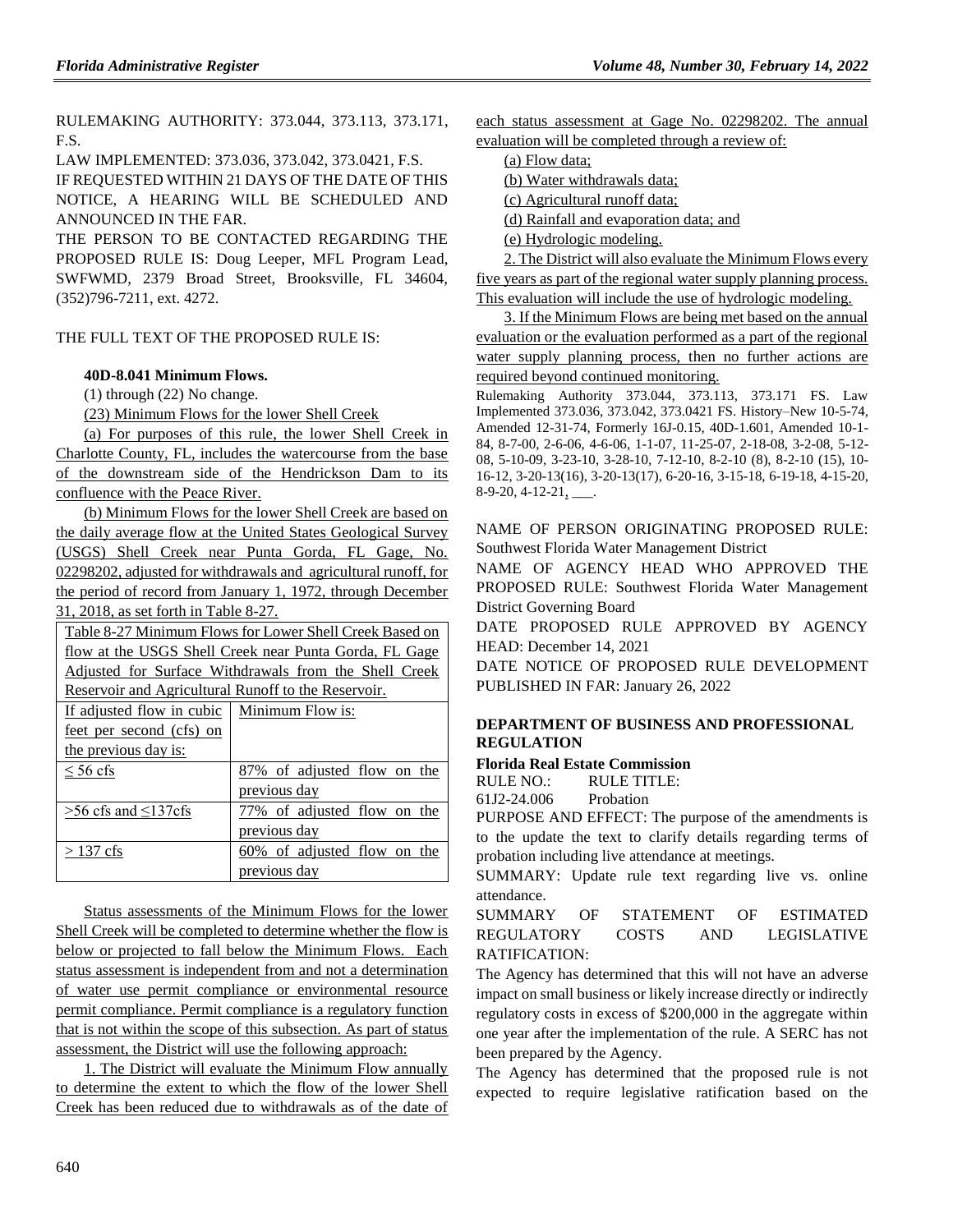statement of estimated regulatory costs or if no SERC is required, the information expressly relied upon and described herein: During discussion of the economic impact of this rule at its Commission meeting, the Commission, based upon the expertise and experience of its members, determined that a Statement of Estimated Regulatory Costs (SERC) was not necessary and that the rule will not require ratification by the Legislature. No person or interested party submitted additional information regarding the economic impact at that time.

Any person who wishes to provide information regarding a statement of estimated regulatory costs, or provide a proposal for a lower cost regulatory alternative must do so in writing within 21 days of this notice.

RULEMAKING AUTHORITY: [475.05 FS.](https://www.flrules.org/gateway/statute.asp?id=475.05%20FS.)

LAW IMPLEMENTED: [455.227,](https://www.flrules.org/gateway/statute.asp?id=455.227) [475.25\(4\) FS.](https://www.flrules.org/gateway/statute.asp?id=%20475.25(4)%20FS.)

IF REQUESTED WITHIN 21 DAYS OF THE DATE OF THIS NOTICE, A HEARING WILL BE SCHEDULED AND ANNOUNCED IN THE FAR.

THE PERSON TO BE CONTACTED REGARDING THE PROPOSED RULE IS: Giuvanna Corona, Executive Director, Florida Real Estate Commission, 400 W. Robinson Street, #N801, Orlando, FL 32801, Giuvanna.Corona@myfloridalicense.com

THE FULL TEXT OF THE PROPOSED RULE IS:

#### **61J2-24.006 Probation.**

(1) No change.

(2) If a respondent is unable to complete the requirements of probation within the ninety (90) days or such other time specified in the final order, the Division Director is authorized to grant a one-time one hundred eighty (180) days extension for the following reasons:

(a) through (c) No change.

(3) through (5) No change.

(6) When as a term of probation, the Commission orders a respondent to attend one or more meetings of the Commission, the respondent shall comply with the following in order to obtain credit for attending the meeting:

(a) through (c) No change.

(d) All electronic devices must be turned off; and

(e) Failure to comply with this subsection or any other direction of the Commission consistent with an orderly public meeting will result in loss of credit for attendance at the entire meeting of the Commission;

(f) The meeting must be attended live, in-person. Video and / or telephonic meeting attendance will not be accepted. IF no live, in-person meetings are reasonably available during the term of probation, the term of probation may be automatically extended by the Division Director for up to one hundred eighty (180) days.

 $(g)(f)$  Any respondent requiring special accommodations to attend the meeting, because of a disability, must contact the Division of Real Estate staff at 400 West Robinson Street, Suite N801, Orlando, Florida 32801-1757, Call.Center@dbpr.state.fl.us, (850)487-1395 at least two weeks prior to the meeting date. The Commission will make a reasonable accommodation for those respondents who demonstrate they require special accommodations because they are a person who has a mental or physical impairment that substantially limits one or more of the major life activities of such individual.

Rulemaking Authority 475.05 FS. Law Implemented 455.227, 475.25(4) FS. History–New 2-13-96, Amended 11-10-97, 12-8-02, 7- 10-06, 1-11-11, 8-31-16, 11-2-21,

NAME OF PERSON ORIGINATING PROPOSED RULE: Florida Real Estate Commission

NAME OF AGENCY HEAD WHO APPROVED THE PROPOSED RULE: Florida Real Estate Commission DATE PROPOSED RULE APPROVED BY AGENCY

HEAD: December 15, 2021 DATE NOTICE OF PROPOSED RULE DEVELOPMENT PUBLISHED IN FAR: January 28, 2022

#### **[DEPARTMENT OF HEALTH](https://www.flrules.org/gateway/department.asp?id=64)**

#### **[Board of Clinical Social Work, Marriage and Family](https://www.flrules.org/gateway/organization.asp?id=327)  [Therapy and Mental Health Counseling](https://www.flrules.org/gateway/organization.asp?id=327)** RULE NO.: RULE TITLE:

[64B4-2.0025](https://www.flrules.org/gateway/ruleNo.asp?id=64B4-2.0025) Definition of "Qualified Supervisor"

PURPOSE AND EFFECT: The proposed rule amendment is intended to clarify the requirements for becoming a qualified supervisor.

SUMMARY: To update rule language on qualified supervisors. SUMMARY OF STATEMENT OF ESTIMATED REGULATORY COSTS AND LEGISLATIVE RATIFICATION:

The Agency has determined that this will not have an adverse impact on small business or likely increase directly or indirectly regulatory costs in excess of \$200,000 in the aggregate within one year after the implementation of the rule. A SERC has not been prepared by the Agency.

The Agency has determined that the proposed rule is not expected to require legislative ratification based on the statement of estimated regulatory costs or if no SERC is required, the information expressly relied upon and described herein: During discussion of the economic impact of this rule at its Board meeting, the Board, based upon the expertise and experience of its members, determined that a Statement of Estimated Regulatory Costs (SERC) was not necessary and that the rule will not require ratification by the Legislature. No person or interested party submitted additional information regarding the economic impact at that time.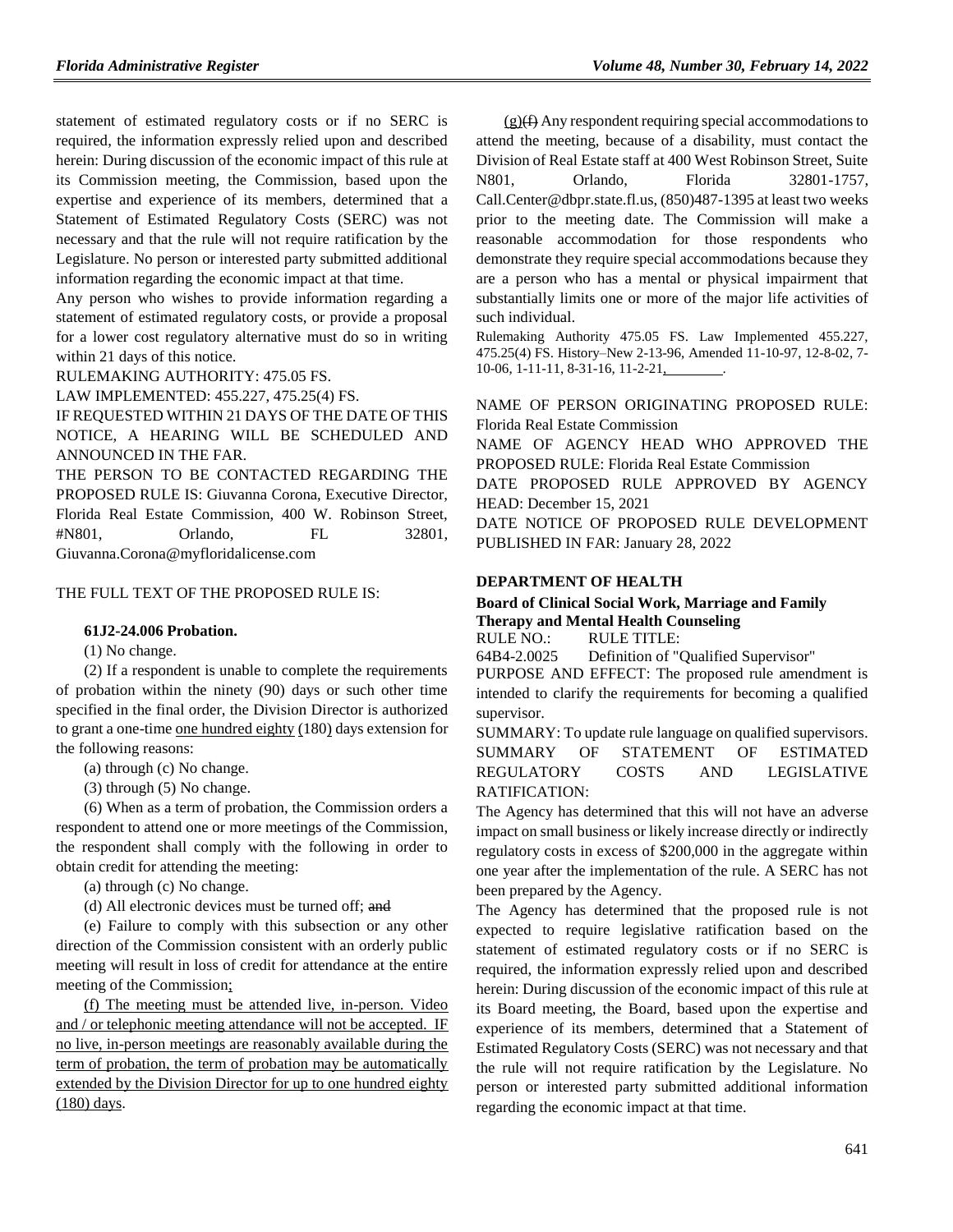Any person who wishes to provide information regarding a statement of estimated regulatory costs, or provide a proposal for a lower cost regulatory alternative must do so in writing within 21 days of this notice.

RULEMAKING AUTHORITY: [491.004\(5\),](https://www.flrules.org/gateway/statute.asp?id=491.004(5)) [491.005\(1\)\(c\),](https://www.flrules.org/gateway/statute.asp?id=%20491.005(1)(c))  $(3)(c)$ ,  $(4)(c)$  FS.

LAW IMPLEMENTED: [491.005\(1\)\(c\),](https://www.flrules.org/gateway/statute.asp?id=491.005(1)(c)) (3)(c), (4)(c) FS.

IF REQUESTED WITHIN 21 DAYS OF THE DATE OF THIS NOTICE, A HEARING WILL BE SCHEDULED AND ANNOUNCED IN THE FAR.

THE PERSON TO BE CONTACTED REGARDING THE PROPOSED RULE IS: Kimberly Marshall, Executive Director, Board of Clinical Social Work, Marriage and Family Therapy and Mental Health Counseling, 4052 Bald Cypress Way, Bin # C08, Tallahassee, Florida 32399-3258.

## THE FULL TEXT OF THE PROPOSED RULE IS:

64B4-2.0025 Definition of "Qualified Supervisor" Definitions and Duties.

(1) No Change.

(2) A "qualified supervisor" for marriage and family therapy as specified in Section  $491.005(3)(c)$ , F.S., means a licensed marriage and family therapist with at least five of experience or the equivalent who meets the qualifications specified in Rule 64B4-21.007, F.A.C.

(3) No Change.

(4) Form DH-MQA 5049, Qualified Supervisor Statement Instructions and Form (Revised 11/2021), hereby adopted and incorporated by reference, which can be obtained from [http://www.flrules.org/Gateway/reference.asp?No=Ref-](https://www.flrules.org/Gateway/reference.asp?No=Ref-________)

 $\overline{\phantom{a}}$ , or on the web [www.floridasmentalhealthprofessions.gov/resources,](http://www.floridasmentalhealthprofessions.gov/resources) must be submitted by all qualified supervisors prior to initiation of any supervision in Florida for registered interns.

(5) In addition to the requirements found in Rule 64B4- 2.002, F.A.C, a qualified supervisor shall:

(a) Provide the Board with a signed and dated letter which may be submitted electronically and which states the supervisor has agreed to provide the intern or applicant with supervision while a registered intern;

(b) Not commence supervision until the qualified supervisor confirms Board approval, registration status, and receipt of an approval letter from the Board office for each intern under supervision;

(c) Ensure that at all times the qualified supervisor and the intern act within their established scopes of practice providing the appropriate standard of care for each client of the intern;

(d) Report any violations of the scope of practice, standard of care, or any laws or rules directly to the Board within seven (7) days of the knowledge of such violation;

(e) Document a minimum of date, duration, and participants of all supervision sessions which shall be completed and signed, or otherwise verified, by the qualified supervisor no later than twenty-four  $(24)$  hours after each session;

(f) Ensure compliance with all continuing education requirements for both the qualified supervisor and the intern and provide updates to the intern on all changes to applicable laws and rules;

(g) Submit supervision hours to the Board within seven (7) days after the conclusion of supervision using form DH-MQA 1181, "Verification of Clinical Experience" which is incorporated in rule 64B4-3.0015, F.A.C.;

(h) Be available upon request of the Board to appear, to submit additional documentation, or to submit additional information regarding the intern's performance during supervision.;

(i) Terminate the supervision relationship if the qualified supervisor is unable to adequately provide supervision; and

(j) Notify the Board within seven (7) days of the termination of the supervision relationship for any reason.

(6) Failure to comply with any of the requirements or duties by a qualified supervisor shall be considered a violation of section  $456.072(1)(k)$ , F.S., for discipline purposes.

(7) The supervisor is deemed to have acted within the appropriate scope of practice while providing supervision to an intern by maintaining and following a written policy which requires that the supervisor:

(a) Enter into a supervision contract with the intern, covering expectations, meetings, and cost;

(b) Provide training and feedback throughout the supervision process;

(c) Educate and update interns on their profession's Code of Ethics;

(d) Describe ethical, legal, and regulatory issues of supervision, including documentation of the supervisory sessions;

(e) Emphasize the importance of providing assessments and using techniques which are sensitive to the individual client's needs, including the client's cultural background;

(f) Serve as a mentor and role model for professional conduct as well as self-care;

(g) Demonstrate the ethical, legal, and regulatory issues of teletherapy;

(h) Set clear personal and professional boundries; and

(i) Educate interns about personal versus professional self; Rulemaking Authority 491.004(5), 491.005(1)(c), (3)(c), (4)(c) FS. Law Implemented 491.005(1)(c), (3)(c), (4)(c) FS. History–New 12- 16-96, Formerly 59P-2.0025,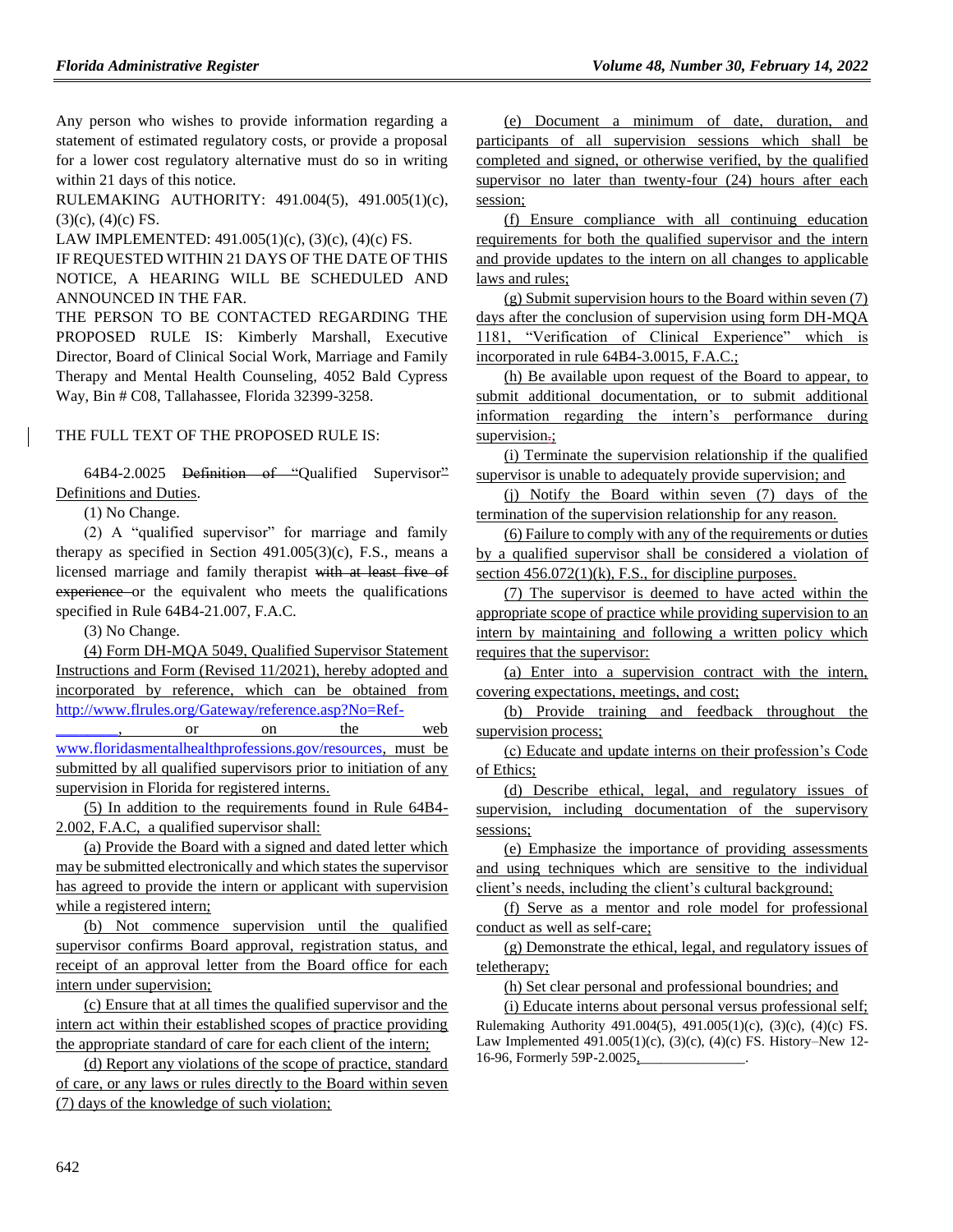NAME OF PERSON ORIGINATING PROPOSED RULE: Board of Clinical Social Work, Marriage and Family Therapy and Mental Health Counseling

NAME OF AGENCY HEAD WHO APPROVED THE PROPOSED RULE: Board of Clinical Social Work, Marriage and Family Therapy and Mental Health Counseling

DATE PROPOSED RULE APPROVED BY AGENCY HEAD: November 4, 2021

DATE NOTICE OF PROPOSED RULE DEVELOPMENT PUBLISHED IN FAR: January 21, 2022

# **[FISH AND WILDLIFE CONSERVATION](https://www.flrules.org/gateway/department.asp?id=68)  [COMMISSION](https://www.flrules.org/gateway/department.asp?id=68)**

#### **[Marine Fisheries](https://www.flrules.org/gateway/organization.asp?id=348)**

| <b>RULE NOS.:</b> | <b>RULE TITLES:</b>                         |
|-------------------|---------------------------------------------|
| 68B-14.0035       | Size Limits: Amberjacks, Black Sea Bass,    |
|                   | Gray Triggerfish, Grouper, Hogfish, Red     |
|                   | Porgy, Snapper                              |
| 68B-14.00355      | Size Limits for Importation and Sale        |
| 68B-14.0036       | Recreational Bag Limits: Snapper, Grouper,  |
|                   | Hogfish, Black Sea Bass, Red Porgy,         |
|                   | Amberjacks, Tilefish, Exception,            |
|                   | Wholesale/Retail Purchase Exemption         |
| 68B-14.0039       | Recreational Grouper and Tilefish Seasons   |
| 68B-14.005        | Regulation and Prohibition of Certain       |
|                   | Harvesting Gear: Allowable Gear, Incidental |
|                   | Bycatch, Violation                          |
| 68B-14.008        | Open and Closed Areas for Recreational      |
|                   | Harvest of Goliath Grouper                  |
| 68B-14.0091       | Recreational Goliath Grouper Harvest        |
|                   | Permits; Goliath Grouper Tag                |
|                   | Specifications; Harvest Reporting           |
|                   | Requirements                                |
|                   |                                             |

PURPOSE AND EFFECT: The purpose of these rule amendments is to establish a limited, highly regulated recreational harvest opportunity for goliath grouper. The effect of these rule amendments would be to establish a limited-entry special use opportunity for recreational harvest of goliath grouper with associated regulations such as recreational permit requirements, a bag limit, area and seasonal closures, size limits, and gear regulations.

SUMMARY: These rules would implement recreational special opportunity permit and tagging requirements, a bag limit, area and seasonal closures, size limits, gear restrictions and requirements, and post-harvest requirements for a limited, highly regulated recreational harvest opportunity for goliath grouper.

SUMMARY OF STATEMENT OF ESTIMATED REGULATORY COSTS AND LEGISLATIVE RATIFICATION:

The Agency has determined that this will not have an adverse impact on small business or likely increase directly or indirectly regulatory costs in excess of \$200,000 in the aggregate within one year after the implementation of the rule. A SERC has not been prepared by the Agency.

The Agency has determined that the proposed rule is not expected to require legislative ratification based on the statement of estimated regulatory costs or if no SERC is required, the information expressly relied upon and described herein: the nature of the rule and the preliminary analysis conducted to determine whether a SERC was required.

Any person who wishes to provide information regarding a statement of estimated regulatory costs, or provide a proposal for a lower cost regulatory alternative must do so in writing within 21 days of this notice.

RULEMAKING AUTHORITY: [Article IV, Section 9, Florida](https://www.flrules.org/gateway/flconstitution.asp?id=Article%20IV,%20Section%209,%20Florida%20Constitution)  [Constitution](https://www.flrules.org/gateway/flconstitution.asp?id=Article%20IV,%20Section%209,%20Florida%20Constitution)

LAW IMPLEMENTED: [Article IV, Section 9, Florida](https://www.flrules.org/gateway/flconstitution.asp?id=Article%20IV,%20Section%209,%20Florida%20Constitution)  **[Constitution](https://www.flrules.org/gateway/flconstitution.asp?id=Article%20IV,%20Section%209,%20Florida%20Constitution)** 

A HEARING WILL BE HELD AT THE DATE, TIME AND PLACE SHOWN BELOW:

DATE AND TIME: During the Commission's regular meeting March 2-3, 2022, 8:30 a.m. – 5:00 p.m. each day

PLACE: Tampa Convention Center, Ballroom D, 333 S. Franklin Street, Tampa, Florida 33602.

Pursuant to the provisions of the Americans with Disabilities Act, any person requiring special accommodations to participate in this workshop/meeting is asked to advise the agency at least 5 days before the workshop/meeting by contacting: the ADA Coordinator, at (850) 488-6411. If you are hearing or speech impaired, please contact the agency using the Florida Relay Service, 1(800)955-8771 (TDD) or 1(800)955- 8770 (Voice).

THE PERSON TO BE CONTACTED REGARDING THE PROPOSED RULE IS: Jessica McCawley, Director, Division of Marine Fisheries Management, 620 S. Meridian St., Tallahassee, Florida 32399, and (850)487-0554.

THE FULL TEXT OF THE PROPOSED RULE IS:

### **68B-14.0035 Size Limits: Amberjacks, Black Sea Bass, Gray Triggerfish, Grouper, Hogfish, Red Porgy, Snapper.**

No person shall land, possess, unnecessarily destroy, purchase, exchange, sell or offer for sale any of the following species harvested in or from state waters, of a length less than set forth as follows:

(1) through (3) No change.

(4) Grouper (measured in terms of total length), except as provided in Rule 68B-7.003, F.A.C., for harvest from Biscayne National Park.

(a) through (b) No change.

(c) Goliath grouper no less than 20 inches, no greater than 36 inches.

(c) through (f) renumbered as (d) through (g). No change.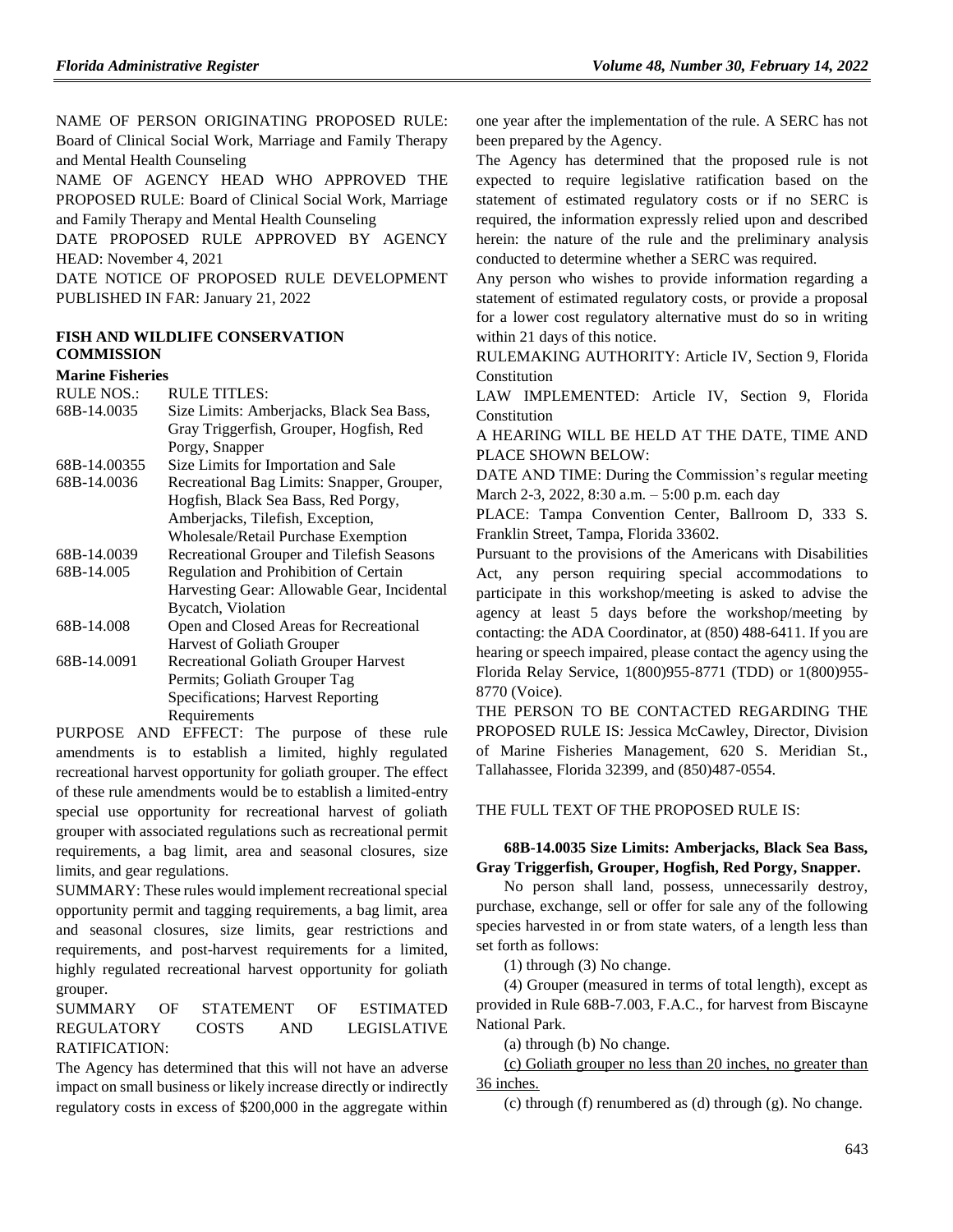(5) through (7) No change.

Rulemaking Authority Art. IV, Sec. 9, Fla. Const. Law Implemented Art. IV, Sec. 9, Fla. Const. History–New 12-31-98, Amended 3-1-99, Formerly 46-14.0035, Amended 1-1-00, 1-1-01, 1-1-01, 1-1-03, 9-16- 05, 7-1-06, 7-1-07, 4-1-08, 1-6-09, 8-27-09, 3-23-12, 6-10-13, 7-9-15, 1-4-16, 6-1-16, 7-1-16, 11-17-16, 1-1-17, 8-24-17, 1-16-18, 7-23-18, 1-15-19, 7-1-19, 7-1-20, 7-1-22.

#### **68B-14.00355 Size Limits for Importation and Sale.**

(1) through (2) No change.

(3) No person shall purchase or sell a The possession, purchase, sale, or exchange of any Nassau grouper or goliath grouper or possess a Nassau grouper or goliath grouper for either purpose is prohibited.

(4) No change.

Rulemaking Authority Art. IV, Sec. 9, Fla. Const. Law Implemented Art. IV, Sec. 9, Fla. Const. History–New 1-1-03, Amended 9-16-05, 7- 1-06, 7-1-07, 4-1-08, 8-27-09, 3-23-12, 7-9-15, 11-17-16, 1-1-17, 8- 24-17, 7-1-19, 7-1-22.

**68B-14.0036 Recreational Bag Limits: Snapper, Grouper, Hogfish, Black Sea Bass, Red Porgy, Amberjacks, Tilefish, Exception, Wholesale/Retail Purchase Exemption.**

(1) No change.

(2) Grouper.

(a) through (f) No change.

(g) Nassau grouper and goliath grouper. No person shall harvest in or from state waters, nor possess while in or on the waters of the state, or land, any Nassau grouper or goliath grouper. The purchase, sale, or exchange of any Nassau grouper or goliath grouper is prohibited.

(h) Goliath grouper.

1. Except as provided in rule 68B-14.0091, F.A.C., no person shall harvest or land a goliath grouper from Florida Waters or possess a goliath grouper.

2. A recreational harvester who meets the requirements of subsection 68B-14.0091(1), F.A.C., shall not harvest or land from Florida Waters more than one goliath grouper per open harvest season. Such person may not possess more than one goliath grouper. Such fish shall not be counted for purposes of the aggregate grouper bag and possession limit prescribed in paragraph (a).

3. The purchase, sale, or exchange of any goliath grouper is prohibited.

(3) through (6) No change.

(7) Tilefish.

(a) No change.

(b) Blueline tilefish. Except for the closed season in paragraph subsection 68B-14.0039(4)(b) 68B-14.0039(b), F.A.C., no recreational harvester shall harvest in or from state waters of the Atlantic Ocean and all waters of Monroe County nor possess in or on the state waters of the Atlantic Ocean and all waters of Monroe County more than three blueline tilefish per person per day (consistent with the Federal Standard established in 50 C.F.R. §622.187(b)(2) as of February 27, 2020). Such fish shall be counted for purposes of the aggregate grouper bag and possession limit for the Atlantic Ocean and all waters of Monroe County prescribed in paragraph (2)(a).

(8) No change.

(9) Exception. The exceptions provided in paragraphs (9)(a)-(d) below do not apply to red porgy harvested from the Atlantic Ocean nor goliath grouper harvested from Florida Waters.

(a) Any person harvesting pursuant to the bag limits of this rule and, with the exclusion of red porgy harvested from the Atlantic Ocean, who has fished for more than one day, may possess double the bag limit once such person has landed the fish, departed the fishing site and is no longer within 100 yards of any state waters, docks, fishing piers, or other fishing sites.

(b) Consistent with Federal Standards in the Atlantic Ocean, any person harvesting pursuant to the bag limits of this rule, with the exclusion of red porgy, who has fished aboard a charter vessel or headboat on a vessel for hire trip that spans more than 24 hours may possess no more than two daily bag limits if each passenger is issued and has in possession a receipt issued on behalf of the vessel that verifies the length of the trip (consistent with requirements established in 50 C.F.R.§622.187(c)(1)(i) as of March 26, 2021).

(c) Consistent with Federal Standards in the Atlantic Ocean, any person harvesting pursuant to the bag limits of this rule, with the exclusion of red porgy, who has fished aboard a headboat on a vessel for hire trip that spans more than 48 hours and can document that fishing was conducted on at least three days may possess no more than three daily bag limits if each passenger is issued and has in possession a receipt issued on behalf of the vessel that verifies the length of the trip (consistent with requirements established in 50 C.F.R. $§622.187(c)(1)(ii)$  as of March 26, 2021).

(d) No change.

(10) Wholesale/retail purchase exemption. Except as provided in paragraphs  $\overline{a}$  paragraph (2)(d) and (2)(h), the possession limits of this rule do not apply to any licensed seafood dealer, or to any fish purchased from a licensed wholesale or retail seafood dealer. The burden shall be upon the person claiming the benefit of this exemption to show, by receipts, bills of sale, or other appropriate documentation, that such fish were purchased from a licensed wholesale or retail seafood dealer. Failure to maintain such receipts, bills of sale, or other appropriate documentation shall constitute a violation of this rule.

Rulemaking Authority Art. IV, Sec. 9, Fla. Const. Law Implemented Art. IV, Sec. 9, Fla. Const. History–New 12-31-98, Amended 3-1-99, Formerly 46-14.0036, Amended 10-22-99, 1-1-00, 3-6-00, 3-1-01, 1- 1-03, 1-3-05, 9-16-05, 1-1-06, 7-1-06, 7-1-07, 4-1-08, 1-6-09, 8-27-09, 10-16-09, 1-19-10, 12-30-11, 7-1-12, 6-10-13(4), 6-10-13(8), 3-13-14,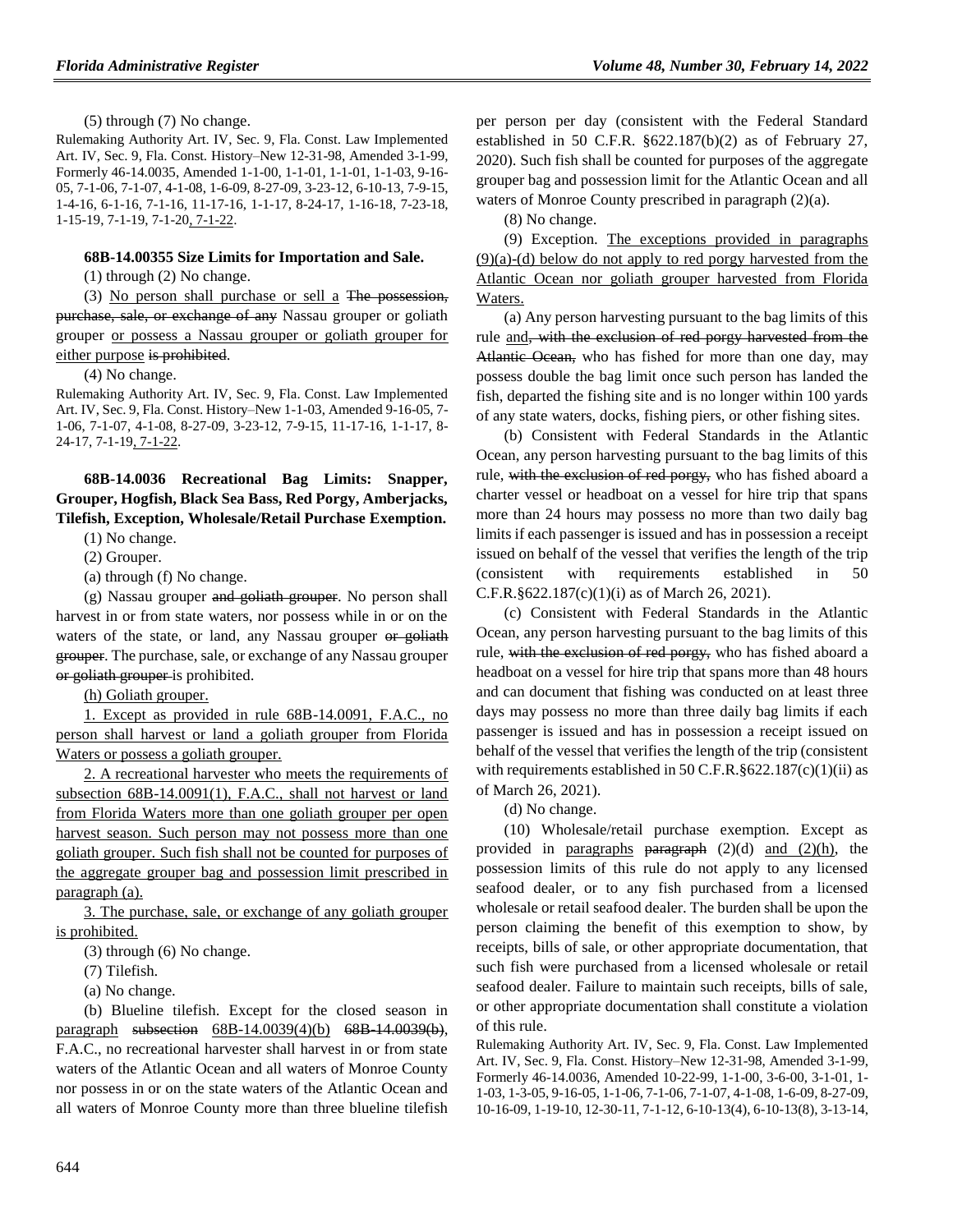5-7-15, 7-1-16, 11-17-16, 1-1-17, 5-30-17, 8-24-17, 1-16-18, 7-1-19, 4-1-20, 1-1-21, 8-25-21, 7-1-22.

### **68B-14.0039 Recreational Grouper and Tilefish Seasons.**

(1) through (2) No change.

(3) Goliath Grouper.

(a) Goliath Grouper Open Season. In all areas open to harvest of goliath grouper as provided in rule 68B-14.008, F.A.C., the open season for the recreational harvest of goliath grouper shall be March 1 through May 31 each year.

(b) Goliath Grouper Closed Season. No person shall harvest or land from Florida Waters a goliath grouper from June 1 through the last day of February of the following year. Except as provided in rule 68B-14.0091, F.A.C., no person shall possess a goliath grouper from June 1 through the last day of February of the following year.

(3) renumbered as (4). No change.

Rulemaking Authority Art. IV, Sec. 9, Fla. Const. Law Implemented Art. IV, Sec. 9, Fla. Const. History–New 1-6-09, Amended 8-27-09, 1- 19-10, 6-17-11, 3-23-12, 5-9-13, 10-31-13, 6-1-16, 7-1-16, 8-31-17, 1- 1-21, 7-1-22.

# **68B-14.005 Regulation and Prohibition of Certain Harvesting Gear: Allowable Gear, Incidental Bycatch, Violation.**

(1) Allowable gear. Except as provided in subsection (3) (2), the following shall be the only gear types and methods allowed for the harvest in or from state waters of any of the species specified in subsection 68B-14.001(2), F.A.C.:

(a) through (c) No change.

(2) Allowable gear for goliath grouper.

(a) A person may harvest or attempt to harvest a goliath grouper from Florida Waters only by or with the use of hook and line gear.

(b) Required gear for goliath grouper. For a person onboard a vessel in or on Florida Waters harvesting goliath grouper, the vessel must possess onboard and such person must use the gear specified in subparagraphs 1. and 2.

1. Non-stainless steel circle hooks. Non-stainless steel circle hooks are required to be used on hook and line gear when fishing with natural baits. "Circle hook" means a fishing hook designed and manufactured so that the point is not offset and is turned perpendicularly back to the shank to form a general circular or oval shape.

2. Dehooking devices. At least one dehooking device is required and must be used to remove hooks embedded in goliath grouper with minimum damage. The dehooking device must be constructed to allow the hook to be secured and the barb shielded without re-engaging during the removal process. The dehooking device must be blunt, and all edges rounded. The device must be of a size appropriate to secure the range of hook sizes used for goliath grouper.

(2) through (4) renumbered as (3) through (5). No change.

 $(6)(\overline{5})$  Violation. Possession of any of the species specified in subsection 68B-14.001(2), F.A.C., beyond the bycatch allowance in paragraph  $(3)(a)$   $(2)(a)$ , aboard a vessel fishing in state waters, while also in possession of unauthorized gear, constitutes a violation of subsections  $(1)$  and  $(3)$   $(2)$ .

Rulemaking Authority Art. IV, Sec. 9, Fla. Const. Law Implemented Art. IV, Sec. 9, Fla. Const. History–New 12-11-86, Amended 2-1-90, 3-1-94, 10-4-95, 7-15-96, 1-1-98, 12-31-98, 6-1-99, Formerly 46- 14.005, Amended 1-1-03, 3-1-05, 7-17-05, 7-1-07, 3-12-08, 4-1-08, 1- 19-10, 6-10-13, 1-24-14, 3-15-17, 5-30-17, 1-1-21, 7-1-22.

# **68B-14.008 Open and Closed Areas for Recreational Harvest of Goliath Grouper**

(1) Open Areas – The areas open to the recreational harvest of goliath grouper include all Florida Waters of Nassau through Martin counties, all Florida Waters of the Gulf of Mexico in Monroe County, and all Florida Waters of Collier through Escambia counties.

(2) Closed Areas – All Florida Waters of Palm Beach through Miami-Dade counties, all Florida Waters of the Atlantic Ocean in Monroe County, and all Florida Waters within Dry Tortugas National Park are closed to the recreational harvest of goliath grouper.

(a) No person shall harvest or land a goliath grouper from Florida Waters that are closed to the harvest of goliath grouper.

(b) No person shall possess a goliath grouper in or on Florida Waters that are closed to the harvest of goliath grouper. Rulemaking Authority Art. IV, Sec. 9, Fla. Const. Law Implemented Art. IV, Sec. 9, Fla. Const. History–New 7-1-22 .

# **68B-14.0091 Recreational Goliath Grouper Harvest Permits; Goliath Grouper Tag Specifications; Harvest Reporting Requirements.**

(1) No person shall harvest or land a goliath grouper from Florida Waters or possess a goliath grouper unless:

(a) Such person has been issued a recreational goliath grouper harvest permit pursuant to subsection (2);

(b) Such person has been issued a goliath grouper tag pursuant to subsection (3) and a valid goliath grouper tag is securely attached around the lower jawbone of the goliath grouper immediately upon harvest; and,

(c) Such harvest or possession is consistent with other applicable provisions of Chapter 68B-14, F.A.C.

(2) Recreational Goliath Grouper Harvest Permits –

(a) Recreational goliath grouper harvest permits may be applied for through the Commission's online licensing system during a 15 consecutive day period between October 1 and November 30 each year to be set by posting on the agency's website.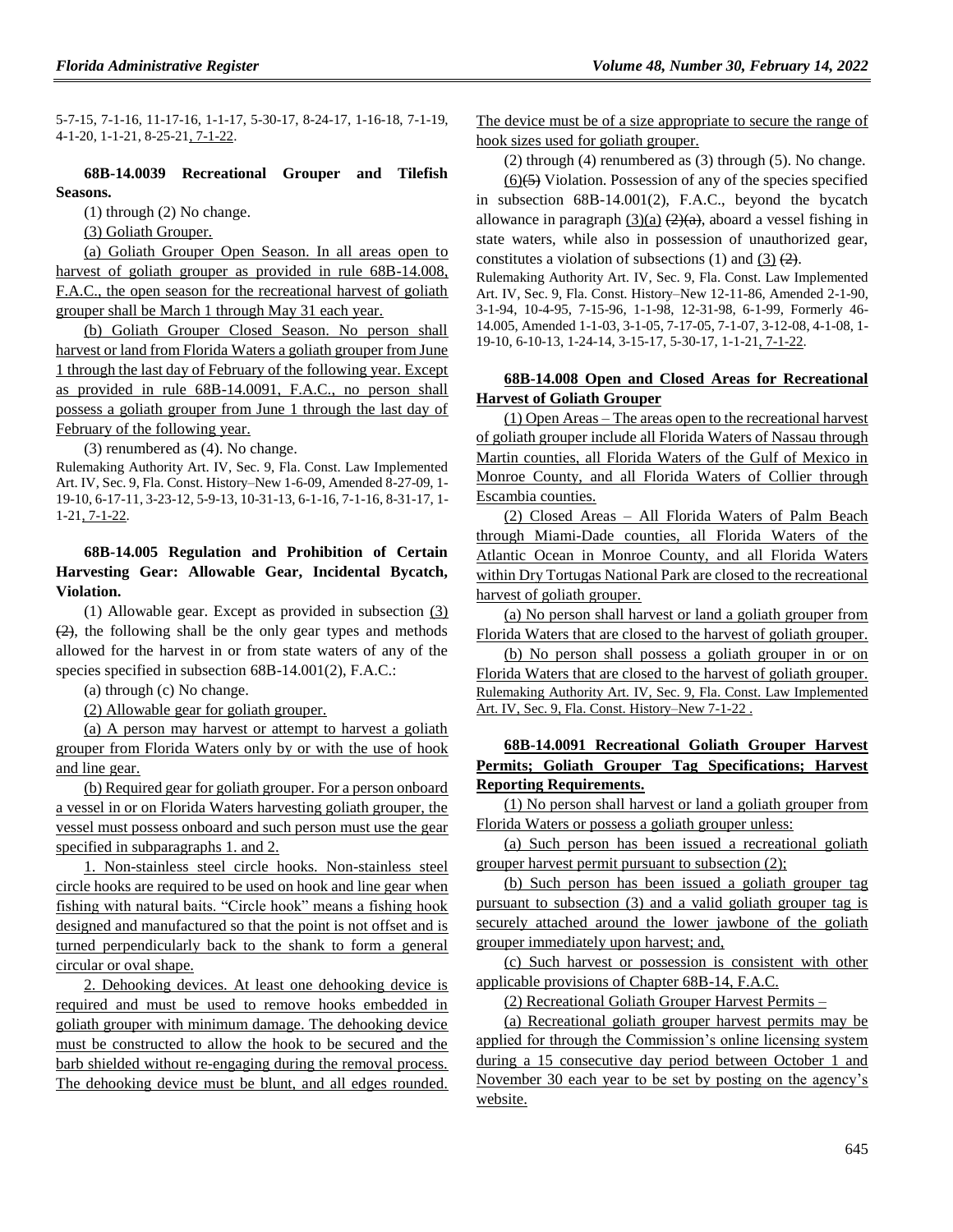1. An applicant may only submit one application for a recreational goliath grouper harvest permit during any single application period; however an applicant may elect to apply for one or more permit category, defined as follows:

a. A "Category I" recreational goliath grouper permit is valid within all Florida Waters open to the harvest of goliath grouper as provided by subsection 68B-14.008(1), F.A.C.

b. A "Category II" recreational goliath grouper permit is valid within all Florida Waters open to the harvest of goliath grouper as provided by subsection 68B-14.008(1), F.A.C., excluding all waters of Everglades National Park. A person issued a Category II recreational goliath grouper harvest permit may not harvest or land a goliath grouper from Everglades National Park or possess a goliath grouper within Everglades National Park.

2. Upon application, each applicant must pay a \$10 nonrefundable application fee and must agree to pay a \$500 permit fee for the issuance of a recreational goliath grouper perrmit should the applicant be awarded a permit. No person is exempt from paying the special use application or permit fees.

(b) Applicants for a recreational goliath grouper harvest permit shall:

1. Not have received a disposition other than aquittal or dismissal for a violation of any provision of chapters 369, 379, or 828, F.S., or of a rule of the Commission or of other similar laws or rules in this or any other jurisdiction that relate to hunting or fishing, within a period of five (5) years preceding the date of application.

2. Not have previously been issued a recreational goliath grouper harvest permit for the current application year.

3. Have timely submited required harvest reporting for any recreational goliath grouper harvest permits issued to the applicant prior to the current application year.

(c) One goliath grouper tag will be issued with each recreational goliath grouper harvest permit.

(d) A person shall not be issued more than one recreational goliath grouper harvest permit for any single harvest period. A recreational goliath grouper harvest permit shall be valid only for the permit category and the harvest period indicated thereon. For the purpose of this rule, "harvest period" means the open harvest season established in paragraph 68B-14.0039(3)(a), F.A.C.

(f) Recreational goliath grouper harvest permits are not transferable.

(g) The Commission may not issue more than a total of 200 recreational goliath grouper harvest permits for any single harvest period. No more than 50 such permits shall be Category I recreational goliath grouper harvest permits.

(3) Goliath Grouper Tags –

(a) One goliath grouper tag will be issued with each recreational goliath grouper harvest permit issued pursuant to subsection  $(2)$ .

(b) A person may not be issued more than one goliath grouper tag for any single harvest period. A person may not use a goliath grouper tag more than once.

(c) Validity of Goliath Grouper Tags –

1. A goliath grouper tag is only valid for the harvest, possession, and landing of one goliath grouper.

2. A goliath grouper tag is only valid for the recreational goliath grouper harvest permit category and the harvest period indicated thereon.

3. A goliath grouper tag is not transferable. The sale, purchase, transfer, or exchange of a goliath grouper tag to any person other than the original recreational goliath grouper harvest permit holder is prohibited.

(d) The Commission may not issue more than a total of 200 goliath grouper tags for any single harvest period. No more than 50 such goliath grouper tags shall be issued for Category I recreational goliath grouper harvest permits.

(e) Exceptions to Tag Requirement – The prohibition of possession of an untagged goliath grouper in paragraph (1)(b) does not apply to a taxidermist who removes the goliath grouper tag during the process of mounting a legally harvested goliath grouper. The taxidermist shall ensure that the removed tag remains with the goliath grouper during any subsequent storage or shipment.

(4) Harvest Reporting Requirements –

(a) A person who harvests a goliath grouper under a recreational goliath grouper permit issued pursuant to subsection (2) must report such harvest and harvest data within 24 hours after harvest to the Commission's online harvest reporting system, available at: https://GoOutdoorsFlorida.com and through the Fish|Hunt Florida app on Apple and Android devices.

(b) A person who has been issued a recreational goliath grouper harvest permit and does not harvest a goliath grouper must report that no harvest occurred to the Commission's harvest reporting system within 24 hours after the assigned harvest period closes.

(c) In addition to the information required in paragraph (a), a person who harvests a goliath grouper under a recreational goliath grouper harvest permit must provide a biological sample of such goliath grouper if required by the terms of the permit.

(d) Under Section 379.401(1), F.S., failure to file reports required of persons who hold recreational licenses is a noncriminal infraction.

(5) No person is exempt from the permitting or tagging requirements of this rule.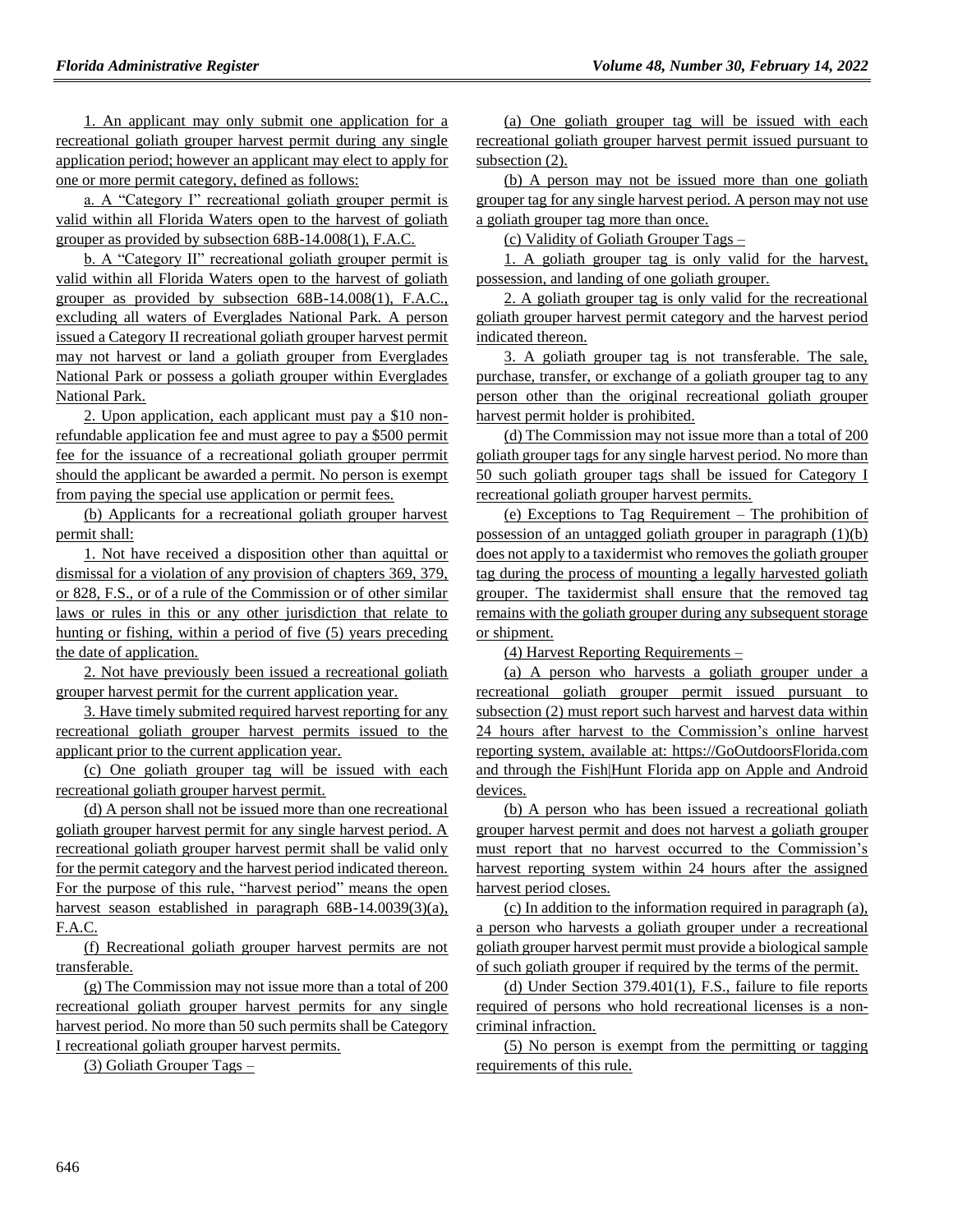Rulemaking Authority Art. IV, Sec. 9, Fla. Const., 379.354, FS, Law Implemented Art. IV, Sec. 9, Fla. Const., 379.354 FS. History–New 7- 1-22.

NAME OF PERSON ORIGINATING PROPOSED RULE: Jessica McCawley, Director, Division of Marine Fisheries Management, 620 S. Meridian St., Tallahassee, Florida 32399, and (850)487-0554.

NAME OF AGENCY HEAD WHO APPROVED THE PROPOSED RULE: Florida Fish and Wildlife Conservation Commission.

DATE PROPOSED RULE APPROVED BY AGENCY HEAD: October 6, 2021

DATE NOTICE OF PROPOSED RULE DEVELOPMENT PUBLISHED IN FAR: February 11, 2022

## **[FISH AND WILDLIFE CONSERVATION](https://www.flrules.org/gateway/department.asp?id=68)  [COMMISSION](https://www.flrules.org/gateway/department.asp?id=68)**

#### **[Marine Fisheries](https://www.flrules.org/gateway/organization.asp?id=348)**

| <b>RULE NOS.:</b> | <b>RULE TITLES:</b>                          |
|-------------------|----------------------------------------------|
| 68B-31.003        | Live Bait Shrimp Trawl Gear Specifications   |
| 68B-31.0035       | Trawls: Allowed Use; Maximum Square          |
|                   | Footage of Mesh Area; Definitions            |
| 68B-31.006        | Definitions                                  |
| 68B-31.007        | <b>Statewide Recreational Shrimping</b>      |
|                   | <b>Restrictions</b>                          |
| 68B-31.008        | <b>Statewide Live Bait Shrimp Production</b> |
|                   | Restrictions                                 |
| 68B-31.009        | <b>Statewide Food Shrimp Production</b>      |
|                   | <b>Restrictions</b>                          |
| 68B-31.017        | Big Bend Region Closed Areas; Seasonal       |
|                   | Closures                                     |
| 68B-31.018        | Northwest Region Closed Areas; Repealed      |
|                   |                                              |

Special Acts PURPOSE AND EFFECT: The purpose of these rules is to increase recreational access, allow commercial food shrimp harvesters to produce the highest quality frozen shrimp, and clarify and update regulations.

The effect of the rules would be to implement a recreational bag and vessel limit with cast nets and dip nets for shrimp harvested in the Big Bend closed area, allow the possession and use of high-salinity freezer tanks aboard commercial shrimp vessels for freezer processing, and clarify and update regulations.

SUMMARY: These rules will implement a recreational bag and vessel limit for shrimp in the Big Bend closed area, which will create additional access to the shrimp fishery and is not expected to negatively impact the shrimp resource or seagrass habitat. Additionally, these rules will allow the possession and use of high-salinity freezer tanks for commercial shrimp production, which will align FWC's rules with industry standards for producing high quality frozen shrimp for the seafood market. Lastly, these rules will clarify the boundary for the closed area in Santa Rosa Sound, correct the name of the

"Live Bait Shrimp License" and update a definition referring to that license, and add a definition of "inland waters" which will clarify regulations while also being consistent with Florida Statutes.

# SUMMARY OF STATEMENT OF ESTIMATED REGULATORY COSTS AND LEGISLATIVE RATIFICATION:

The Agency has determined that this will not have an adverse impact on small business or likely increase directly or indirectly regulatory costs in excess of \$200,000 in the aggregate within one year after the implementation of the rule. A SERC has not been prepared by the Agency.

The Agency has determined that the proposed rule is not expected to require legislative ratification based on the statement of estimated regulatory costs or if no SERC is required, the information expressly relied upon and described herein: the nature of the rule and the preliminary analysis conducted to determine whether a SERC was required.

Any person who wishes to provide information regarding a statement of estimated regulatory costs, or provide a proposal for a lower cost regulatory alternative must do so in writing within 21 days of this notice.

RULEMAKING AUTHORITY: [Article IV, Section 9, Florida](https://www.flrules.org/gateway/flconstitution.asp?id=Article%20IV,%20Section%209,%20Florida%20Constitution)  [Constitution](https://www.flrules.org/gateway/flconstitution.asp?id=Article%20IV,%20Section%209,%20Florida%20Constitution)

LAW IMPLEMENTED: [Article IV, Section 9, Florida](https://www.flrules.org/gateway/flconstitution.asp?id=Article%20IV,%20Section%209,%20Florida%20Constitution)  [Constitution](https://www.flrules.org/gateway/flconstitution.asp?id=Article%20IV,%20Section%209,%20Florida%20Constitution)

A HEARING WILL BE HELD AT THE DATE, TIME AND PLACE SHOWN BELOW:

DATE AND TIME: During the Commission's regular meeting March 2-3, 2022, 8:30 a.m. – 5:00 p.m. each day

PLACE: Tampa Convention Center, Ballroom D, 333 S. Franklin Street, Tampa, Florida 33602

Pursuant to the provisions of the Americans with Disabilities Act, any person requiring special accommodations to participate in this workshop/meeting is asked to advise the agency at least 5 days before the workshop/meeting by contacting: the ADA Coordinator, at (850) 488-6411. If you are hearing or speech impaired, please contact the agency using the Florida Relay Service, 1(800)955-8771 (TDD) or 1(800)955- 8770 (Voice).

THE PERSON TO BE CONTACTED REGARDING THE PROPOSED RULE IS: Jessica McCawley, Director, Division of Marine Fisheries Management, 620 S. Meridian St., Tallahassee, Florida 32399, and (850)487-0554.

#### THE FULL TEXT OF THE PROPOSED RULE IS:

# **68B-31.003 Live Bait Shrimp Trawl Gear Specifications.**

(1) No change.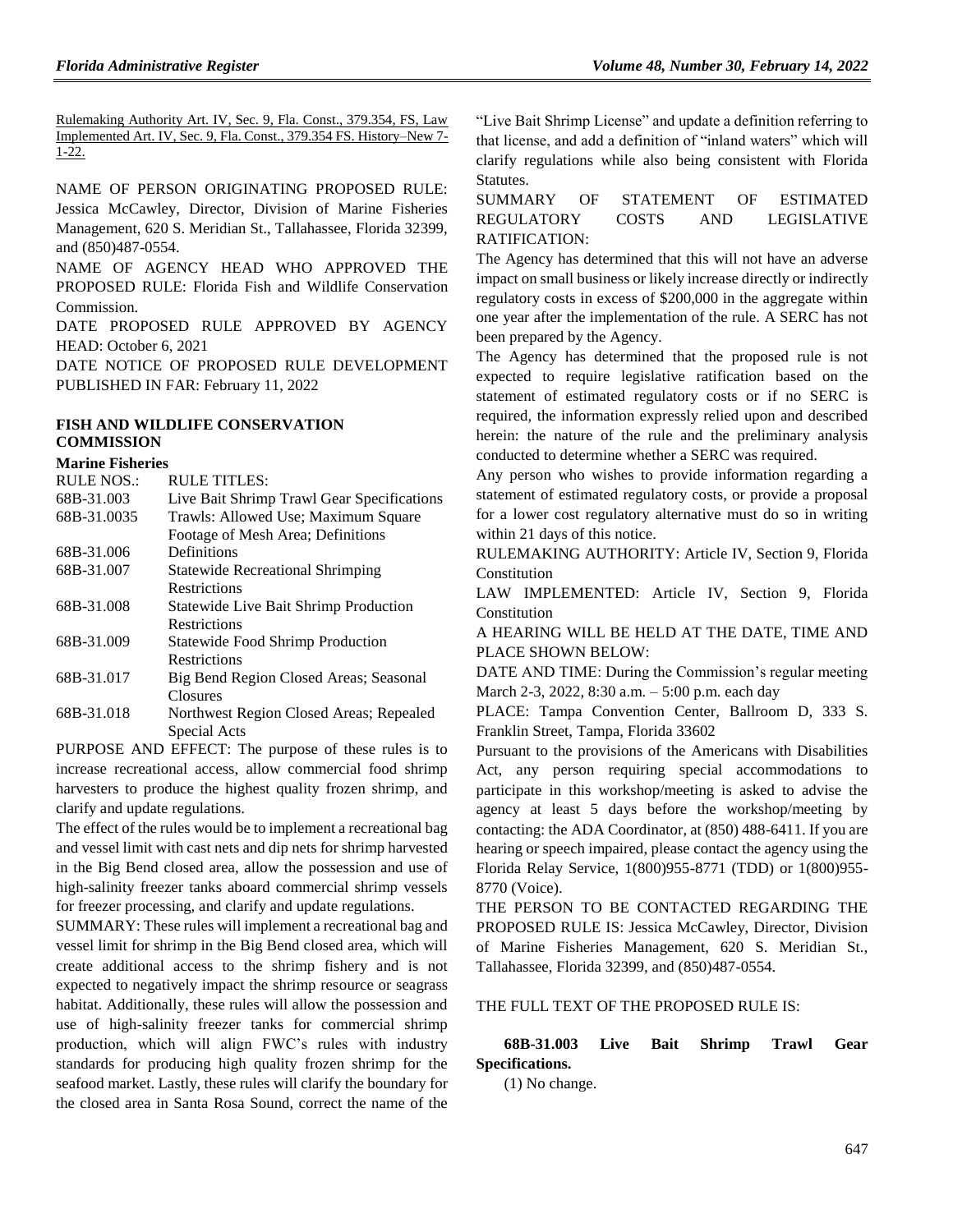(2) No person shall operate or fish any otter trawl, or possess any otter trawl that is rigged for fishing aboard any vessel, in the Northeast Florida Commercial Live Shrimp Production Bait Shrimp Fishery, which trawl does not have a bycatch reduction device (BRD) installed therein meeting the requirements of Rule 68B-31.0045, F.A.C.

(3) No change.

Rulemaking Authority Art. IV, Sec. 9, Fla. Const. Law Implemented Art. IV, Sec. 9, Fla. Const. History–New 12-11-86, Amended 1-1-96, 6-3-96, Formerly 46-31.003, Amended 5-1-22.

### **68B-31.0035 Trawls: Allowed Use; Maximum Square Footage of Mesh Area; Definitions.**

(1) Trawls are hereby declared to be allowable gear for the directed harvest of shrimp, as defined in subsection 68B-31.006(21) 68B-31.006(19), F.A.C., or calico scallops, as authorized in Rule 68B-53.006 68B-53.003, F.A.C., only. To the extent that other marine species are harvested with a trawl as an incidental bycatch of the directed harvest of shrimp, the quantity of such other species that may be retained are subject to the limits specified in other chapters of Division 68B of the F.A.C.

(2) through (4) No change.

Rulemaking Authority Art. IV, Sec. 9, and Art. X, Sec. 16, Florida Const. Law Implemented Art. IV, Sec. 9, and Art. X, Sec. 16, Florida Const. History–New 1-1-96, Amended 3-1-99, Formerly 46-31.0035, Amended 7-1-20, 5-1-22.

#### **68B-31.006 Definitions.**

As used in Rule 68B-31.005, F.A.C., through the remainder of the chapter:

(1) through (4) No change.

(5) "Brine Box" means a container holding water that has a higher salinity than the surrounding seawater that is generally used aboard a vessel to separate harvested shrimp from bycatch.

(6) through (10) No change.

(11) "Inland waters" means all creeks, rivers, bayous, bays, inlets, and canals.

(11) through (12) renumbered as (12) through (13). No change.

 $(14)$ (13) "Live bait shrimp producer" means any person harvesting shrimp for the purpose of delivering and selling that shrimp alive for use as bait pursuant to a valid saltwater products license with a restricted species endorsement and, additionally, in the Northeast Region, a live bait shrimp production license issued as provided in Section 379.247, F.S.

(14) through (28) renumbered as (15) through (29). No change.

Rulemaking Authority Art. IV, Sec. 9, Fla. Const. Law Implemented Art. IV, Sec. 9, Fla. Const. History–New 1-1-92, Amended 3-16-93, 11-29-93, 10-3-94, 6-3-96, 6-1-99, Formerly 46-31.006, Amended 12- 2-99, 3-1-05, 12-15-19, 5-1-22.

### **68B-31.007 Statewide Recreational Shrimping Restrictions.**

Except for persons harvesting shrimp commercially as either a food shrimp producer or a live bait shrimp producer, each person harvesting shrimp in or on the waters of the state shall comply with the requirements specified in this rule.

(1) Bag and Vessel Limits Limit –

(a)1. Except as provided in paragraph (b) for a portion of the Big Bend Region, nNo person shall harvest or land more than five gallons of shrimp, heads on, per day.; No person shall possess more than five gallons of shrimp, heads on, in or on Florida Waters, or on any dock, pier, bridge, beach, or other fishing site adjacent to such waters provided, however, that two or more harvesters aboard a single vessel in or on the waters of the state shall be subject to the vessel possession limit specified in paragraph (b).

2. Except as provided in paragraph (b) for a portion of the Big Bend Region, the persons aboard a vessel in or on Florida Waters may not collectively possess (b) The possession of more than five gallons of shrimp, heads on. aboard a vessel in or on the waters of the state or on any dock, pier, bridge, beach, or other fishing site adjacent to such waters, at any time is prohibited.

(b) The following bag and vessel limits apply within the area described in subsection 68B-31.017(1), F.A.C., for a portion of the Big Bend Region:

1. No person shall harvest or land from within the described area more than two gallons of shrimp, heads on, per day. No person shall possess more than two gallons of shrimp, heads on, in or on Florida Waters of the described area, or on any dock, pier, bridge, beach, or other fishing site adjacent to such waters.

2. The persons aboard a vessel in or on Florida Waters within the described area may not collectively possess more than five gallons of shrimp, heads on. This provision will not be construed to authorize harvest or possession of shrimp in excess of the applicable bag limit established in subparagraph  $(1)(b)1.$ 

(c) No change.

(2) Allowable Gear – Except as provided in paragraph  $(g)$ , n<sup>No</sup> person subject to the requirements of this rule shall use any type of gear to harvest shrimp other than those types of gear specified herein:

(a) Landing or dip net with an opening no larger than 96 inches around the perimeter.

(b) Cast net with a stretched length (the distance from the horn at the center of the net, with the net gathered and pulled taut, to the lead line) no greater than 14 feet.

(c) through (f) No change.

(g) Within the area described in subsection 68B-31.017(1), F.A.C., for a portion of the Big Bend Region, a person subject to the requirements of this rule shall harvest shrimp only by or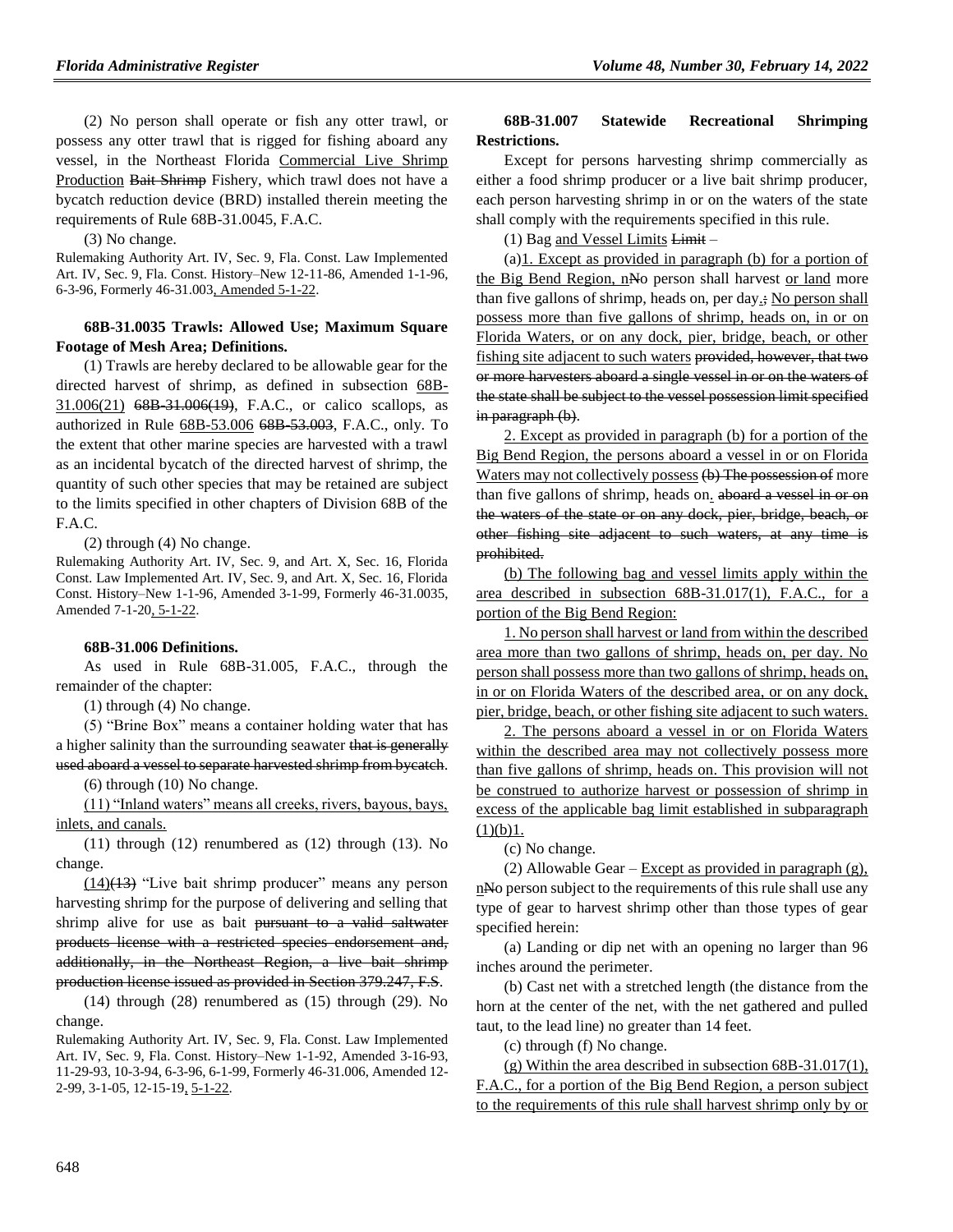with those gear types listed in paragraphs  $68B-31.007(2)(a)$  and  $(2)(b).$ 

(3) No change.

Rulemaking Authority Art. IV, Sec. 9, Fla. Const. Law Implemented Art. IV, Sec. 9, Fla. Const. History–New 1-1-92, Amended 1-1-96, 6- 3-96, Formerly 46-31.007, Amended 12-2-99, 3-1-05, 5-1-22.

## **68B-31.008 Statewide Live Bait Shrimp Production Restrictions.**

Each person harvesting shrimp in or on the waters of the state as a live bait shrimp producer shall comply with the requirements specified in this rule.

(1) through (2) No change.

(3) No person harvesting shrimp in or on the waters of the state shall operate as a live bait shrimp producer and as a food shrimp producer or a recreational harvester on the same trip.

(4) No person shall sell or offer for sale shrimp harvested pursuant to a Commercial Live Shrimp Production License issued as provided in section 379.247, F.S., live bait shrimping license as anything other than live bait.; provided, however, that shrimp harvested pursuant to a live bait shrimping license in the waters of Nassau, Duval, St. Johns, and Flagler Counties shall not be sold or offered for sale as anything other than live bait.

(4) through (5) renumbered as (5) through (6). No change.

(7)(6) Each person harvesting shrimp in or on the waters of the state as a live bait shrimp producer shall possess a valid saltwater products license with a restricted species endorsement. Persons harvesting shrimp within the inland waters of Nassau, Duval, St. Johns, Putnam, Flagler, or cClay Counties as a live bait shrimp producer must also possess a valid Commercial Live Shrimp Production Llicense for such purpose issued as provided in Section 379.247, F.S.

Rulemaking Authority Art. IV, Sec. 9, Fla. Const. Law Implemented Art. IV, Sec. 9, Fla. Const. History–New 1-1-92, Amended 10-3-94, 1- 1-96, Formerly 46-31.008, Amended 12-2-99, 2-28-02, 3-1-05, 5-1- 22.

## **68B-31.009 Statewide Food Shrimp Production Restrictions.**

The following requirements shall apply to each person harvesting shrimp in or on the waters of the state as a food shrimp producer. Each such person shall also comply with the regional food shrimp production requirements of Rules 68B-31.010 through 68B-31.015, F.A.C., and the area or seasonal closures in the remainder of the chapter.

(1) No change.

(2) No person harvesting shrimp in or on state waters as a food shrimp producer shall use a brine box to separate shrimp from other species or possess a brine box aboard the vessel used for such harvest. This shall not prohibit a food shrimp producer from using a brine box to rapidly freeze shrimp that have been manually separated from bycatch and bagged in preparation for placement in cold storage aboard a vessel. The possession of any species other than shrimp within a brine box aboard a vessel shall constitute a violation of this subsection.

#### (3) through (6) No change.

Rulemaking Authority Art. IV, Sec. 9, Fla. Const. Law Implemented Art. IV, Sec. 9, Fla. Const. History–New 1-1-92, Amended 11-29-93, 1-1-96, 7-16-96, Formerly 46-31.009, Amended 12-2-99, 3-1-05, 11- 12-18, 12-15-19, 5-1-22.

#### **68B-31.017 Big Bend Region Closed Areas; Seasonal Closures.**

(1) Beginning January 1, 1994, Nno food shrimp producer or live bait shrimp producer person shall harvest shrimp in the areas of Wakulla, Jefferson, Taylor, Dixie, Levy, Citrus, Hernando, and Pasco Counties landward of the line described as:

Beginning at Bailey's Bluff in Pasco County (Point A); thence northerly to Point B; thence northeasterly to Point C; thence northerly to Point D; thence northeasterly to Point E; thence northerly to Point F; thence northwesterly to Point G; thence northerly to Point H; thence northwesterly to Point I; thence northerly to Point J; thence northwesterly to Point K; thence southwesterly to Point L; thence northwesterly to Point M; thence northerly to Point N; thence northwesterly to Point O; thence northerly to Point P; thence northwesterly to Point Q; thence northerly to Point R; thence northwesterly to Point S; thence southwesterly to flashing channel marker #1 in St. Marks Channel; thence northerly to the St. Marks Lighthouse. Points B, C, D, E, F, G, H, I, J, K, L, M, N, O, P, Q, R, and S are expressed as follows by longitude and latitude:

|               | North              | West               |
|---------------|--------------------|--------------------|
| Point         | Latitude           | Longitude          |
| B             | $28^{\circ}16.68'$ | 82°47.21'          |
| $\mathcal{C}$ | 28°18.28'          | $82^{\circ}45.68'$ |
| D             | 28°26.93'          | 82°45.95'          |
| E             | 28°28.43'          | 82°44.49'          |
| $\mathbf{F}$  | 28°43.53'          | 82°45.22'          |
| G             | 28°44.38'          | 82°46.71'          |
| H             | 28°57.91'          | 82°47.53'          |
| I             | 28°59.41'          | $82^{\circ}50.41'$ |
| J             | 29°03.28'          | 82°50.66'          |
| K             | 29°06.91'          | 82°57.81'          |
| L             | 29°03.38'          | 83°01.42'          |
| M             | 29°07.30'          | $83^{\circ}08.78'$ |
| N             | 29°22.98'          | 83°15.89'          |
| O             | 29°29.58'          | 83°26.72'          |
| $\mathbf P$   | 29°38.25'          | $83^{\circ}26.66'$ |
| Q             | 29°43.36'          | 83°34.39'          |
| $\mathbb{R}$  | 29°52.40'          | 83°40.11'          |
| S             | 30°00.04'          | 84°07.63'          |

(2) No change.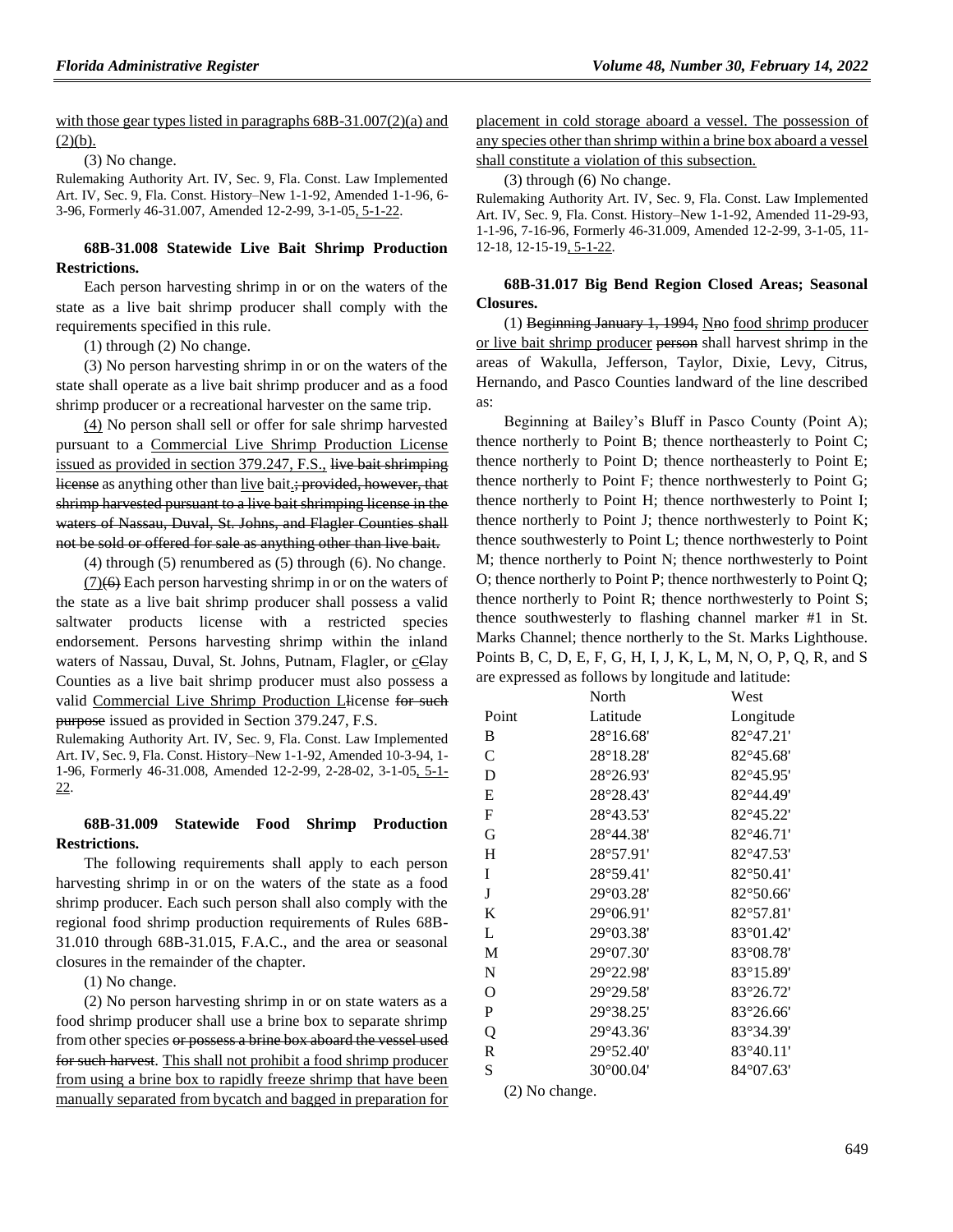Rulemaking Authority Art. IV, Sec. 9, Fla. Const. Law Implemented Art. IV, Sec. 9, Fla. Const. History–New 11-29-93, Formerly 46- 31.017, Amended 7-9-02, 5-1-22.

## **68B-31.018 Northwest Region Closed Areas; Repealed Special Acts.**

(1) through (8) No change.

(9) No person shall operate as a food shrimp producer It is unlawful to engage in food shrimp production in the following area: that portion of Santa Rosa Sound lying in Escambia, Santa Rosa, and Okaloosa cCounties west of the and between Brooks Bridge (U.S. Highway 98) in Okaloosa County as the east boundary and east of the Bob Sikes Bridge (County Road 399) Bascule Bridge in Santa Rosa and Escambia counties County as the west boundary.

Rulemaking Authority Art. IV, Sec. 9, Fla. Const. Law Implemented Art. IV, Sec. 9, Fla. Const. History–New 7-16-96, Formerly 46-31.018, Amended 3-1-05, 4-13-17, 5-1-22.

NAME OF PERSON ORIGINATING PROPOSED RULE: essica McCawley, Director, Division of Marine Fisheries Management, 620 S. Meridian St., Tallahassee, Florida 32399, and (850) 487-0554.

NAME OF AGENCY HEAD WHO APPROVED THE PROPOSED RULE: Florida Fish and Wildlife Conservation Commission.

DATE PROPOSED RULE APPROVED BY AGENCY HEAD: December 16, 2021

DATE NOTICE OF PROPOSED RULE DEVELOPMENT PUBLISHED IN FAR: February 11, 2022

Section III Notice of Changes, Corrections and Withdrawals

# NONE

# Section IV Emergency Rules

# **[DEPARTMENT OF CHILDREN AND FAMILIES](https://www.flrules.org/gateway/department.asp?id=65)**

#### **[Family Safety and Preservation Program](https://www.flrules.org/gateway/organization.asp?id=342)**

RULE NO.: RULE TITLE: [65CER22-1](https://www.flrules.org/gateway/ruleNo.asp?id=65CER22-1) Standards for Unaccompanied Alien Children and Unaccompanied Refugee Minor Programs

SPECIFIC REASONS FOR FINDING AN IMMEDIATE DANGER TO THE PUBLIC HEALTH, SAFETY OR WELFARE: On September 28, 2021, the Governor of the State of Florida signed Executive Order 21-223, declaring that the Biden administration's refusal to faithfully enforce federal immigration laws has led to an unprecedented surge of illegal border crossings at the southwest border of the United States. In July 2021 alone, over 213,000 persons attempted to illegally enter the United States at the southwest border, the highest number in more than 20 years, and another 209,840 persons attempted to illegally enter in August. Note 1. For the entire federal fiscal year of 2021, over 1.7 million foreign nationals were encountered at the southwest border attempting to enter the country illegally. Note 2. In the first quarter of this federal fiscal year, the reported number of such encounters stands at more than 518,000. Note 3. By contrast, in the last full federal fiscal year of the previous administration (federal fiscal year 2020), there were fewer than 460,000 such encounters, and in the fiscal year before that (federal fiscal year 2019), there were fewer than 980,000 encounters. Note 4.

The Biden administration has taken numerous actions to cause and further exacerbate this border crisis. It terminated the previous administration's Migrant Protection Protocol (MPP) program (also known as the "Remain in Mexico" policy), reinstituted a "catch and release" policy, ended further construction of a border wall, and declined to detain and remove certain categories of illegal aliens who had been convicted of committing crimes. The administration's unlawful termination of MPP was successfully challenged in court, see Texas v. Biden, No. 21-10806 (5th Cir. Dec. 21, 2021), but the Biden administration is currently working to reimplement the program. Its other actions, however, remain in effect.

Notwithstanding that federal immigration law generally requires that aliens entering the United States without a clear right to be admitted (including applicants for asylum) must be detained pending further proceedings, see 8 U.S.C. §  $1225(b)(2)(A)$ , id. §  $1225(b)(1)(B)$ , the Biden administration has instead been releasing into the interior of the United States large numbers of illegal aliens apprehended at the southwest border. The U.S. Border Patrol released 60,559 illegal aliens from the southwest border in July 2021 alone and another 44,112 in August 2021, a massive increase from the 17 illegal aliens released in December 2020, the last full month of the previous administration. Note 5. During federal fiscal year 2021, the Border Patrol released in total more than 248,000 aliens apprehended at the southwest border, almost all of which occurred after January 2021. Note 6. This number does not reflect additional releases by other elements of the U.S. Department of Homeland Security (DHS). In an October 20, 2021 letter, DHS confirmed that at least 5,900 single illegal alien adults who were released at the southwest border have reported to an Immigration and Customs Enforcement (ICE) field office in Florida. This number likely vastly underreports the number of released illegal aliens from the southwest border who have resettled in Florida because approximately 80% of aliens who are released at the border and are directed to report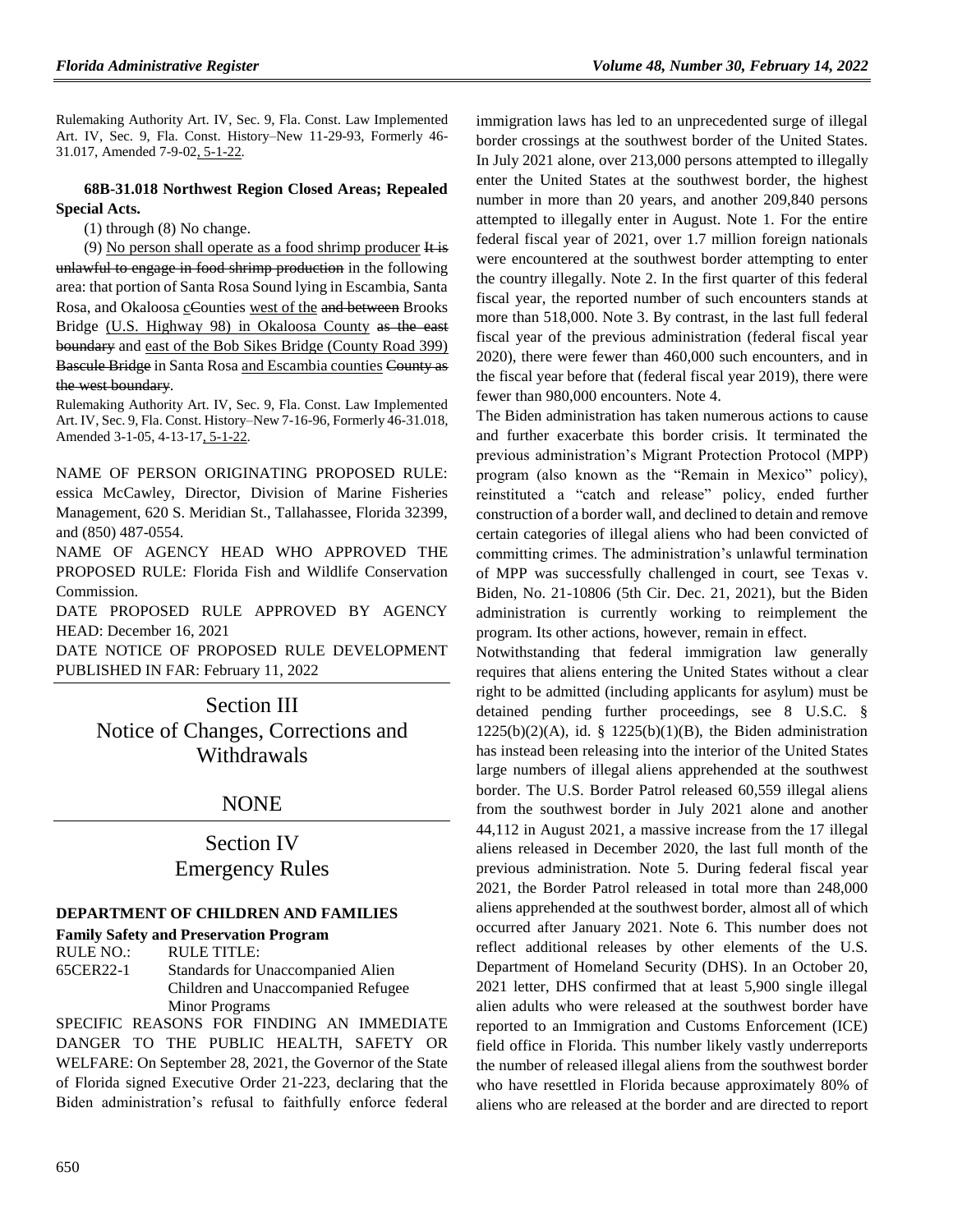to an ICE office within 60 days reportedly fail to do so. Note 7. Because the Federal Government does not actively coordinate or consult with the State of Florida concerning the illegal aliens that it releases from the southwest border into the interior of the United States, the State of Florida has no knowledge about the backgrounds, criminal history, immigration status, or the status of removal proceedings for the aliens who have resettled in Florida. The State of Florida has brought a legal challenge to the Biden administration's unlawful "catch and release" policy, which is now pending in the U.S. District Court for the Northern District of Florida. See First Amended Complaint for Declaratory and Injunctive Relief, State of Florida v. United States, No. 3:21-cv-01066-TKW-EMT (N.D. Fla. Feb. 1, 2022) (articulating harms to the State of Florida because of the Biden administration's "catch and release" policy).

The surge of foreign nationals attempting to enter illegally at the southwest border has included a large number of Unaccompanied Alien Children (UAC), defined by federal law as a child who has no lawful immigration status; has not attained 18 years of age; and, with respect to whom, there is no parent or legal guardian in the United States, or no parent or legal guardian in the United States available to provide physical custody and care, see 6 U.S.C.  $\S$  279(g)(2). Over 146,000 encounters at the southwest border for federal fiscal year 2021 involved UAC or single minors, compared to approximately 33,000 in fiscal year 2020 and 80,000 in fiscal year 2019. Note 8. For federal fiscal year 2022, the number of such encounters has already reached more than 38,000. Note 9. Under existing federal law, the U.S. Department of Health and Human Services (HHS) must take custody of these UAC and attempt to place them with sponsors in the United States until the UAC's immigration proceedings are completed. While the UAC await placement with a sponsor, HHS will often house the UAC in group home facilities or foster homes that are operated by private entities or individuals under contract with HHS and licensed by the states where the facilities or homes are located. It is estimated that at least 4,284 UAC were housed in group home facilities or foster homes in Florida over the last year. During federal fiscal year 2021, 11,145 UAC were placed with sponsors in Florida, more than the 10,773 UAC placed in California, a substantially larger state. Note 10. So far during federal fiscal year 2022, 3,597 UAC have already been placed in Florida. Note 11.

Neither DHS nor HHS actively coordinates or consults with the State of Florida, including the Department, on the UAC that are resettled in Florida. The State does not receive meaningful, if any, advance notice when UAC are transported to Florida and is not meaningfully consulted on the number of UAC that the State's child-caring resources and capacity could feasibly support without adversely affecting children already present in Florida and under the State's protection and care. Recently, the

State of Florida discovered that, between May and October 2021, there were 78 flights that arrived in Florida likely transporting UAC. This occurred without advance notice to the Department and without the State's consent. The State is given no opportunity to object to the transportation or resettlement of UAC in Florida.

Moreover, the State receives no information on the background, criminal history, immigration status, status of removal proceedings, or the sponsors of the UAC brought to Florida. See, e.g., Letter from Governor Ron DeSantis to DHS Secretary Alejandro Mayorkas, Resettlement of Illegal Aliens in Florida, Aug. 26, 2021; Letter from Acting ICE Director Tae Johnson to Governor Ron DeSantis, Oct. 20, 2021; Letter from DHS Secretary Alejandro Mayorkas to Governor Ron DeSantis, Nov. 24, 2021. UAC are regularly placed with sponsors without adequate follow-up by HHS or the placement entities to ensure the safety and welfare of the UAC. According to a recent report, between January and May 2021, federal contractors responsible for placing UAC with sponsors across the United States were unable to reach the minor or the sponsor in roughly one of every three attempts. Note 12. Nor does the State have any assurance that the UAC are, in fact, minors. As a result of the chaos at the southwest boarder, there is a significant risk of insufficient and inaccurate vetting of people claiming protection as UAC. Many UAC are male teenagers nearing adulthood, and some are gang members when they arrive or later become gang members. Note 13. Recently, a 24-year-old Honduran national was charged with murder in Florida after having falsely represented his age and having been released into the United States as a UAC. Note 14. In short, the Federal Government has failed to provide the State of Florida with sufficient answers to its requests for information on the resettlement of illegal aliens, including UAC, so that their safety and the safety and welfare of Florida's citizens, including children already present in Florida, can be secured. The Federal Government's failure to enforce federal immigration law and secure the border, as well as the absence of meaningful coordination and consultation concerning the resettlement of UAC in Florida, are an immediate danger to the safety and welfare of Floridians, including its most vulnerable children, as well as recently arrived UAC. (The Federal Government's conduct with respect to the resettlement of UAC in Florida stands in stark contrast to the Federal Government's conduct with respect to the resettlement of Unaccompanied Refugee Minors (URM), where the Federal Government has a cooperative agreement in place with the State of Florida.)

To date, the Department has generally granted licenses to facilities that sought to house UAC brought to Florida by HHS. In light of the crisis described above, Section 8 of Executive Order 21-223 directed the Department to "determine whether the resettlement of unaccompanied alien children in Florida from outside of the state constitutes 'evidence of need' under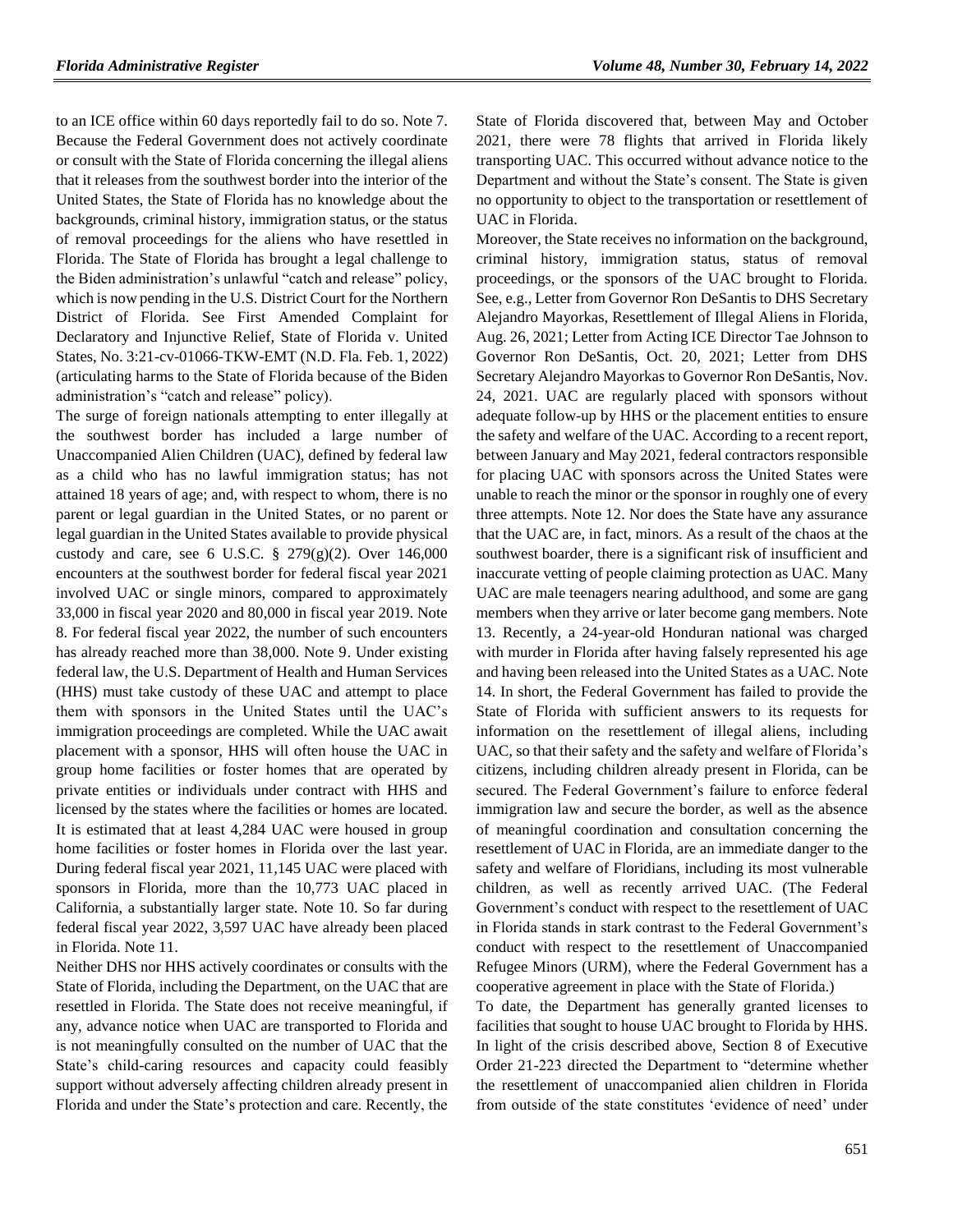section 409.175(5)(b)(1), Florida Statutes, sufficient to justify the award of a license under Florida law to family foster homes, residential child-caring agencies, or child-placing agencies that seek to provide services for unaccompanied alien children." "To the extent that such resettlement of unaccompanied alien children in Florida is determined not to constitute 'evidence of need' under Florida law," the executive order directed the Department to "amend, if necessary, Florida Administrative Code Rule 65C-46.022, 'Standards for Unaccompanied Alien Children (UAC) Homes and Unaccompanied Refugee Minor Programs,' in accordance with state law, to reflect the Department's determination." In this Emergency Rule, the Department determines that an application for issuance or renewal of a license to house UAC or URM, who are being resettled in Florida from outside of the state, does not constitute "evidence of need," § 409.175(5)(b)1, Florida Statutes, "to protect the health, safety, and well-being of all children in the state" cared for by residential child-caring agencies, § 409.175(1)(a), Florida Statutes, in the absence of a cooperative agreement between the State of Florida and the Federal Government in which the State of Florida is entitled, at a minimum, to advance notice and meaningful consultation before the resettlement of such UAC or URM in Florida. The Emergency Rule also prohibits existing licensees from adding to their existing UAC population and imposes additional requirements to ensure that such licensees protect the safety and welfare of UAC that they place with sponsors in the state.

Given the ongoing crisis at the border, including the Federal Government's failure to enforce federal immigration law and to secure the border, the resettlement of UAC in Florida, its ongoing refusal to provide meaningful coordination and consultation, its failure to provide adequate protection for and supervision of UAC once they are placed with sponsors in the state, and its failure to adequately screen purported UAC (as evidenced by the recent murder charge brought against an adult foreign national who misrepresented his age to gain entry to the United States), emergency rulemaking is justified and necessary.

Note 1: Rebecca Beitsch, US-Mexico July Border Crossings Hit 20 Year High, The Hill (Aug. 12, 2021), https://thehill.com/policy/national-security/567647-us-mexicojuly-border-crossings-near-20-year-high; see U.S. Customs & Border Prot., Southwest Land Border Encounters, https://www.cbp.gov/newsroom/stats/southwest-land-borderencounters (last updated Jan. 4, 2022) (showing 213,593 for July and 209,840 for August).

Note 2: U.S. Customs & Border Prot., Southwest Land Border Encounters, supra note 1.

Note 3: Id.

Note 4: Id.

Note 5: See U.S. Customs & Border Prot., Custody and Transfer Statistics FY2021.

https://www.cbp.gov/newsroom/stats/custody-and-transfer-

statistics-fy2021 (last accessed Feb. 9, 2022).

Note 6: See id.

Note 7: See Mark Krikorian, Immigration Enforcement on the Honor System,

https://www.nationalreview.com/corner/immigration-

enforcement-on-the-honor-system/ (July 16, 2021). In addition, between federal fiscal year 2008 and 2019, "32 percent of aliens referred to [immigration courts] absconded into the United States" and did not report to their hearings. See Memorandum Opinion and Order, Texas v. Biden, No. 2:21-CV-067-Z, 2021 WL 3603341, at \*4 (N.D. Tex. Aug. 13, 2021).

Note 8: See U.S. Customs & Border Prot., Southwest Land Border Encounters, supra note 1.

Note 9: See id.

Note 10: See Office of Refugee Resettlement, Unaccompanied Children Released to Sponsors by State (June 24, 2021), https://www.acf.hhs.gov/orr/grant-funding/unaccompaniedchildren-released-sponsors-state.

Note 11: See id.

Note 12: See Stef W. Knight, Exclusive: Government Can't Reach One-in-Three Released Migrant Kids (Sept. 1, 2021), https://www.axios.com/migrant-children-biden-

administration-a597fd98-03a7-415c-9826-

9d0b5aaba081.html.

Note 13: See Camilo Montoya-Galvez, U.S. Shelters Received a Record 122,000 Unaccompanied Migrant Children in 2021, CBS News (Dec. 23, 2021), https://www.cbsnews.com/news/immigration-122000-

unaccompanied-migrant-children-us-shelters-2021/ (stating that nearly three-quarters of unaccompanied minors encountered at the border during the 2021 fiscal year were believed to be ages 15 to 17 and roughly two-thirds of the total were males); Kerry J. Byrne, The Number of Adult Migrants Posing as Children at Border Surging, N.Y. Post (Nov. 13, 2021), https://nypost.com/2021/11/13/the-number-of-adultmigrants-posing-as-children-at-border-surging/ (reporting that about "'30% of the MS-13 members arrested in recent years by ICE originally entered the U.S. as unaccompanied minors'"); see also Written testimony of CBP U.S. Border Patrol Acting Chief of Carla Provost for a Senate Committee on the Judiciary hearing titled "The MS-13 Problem: Investigating Gang Membership As Well As Its Nexus to Illegal Immigration, and Assessing Federal Efforts to End the Threat", Department of Homeland Security (June 21, 2017), https://www.dhs.gov/news/2017/06/21/written-testimony-cbpsenate-committee-judiciary-hearing-titled-ms-13-

problem#fn3; Unaccompanied child immigration loophole releases MS-13 gang members, AP News (Jan. 13, 2019),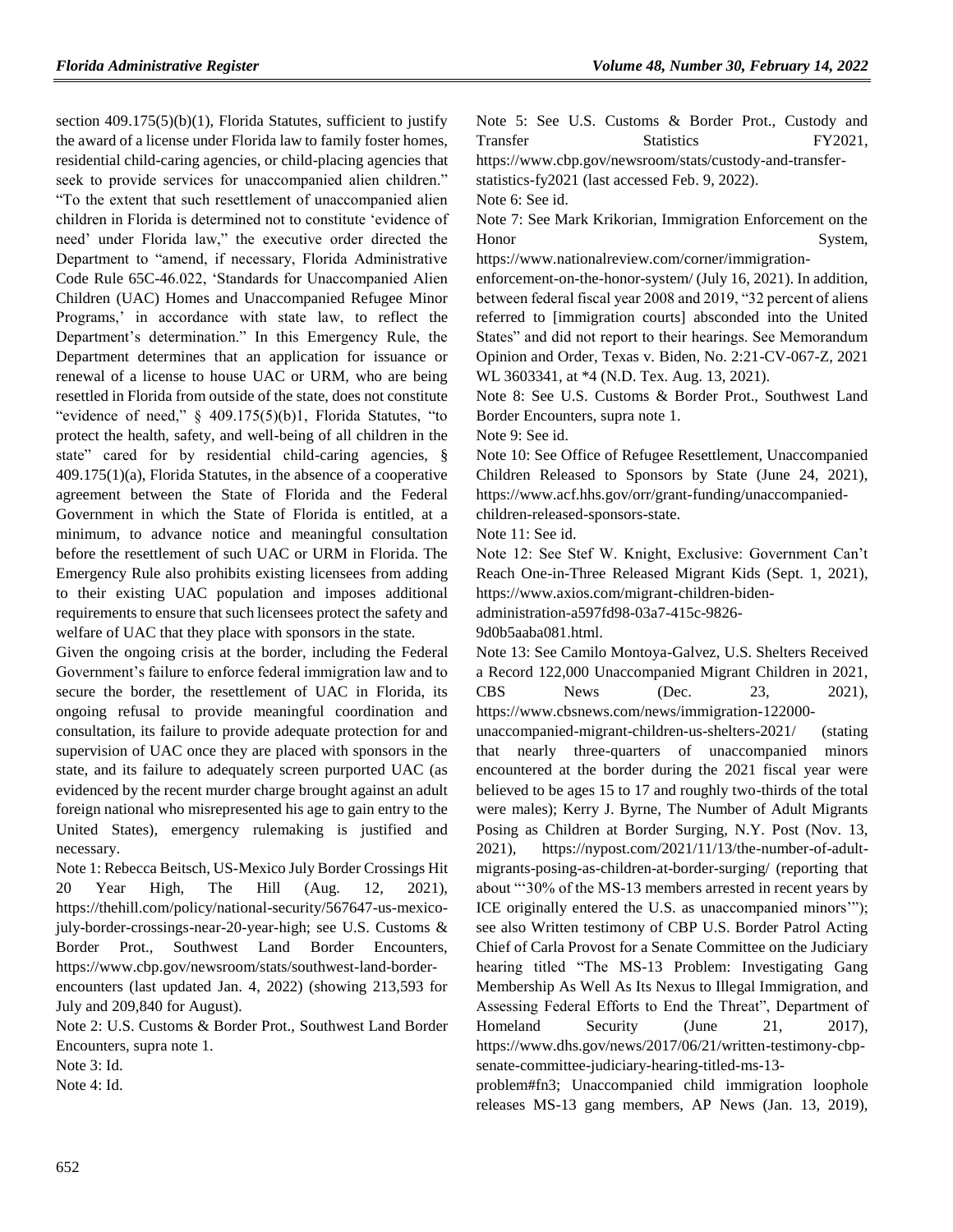https://apnews.com/article/5d2784fb7c909b43791d6aea63339 a6c.

Note 14: See Adam Shaw, Honduran Illegal Immigrant Charged with Murder Entered US Falsely Claiming to be Unaccompanied Minor: Report (Nov. 4, 2021), https://www.foxnews.com/politics/honduran-illegal-

immigrant-charged-murder-entered-us-unaccompanied-minor. REASON FOR CONCLUDING THAT THE PROCEDURE IS FAIR UNDER THE CIRCUMSTANCES: The procedure is fair under the circumstances because the Emergency Rule ends the State's practice of facilitating the Federal Government's UAC resettlement program without terminating existing licenses or otherwise permanently foreclosing the issuance of licenses for UAC in the future. Instead, going forward, the State will require a meaningful cooperative agreement with the Federal Government, including a commitment to resume full enforcement of the immigration laws and to secure the border, before issuing or renewing licenses for housing UAC. (The same principle will apply for licenses to house URM, but there is a cooperative agreement with the Federal Government already in place.) In the meantime, existing licensees will not be permitted to add to their existing UAC population and will be subject to additional obligations to ensure the welfare and safety of the UAC whom they place with sponsors in Florida, but their existing licenses will not be cancelled.

SUMMARY: The Emergency Rule replaces existing Emergency Rule 65CER21-3 and addresses licensing requirements for any residential child-caring agency, childplacing agency, or family foster home seeking to provide services for UAC or URM. The Department has initiated rulemaking to create a new rule in Rule Chapter 65C-9, F.A.C. This rule provides that the resettlement of UAC or URM by the Office of Refugee Resettlement (ORR) into Florida does not constitute "evidence of need" under section 409.175(5)(b)1, Florida Statutes, "to protect the health, safety, and well-being of all children in the state" cared for by residential child-caring agencies,  $\S$  409.175(1)(a), in the absence of a cooperative agreement between the State of Florida and the Federal Government. The Emergency Rule also prohibits existing licensees from adding to their UAC population and requires such licensees to conduct welfare checks of the UAC whom they place with sponsors in Florida.

THE PERSON TO BE CONTACTED REGARDING THE EMERGENCY RULE IS: Elizabeth Floyd. Elizabeth can be reached at Elizabeth.Floyd@myflfamilies.com.

# THE FULL TEXT OF THE EMERGENCY RULE IS:

# **Substantial rewording of Rule 65CER21-3 follows. See Florida Administrative Code for present text. 65CER22-1**

# **Standards for Unaccompanied Alien Children and Unaccompanied Refugee Minor Programs**

(1) Any residential child-caring agency, child-placing agency, or family foster home, as those terms are defined in 409.175(2), F.S., seeking to provide services for Unaccompanied Alien Children (UAC) and Unaccompanied Refugee Minors (URM) must meet licensing requirements herein in addition to the program standards for the type of license sought.

(2) For purposes of section  $409.175(5)(b)1$ , F.S., which requires "evidence of need" to obtain a license, and section  $409.175(1)(a)$ , F.S., which provides that the purpose of the licensure requirement is to "protect the health, safety, and wellbeing of all children in the state" who are cared for by residential child-caring agencies or family foster homes, or placed by child-placing agencies, the planned and organized resettlement of UAC or URM by the Office of Refugee Resettlement (ORR) of the U.S. Department of Health and Human Services does not constitute evidence of need as required for issuance or renewal of a license for a residential child-caring agency, child-placing agency, or family foster home that seeks to provide services to such UAC or URM, unless such resettlement is governed by a cooperative agreement between the State of Florida and the United States Government. In the absence of such cooperative agreement, no license will be issued or renewed with respect to any residential child-caring agency, child-placing agency, or family foster home that applies to provide services for UAC or URM resettling to Florida, and any residential child-caring agency, child-placing agency, or family foster home providing such services under a current license to UAC or URM who have already resettled in Florida may not further place or take placement of any additional UAC or URM until a cooperative agreement is entered. For purposes of this rule, the term "resettlement" means the transportation of persons to Florida for the purpose of temporarily or permanently residing in Florida. The Department has no obligation to enter or renew a cooperative agreement with the United States Government for the resettlement of UAC or URM to Florida, and the Department may revoke or decline to enter or renew such agreement.

(3) The child-placing agency or residential child-caring agency, whichever is applicable, must ensure a contractual or grant agreement was executed between ORR and the childplacing agency or residential child-caring agency in order to provide care and services to UAC.

(4) The child-placing agency or residential child-caring agency, whichever is applicable, must ensure a contractual or grant agreement was executed between the U.S. Government and the State of Florida in order to provide care and services to URM.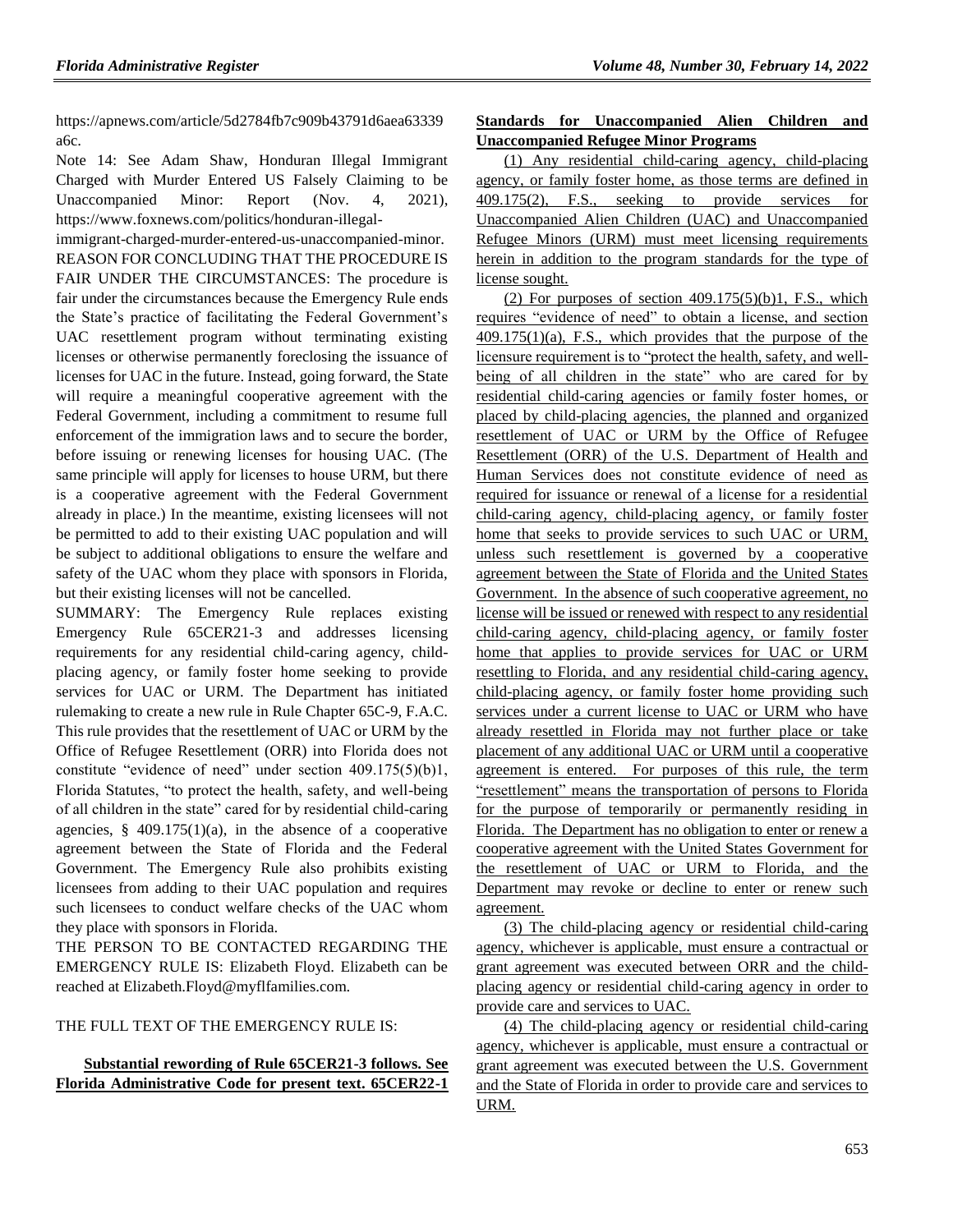(5) Care and supervision of UAC, URM, and dependent youth may not be provided in the same home or under the same license. The child-placing agency must ensure foster parents comply with this requirement.

(6) For a residential child-caring agency, the director and direct care staff must sign and comply with the plan applicable to the licensed setting. For a foster home, the child-placing agency must ensure the foster parents sign and comply with the plan applicable to the licensed setting. Residential child-caring agencies, child-placing agencies, or foster homes that provide services for UAC must use the "Plan for Unaccompanied Alien Children" Form, CF-FSP 5488, February 2022, incorporated by reference and available at https://www.flrules.org/Gateway/reference.asp?No=Ref-14108. Residential child-caring agencies, child-placing agencies, or foster homes that provide services for URM must use the "Partnership Plan for Unaccompanied Refugee Minors," Form CF-FSP 5487, February 2022, incorporated by reference and available at https://www.flrules.org/Gateway/reference.asp?No=Ref-

14107.

(7) The residential child-caring agency or child-placing agency, whichever is applicable, must conduct in-person welfare checks of any UAC that it places, or assists in placing, with a sponsor after the effective date of this rule to ensure each child's safety and well-being.

(a) The welfare checks must be completed a minimum of once every six months until one of the following occurs:

1. The child reaches the age of 18;

2. The child permanently leaves Florida;

3. The child is removed from the United States;

4. The child is granted lawful immigration status; or

5. The residential child-caring agency or child-placing agency closes or is no longer licensed.

(b) The welfare checks must include:

1. Verifying the identity of the child through previously submitted photographs obtained by the child-placing or residential child-caring agency;

2. Taking a photograph of the child;

3. Looking for any unusual marks on visible parts of the body;

4. Speaking with the child about any issues he or she may be experiencing; and

5. Speaking with the caregiver about the child's well-being and basic needs.

(c) The child-caring or child-placing agency must report the results of the welfare checks to the Department or, if applicable, the Florida Abuse Hotline as follows:

1. Suspected incidents of child abuse and neglect must be immediately reported to the Florida Abuse Hotline in accordance with Chapter 39, F.S.

2. If the welfare check does not reveal any of the incidents described in  $(7)(c)1$ . of this rule, then the report must be made no later than the fifth (5th) day of the month following the date the welfare check was conducted, e.g., if a welfare check is completed on January 15, then the report must be made no later than February 5. The report must include the following:

a. Name of the child and date of birth.

b. Date the welfare check was conducted.

c. Name of the child's caregiver.

d. Location of the in-person welfare check.

e. Statement affirming that there were no presenting issues or concerns.

f. Any indication that the child is no longer residing in or is temporarily relocated from the sponsor's home, to include that the child has been determined to be missing or the child's whereabouts are unknown.

(8) Any child-placing agency or residential child-caring agency that provides care to URM must adhere to all contractual and federal case management requirements when conducting in-person child welfare checks.

(9) The residential child-caring agency must ensure all direct care staff complete training hours on immigration in child welfare, cultural awareness, and human trafficking related topics, as outlined in section 4.3.6. of the Office of Refugee and Resettlement UAC Program Policy, March 11, 2019, incorporated by reference and available at http://www.flrules.org/Gateway/reference.asp?No=Ref-13072. The child-placing agency must ensure foster parents complete training hours outlined in 65C-45.002, F.A.C.

(10) The child-placing agency or residential child-caring agency must provide a copy of its education plan outlining how education will be provided.

(11) The child-placing agency or residential child-caring agency must develop policies and procedures on the administration and management of medication. A licensed health care provider must write or verbally order all nonprescription medications. Verbal orders must be documented in the child's file. The residential child-caring agency or child-placing agency must align all health and safety policies with ORR guidelines.

(12) The child-placing agency or residential child-caring agency must notify the Department of any changes in the contract/grant agreement with ORR, and submit an updated copy, to include ORR's decision to no longer utilize the facility.

(13) For purposes of this rule, the term "Unaccompanied Alien Child" has the same meaning as in 6 U.S.C.  $\S 279(g)(2)$ , and the term "Unaccompanied Refugee Minor" means an unaccompanied minor, as defined in 45 C.F.R. §400.111, who has met the federal eligibility standards for placement into the Unaccompanied Refugee Minor Program.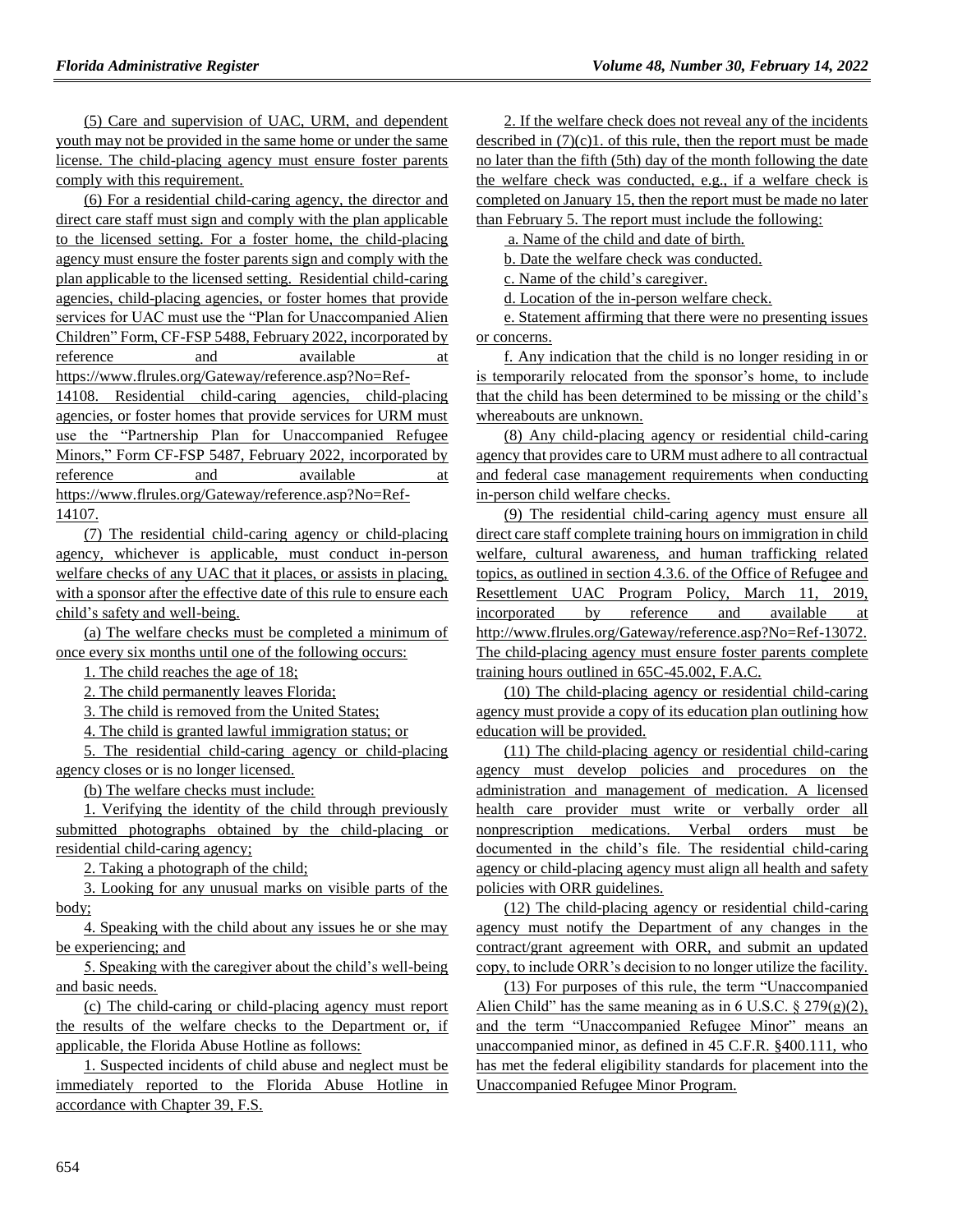(14) This Emergency Rule will expire on March 9, 2022. This Emergency Rule replaces Emergency Rule 65CER21-3. Rulemaking Authority 409.175(5) FS. Law Implemented 409.175 FS.

THIS RULE TAKES EFFECT UPON BEING FILED WITH THE DEPARTMENT OF STATE UNLESS A LATER TIME AND DATE IS SPECIFIED IN THE RULE. EFFECTIVE DATE: February 11, 2022

# Section V Petitions and Dispositions Regarding Rule Variance or Waiver

# [DEPARTMENT OF LAW ENFORCEMENT](https://www.flrules.org/gateway/department.asp?id=11)

[Criminal Justice Standards and Training Commission](https://www.flrules.org/gateway/organization.asp?id=20) RULE NO.: RULE TITLE:

[11B-35.002](https://www.flrules.org/gateway/ruleNo.asp?id=11B-35.002) Basic Recruit Training Programs for Law Enforcement, Correctional, and Correctional Probation

NOTICE IS HEREBY GIVEN that on February 10, 2022, the Department of Law Enforcement, received a petition for permanent waiver of subsection 11B-35.002(6) by Matthew Schwall. Petitioner wishes to waive that portion of the rule that states: (a) Within four years of the beginning date of a Commission-approved Basic Recruit Training Program, an individual shall successfully complete the program, achieve a passing score on the applicable State Officer Certification Examination, and gain employment, and certification as an officer.

A copy of the Petition for Variance or Waiver may be obtained by contacting: Agency Clerk, Florida Department of Law Enforcement, P.O. Box 1489 Tallahassee, FL, 32302 or by telephone at (850)410-7676.

#### [DEPARTMENT OF HEALTH](https://www.flrules.org/gateway/department.asp?id=64)

RULE NO.: RULE TITLE:

[64-4.213](https://www.flrules.org/gateway/ruleNo.asp?id=64-4.213) MMTC Remediation

NOTICE IS HEREBY GIVEN that on January 27, 2022, the Department of Health, received a petition for temporary waiver from Bill's Nursery, Inc. The petition seeks a temporary waiver of subsection 64-4.213(3), F.A.C., which requires an MMTC to remediate a failed Retail Batch within thirty calendar days of submission of a Notice of Remediation to the department. Any interested person or other agency may submit written comments within 14 days after the publication of this notice to: Agency Clerk, Department of Health, Office of the General Counsel, 4052 Bald Cypress Way, Bin A02, Tallahassee, Florida 32399- 1703 or by facsimile at (850)413-8743.

A copy of the Petition for Variance or Waiver may be obtained by contacting: Breanne Ereckson, Department of Health, Office of Medical Marijuana Use, 4052 Bald Cypress Way, Bin M-01, Tallahassee, Florida 32399 or by email at breanne.ereckson@flhealth.gov.

#### [DEPARTMENT OF HEALTH](https://www.flrules.org/gateway/department.asp?id=64)

[Board of Clinical Laboratory Personnel](https://www.flrules.org/gateway/department.asp?id=64)

RULE NO.: [RULE TITLE:](https://www.flrules.org/gateway/department.asp?id=64)

[64B3-5.002](https://www.flrules.org/gateway/department.asp?id=64) Supervisor

[The Board of Clinical Laboratory Personnel hereby gives](https://www.flrules.org/gateway/department.asp?id=64)  [notice: of the issuance of an Order Denying the Petition for](https://www.flrules.org/gateway/department.asp?id=64)  [Variance or Waiver, filed on August 19, 2019, by Curtis Rice.](https://www.flrules.org/gateway/department.asp?id=64)  [The Notice of Petition for Waiver or Variance was published in](https://www.flrules.org/gateway/department.asp?id=64)  [Vol. 45, No. 165, of the August 23, 2019, Florida](https://www.flrules.org/gateway/department.asp?id=64)  [Administrative Register. Petitioner](https://www.flrules.org/gateway/department.asp?id=64) was seeking a waiver or [variance of Rule 64B3-5.002, F.A.C. The Board considered the](https://www.flrules.org/gateway/department.asp?id=64)  [instant Petition at a duly-noticed public meeting held on](https://www.flrules.org/gateway/department.asp?id=64)  [September 6, 2019. The Board's Order, filed on February 8,](https://www.flrules.org/gateway/department.asp?id=64)  [2022, denied the petition stating that Petitioner did](https://www.flrules.org/gateway/department.asp?id=64) not meet the [purpose of the underlying statute by other means and that the](https://www.flrules.org/gateway/department.asp?id=64)  [application of the rule to Petitioner did not create a substantial](https://www.flrules.org/gateway/department.asp?id=64)  [hardship or violate principles of fairness.](https://www.flrules.org/gateway/department.asp?id=64)

[A copy of the Order or additional information may be obtained](https://www.flrules.org/gateway/department.asp?id=64)  [by contacting: Joe Baker, Acting Executive Director, Board of](https://www.flrules.org/gateway/department.asp?id=64)  [Clinical Laboratory Personnel, 4052 Bald Cypress Way, Bin](https://www.flrules.org/gateway/department.asp?id=64)  [#C07, Tallahassee, Florida 32399-3257, \(850\)488-0595, or by](https://www.flrules.org/gateway/department.asp?id=64)  electronic mail – [Joe.Baker@flhealth.gov.](https://www.flrules.org/gateway/department.asp?id=64)

#### [DEPARTMENT OF HEALTH](https://www.flrules.org/gateway/department.asp?id=64)

[Board of Clinical Laboratory Personnel](https://www.flrules.org/gateway/organization.asp?id=322)

RULE NO.: [RULE TITLE:](https://www.flrules.org/gateway/department.asp?id=64)

[64B3-5.003](https://www.flrules.org/gateway/department.asp?id=64) Technologist

[The Board of Clinical Laboratory Personnel hereby gives](https://www.flrules.org/gateway/department.asp?id=64)  [notice: of the issuance of an Order Denying the Petition for](https://www.flrules.org/gateway/department.asp?id=64)  [Variance or Waiver, filed on August 19, 2019, by Martha](https://www.flrules.org/gateway/department.asp?id=64)  [Fahim. The Notice of Petition for Waiver or Variance was](https://www.flrules.org/gateway/department.asp?id=64)  [published in Vol. 45, No. 172, of the September 4, 2019, Florida](https://www.flrules.org/gateway/department.asp?id=64)  [Administrative Register. Petitioner was seeking a waiver or](https://www.flrules.org/gateway/department.asp?id=64)  [variance of Rule 64B3-5.003, F.A.C. The Board considered the](https://www.flrules.org/gateway/department.asp?id=64)  [instant Petition at a duly-noticed public meeting held on](https://www.flrules.org/gateway/department.asp?id=64)  [September 6, 2019. The Board's Order, filed on February 8,](https://www.flrules.org/gateway/department.asp?id=64)  [2022. The Board found that the Petitioner met the purpose of](https://www.flrules.org/gateway/department.asp?id=64)  [the underlying statute by other means and therefore voted to](https://www.flrules.org/gateway/department.asp?id=64)  [approve Petitioner's application. The Board voted to deny the](https://www.flrules.org/gateway/department.asp?id=64)  [petition for variance or waiver as moot.](https://www.flrules.org/gateway/department.asp?id=64)

[A copy of the Order or additional information may be obtained](https://www.flrules.org/gateway/department.asp?id=64)  [by contacting: Joe Baker, Acting Executive Director, Board of](https://www.flrules.org/gateway/department.asp?id=64)  [Clinical Laboratory Personnel, 4052 Bald Cypress Way, Bin](https://www.flrules.org/gateway/department.asp?id=64)  [#C07, Tallahassee, Florida 32399-3257, \(850\)488-0595, or by](https://www.flrules.org/gateway/department.asp?id=64)  [electronic mail: Joe.Baker@flhealth.gov.](https://www.flrules.org/gateway/department.asp?id=64)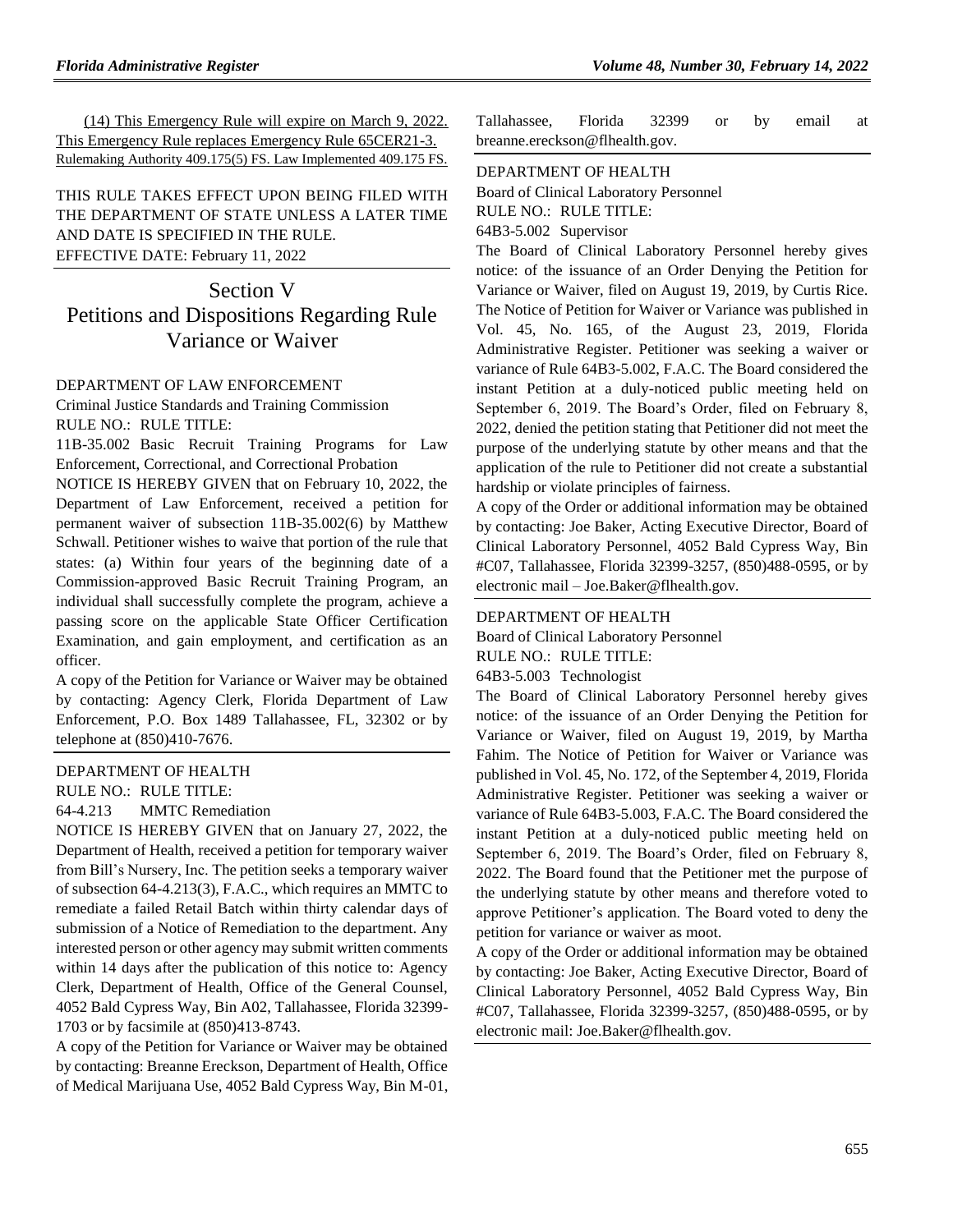#### [DEPARTMENT OF HEALTH](https://www.flrules.org/gateway/department.asp?id=64)

[Board of Clinical Laboratory Personnel](https://www.flrules.org/gateway/organization.asp?id=322) RULE NO.: [RULE TITLE:](https://www.flrules.org/gateway/department.asp?id=64) [64B3-5.004](https://www.flrules.org/gateway/department.asp?id=64) Technician

[The Board of Clinical Laboratory Personnel hereby gives](https://www.flrules.org/gateway/department.asp?id=64)  [notice: of the issuance of an Order Denying the Petition for](https://www.flrules.org/gateway/department.asp?id=64)  [Variance or Waiver, filed on April 6, 2020, by Kim Donadio.](https://www.flrules.org/gateway/department.asp?id=64)  [The Notice of Petition for Waiver or Variance was published in](https://www.flrules.org/gateway/department.asp?id=64)  [Vol. 46, No. 77, of the April 20, 2020, Florida Administrative](https://www.flrules.org/gateway/department.asp?id=64)  [Register. Petitioner was seeking a waiver or variance of Rule](https://www.flrules.org/gateway/department.asp?id=64)  [64B3-5.004, F.A.C. The Board considered the instant Petition](https://www.flrules.org/gateway/department.asp?id=64)  [at a duly-noticed public meeting held on June 12, 2020. The](https://www.flrules.org/gateway/department.asp?id=64)  [Board's Order, filed on June 24, 2020, denied the petition](https://www.flrules.org/gateway/department.asp?id=64)  [stating that Petitioner did not meet the purpose of the](https://www.flrules.org/gateway/department.asp?id=64)  [underlying statute by other means and that the application of the](https://www.flrules.org/gateway/department.asp?id=64)  [rule to Petitioner did not create a substantial hardship or violate](https://www.flrules.org/gateway/department.asp?id=64)  [principles of fairness.](https://www.flrules.org/gateway/department.asp?id=64)

[A copy of the Order or additional information may be obtained](https://www.flrules.org/gateway/department.asp?id=64)  [by contacting: Joe Baker, Acting Executive Director, Board of](https://www.flrules.org/gateway/department.asp?id=64)  [Clinical Laboratory Personnel, 4052 Bald Cypress Way, Bin](https://www.flrules.org/gateway/department.asp?id=64)  [#C07, Tallahassee, Florida 32399-3257., \(850\)488-0595, or by](https://www.flrules.org/gateway/department.asp?id=64)  [electronic mail: Joe.Baker@flhealth.gov.](https://www.flrules.org/gateway/department.asp?id=64)

#### [DEPARTMENT OF HEALTH](https://www.flrules.org/gateway/department.asp?id=64)

[Board of Clinical Laboratory Personnel](https://www.flrules.org/gateway/organization.asp?id=322)

RULE NO.: RULE TITLE:

[64B3-3.001](https://www.flrules.org/gateway/ruleNo.asp?id=64B3-3.001) General Requirements of Clinical Laboratory Personnel Training Programs

The Board of Clinical Laboratory Personnel hereby gives notice: of the issuance of an Order Denying the Petition for Variance or Waiver, filed on June 1, 2020, by Florida Cancer Specialists and Research Institute. The Notice of Petition for Waiver or Variance was published in Vol. 46, No. 109, of the June 4, 2020, Florida Administrative Register. Petitioner was seeking a waiver or variance of Rule 64B3-3.001, F.A.C. The Board considered the instant Petition at a duly-noticed public meeting held on June 12, 2020. The Board's Order, filed on June 24, 2020, denied the petition stating that Petitioner did not meet the purpose of the underlying statute by other means and that the application of the rule to Petitioner did not create a substantial hardship or violate principles of fairness.

A copy of the Order or additional information may be obtained by contacting: Joe Baker, Acting Executive Director, Board of Clinical Laboratory Personnel, 4052 Bald Cypress Way, Bin #C07, Tallahassee, Florida 32399-3257., (850)488-0595, or by electronic mail: Joe.Baker@flhealth.gov.

#### [DEPARTMENT OF HEALTH](https://www.flrules.org/gateway/department.asp?id=64)

[Board of Orthotists and Prosthetists](https://www.flrules.org/gateway/organization.asp?id=305) RULE NO.: RULE TITLE: [64B14-4.115R](https://www.flrules.org/gateway/ruleNo.asp?id=64B14-4.115)equirements for Renewal of Residency The Board of Orthotists and Prosthetists hereby gives notice: of the issuance of an Order regarding the Petition for Waiver or Variance, which was filed on January 6, 2021, by Brian Narin. Petitioner was seeking a waiver or variance from Rule 64B14- 4.115, F.A.C., regarding requirements for renewal of residency. The Notice was published in Volume 47, No. 08, of the Florida Administrative Register, on January 13, 2021. The Board considered the instant Petition at a duly-noticed public virtual conference meeting held February 25, 2021. The Board's Order, filed on March 1, 2021, granted the petition finding that Petitioner had established that the purpose of the underlying statute is being achieved by other means and that application of the above rule would cause a substantial hardship for or violate the principles of fairness.

A copy of the Order or additional information may be obtained by contacting: Kimberly Marshall, Executive Director, Board of Orthotists and Prosthetists, 4052 Bald Cypress Way, Bin #C08, Tallahassee, Florida 32399-3258, (850)488-0595, or by electronic mail: Kimberly.Marshall@flhealth.gov.

# Section VI Notice of Meetings, Workshops and Public **Hearings**

#### DEPARTMENT OF STATE

Division of Library and Information Services

The Department of State announces public meetings to which all persons are invited.

DATES AND TIMES: All sessions are Eastern Time. February 28, 2022, 11:00 a.m. – 12:00 Noon; March 2, 2022, 1:00 p.m. – 2:00 p.m.; March 7, 2022, 9:00 a.m. – 10:00 a.m.; March 8, 2022, 1:30 p.m. – 2:30 p.m.; March 11, 2022, 10:30 a.m. – 11:30 a.m.; March 14, 2022, 10:00 a.m. – 11:00 a.m.; March 16, 2022, 1:00 p.m. – 2:00 p.m.; March 18, 2022, 11:00 a.m. – 12:00 Noon

PLACE: Virtual platform, to register visit [https://attendee.gotowebinar.com/rt/6515071908655094542.](https://attendee.gotowebinar.com/rt/6515071908655094542)

GENERAL SUBJECT MATTER TO BE CONSIDERED: The Division of Library and Information Services is hosting virtual focus group sessions for Florida library community members. The information gathered in these sessions will be used for the development of the Five-Year Plan that guides federal spending.

Pursuant to the provisions of the Americans with Disabilities Act, any person requiring special accommodations to participate in this workshop/meeting is asked to advise the agency at least five (5) days prior to the workshop/meeting by contacting (850)245-6604 or DLISINFO@dos.myflorida.com. If you are hearing or speech impaired, please contact the agency using the Florida Relay Service at 1(800)955-8771 (TDD) or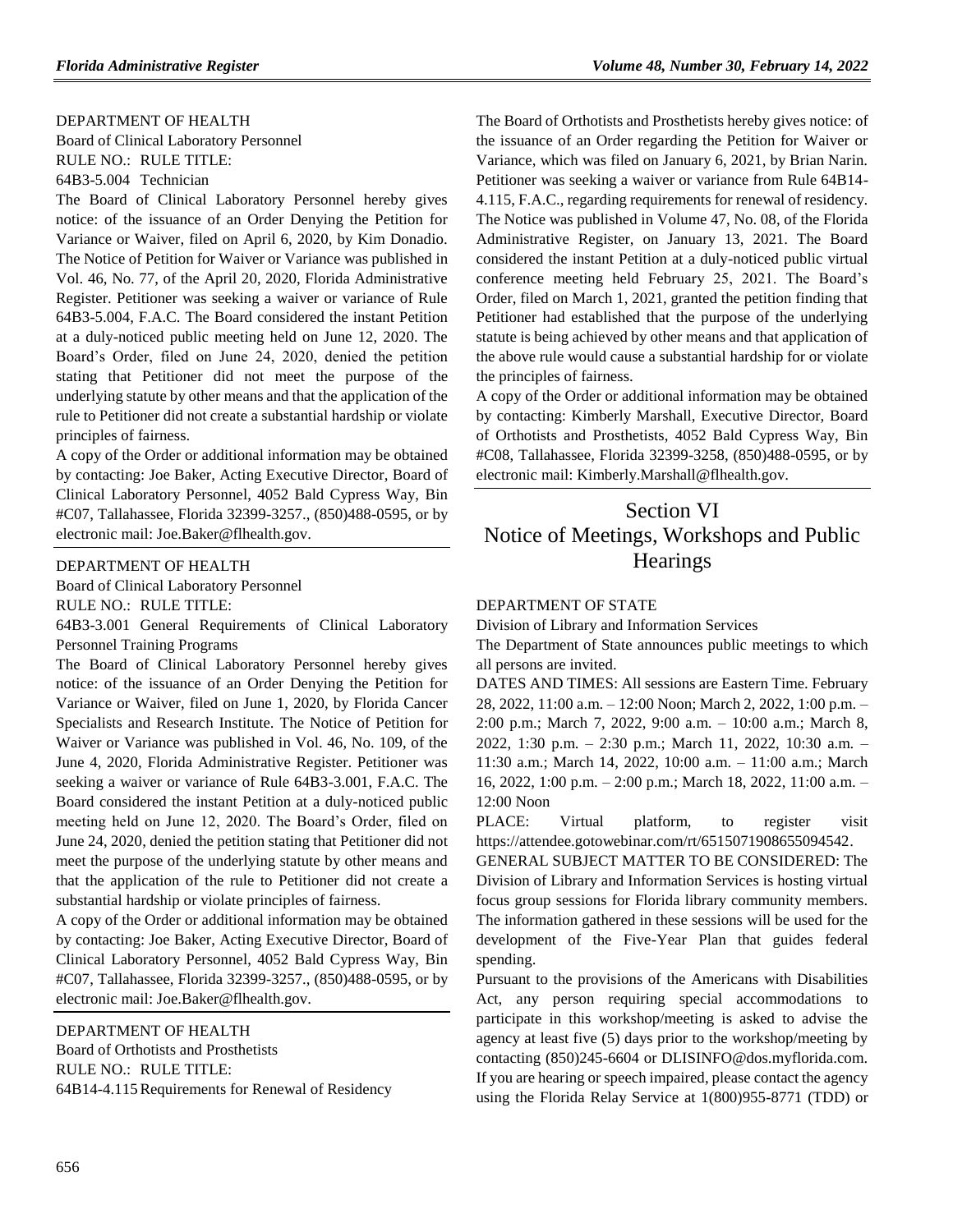1(800)955-8770 (Voice). For the procedure on making a public comment during the meeting, please refer to the [Division's](http://dos.myflorida.com/library-archives/meetings-and-notices/public-comment-policy/) [Public Comment Policy.](http://dos.myflorida.com/library-archives/meetings-and-notices/public-comment-policy/) For more information, you may contact: [DLISINFO@dos.myflorida.com](mailto:DLISINFO@dos.myflorida.com) or (850)245-6604.

#### [PUBLIC SERVICE COMMISSION](https://www.flrules.org/gateway/department.asp?id=25)

The Florida Public Service Commission announces a public hearing to which all persons are invited.

DATE AND TIME: Tuesday, March 1, 2022, 9:30 a.m.

PLACE: Room 148, Betty Easley Conference Center, 4075 Esplanade Way, Tallahassee, Florida 32399-0850.

GENERAL SUBJECT MATTER TO BE CONSIDERED: Docket No. 20210137-PU. This is a rule hearing that will take place as an item on the Commission's regularly scheduled agenda conference on March 1, 2022. The Commissioners of the Florida Public Service Commission will decide whether to make changes to Rule 25-18.010, F.A.C., Pole Attachment Complaints, which was proposed in the November 4, 2021 edition of the Florida Administrative Register, Volume 47, Number 215.

The contact person for this rule hearing is: Kathryn G.W. Cowdery, Office of General Counsel, 2540 Shumard Oak Blvd., Tallahassee, FL 32399-0850[, kcowdery@psc.state.fl.us,](mailto:kcowdery@psc.state.fl.us) or at (850)413-6216.

In accordance with the Americans with Disabilities Act, persons needing a special accommodation to participate at this proceeding should contact the Office of Commission Clerk no later than five days prior to the hearing at 2540 Shumard Oak Boulevard, Tallahassee, Florida 32399-0850 or (850)413-6770 (Florida Relay Service, 1(800)955-8770 Voice or 1(800)955- 8771 TDD). Assistive Listening Devices are available upon request from the Office of Commission Clerk, Gerald L. Gunter Building, Room 152.

If a named storm or other disaster requires cancellation of the proceedings, Commission staff will attempt to give timely direct notice to all known interested persons. Notice of cancellation will also be provided on the Commission's website (http://www.psc.state.fl.us/) under the Hot Topics link found on the home page. Cancellation can also be confirmed by calling the Office of the General Counsel at (850)413-6199.

#### [REGIONAL PLANNING COUNCILS](https://www.flrules.org/gateway/department.asp?id=29)

[Central Florida Regional Planning Council](https://www.flrules.org/gateway/organization.asp?id=63)

The Heartland Regional Transportation Planning Organization announces a public meeting to which all persons are invited. DATE AND TIME: February 16, 2022, 10:00 a.m.

PLACE: CareerSource Heartland, 5901 US Hwy 27 South, Suite 1, Sebring, FL 33870

GENERAL SUBJECT MATTER TO BE CONSIDERED: Regular meeting of the Technical Advisory Committee (TAC) to the Heartland Regional Transportation Planning Organization (HRTPO)

A copy of the agenda may be obtained by contacting: Marybeth Soderstrom, Transportation Director, at 1(863)534-7130 ext. 134 or at msoderstrom@cfrpc.org.

Pursuant to the provisions of the Americans with Disabilities Act, any person requiring special accommodations to participate in this workshop/meeting is asked to advise the agency at least 3 days before the workshop/meeting by contacting: Marybeth Soderstrom, Transportation Director, at 1(863)534-7130 ext. 134 or at msoderstrom@cfrpc.org. If you are hearing or speech impaired, please contact the agency using the Florida Relay Service, 1(800)955-8771 (TDD) or 1(800)955-8770 (Voice).

If any person decides to appeal any decision made by the Board with respect to any matter considered at this meeting or hearing, he/she will need to ensure that a verbatim record of the proceeding is made, which record includes the testimony and evidence from which the appeal is to be issued.

#### [REGIONAL PLANNING COUNCILS](https://www.flrules.org/gateway/department.asp?id=29)

[Central Florida Regional Planning Council](https://www.flrules.org/gateway/organization.asp?id=63)

The Heartland Regional Transportation Planning Organization announces a public meeting to which all persons are invited.

DATE AND TIME: February 24, 2022, 2:00 p.m.

PLACE: CareerSource Heartland, 5901 US Hwy 27 South, Suite 1, Sebring, FL 33870

GENERAL SUBJECT MATTER TO BE CONSIDERED: Regular meeting of the Heartland Regional Transportation Planning Organization (HRTPO) Citizens Advisory Committee (CAC)

A copy of the agenda may be obtained by contacting: Marybeth Soderstrom, Transportation Director, at 1(863)534-7130 ext. 134 or at msoderstrom@cfrpc.org.

Pursuant to the provisions of the Americans with Disabilities Act, any person requiring special accommodations to participate in this workshop/meeting is asked to advise the agency at least 3 hours before the workshop/meeting by contacting: Marybeth Soderstrom, Transportation Director, at 1(863)534-7130 ext. 134 or at msoderstrom@cfrpc.org. If you are hearing or speech impaired, please contact the agency using the Florida Relay Service, 1(800)955-8771 (TDD) or 1(800)955-8770 (Voice).

If any person decides to appeal any decision made by the Board with respect to any matter considered at this meeting or hearing, he/she will need to ensure that a verbatim record of the proceeding is made, which record includes the testimony and evidence from which the appeal is to be issued.

### [WATER MANAGEMENT DISTRICTS](https://www.flrules.org/gateway/department.asp?id=40)

[South Florida Water Management District](https://www.flrules.org/gateway/organization.asp?id=124)

The South Florida Water Management District announces a public meeting to which all persons are invited.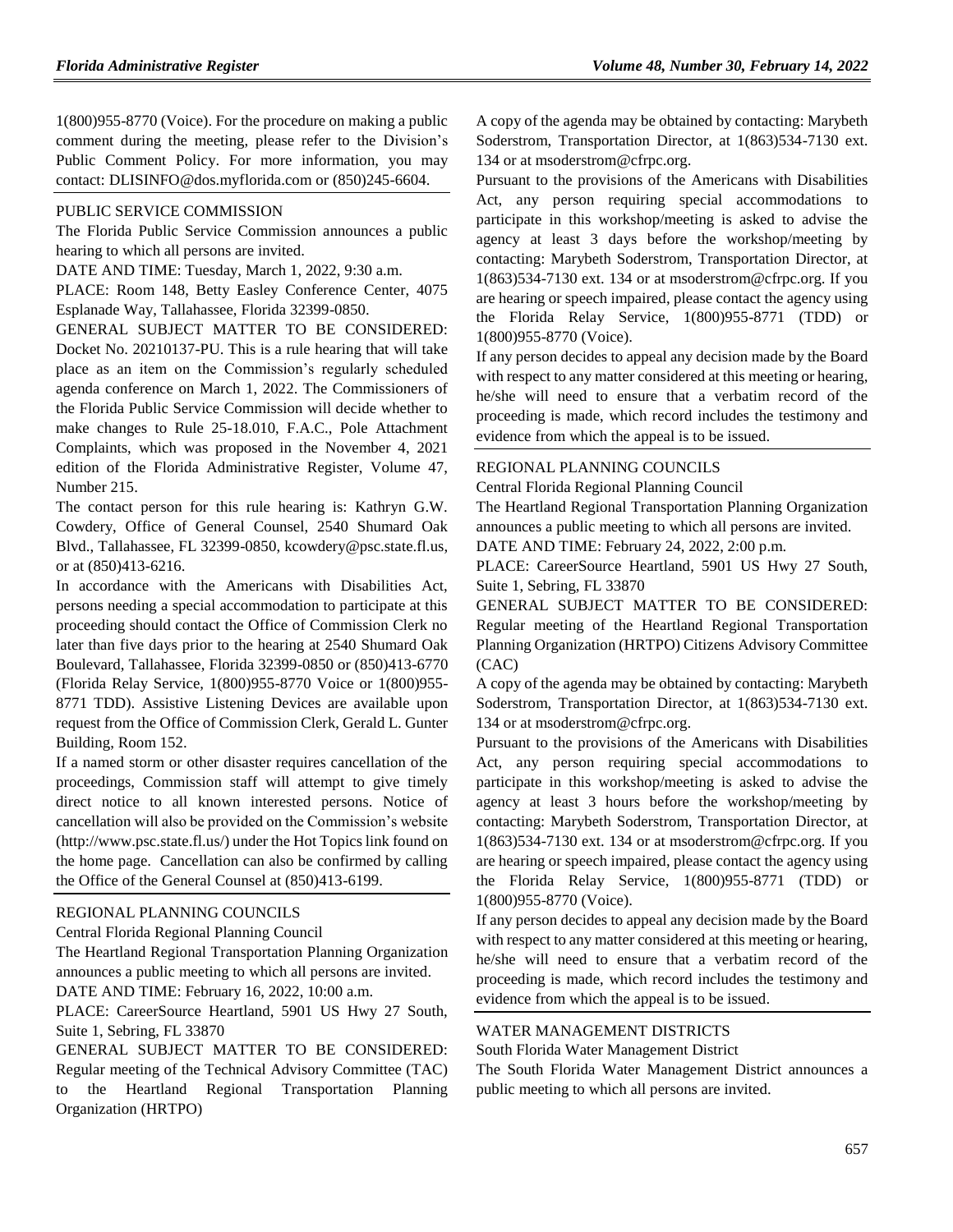DATE AND TIME: Thursday, February 24, 2022, 1:30 p.m., Big Cypress Basin Board Meeting

PLACE: Collier County Board of County Commissioners Chambers, 3299 Tamiami Trail East, 3rd Floor, Naples, FL 34112

Members of the public may participate and provide public comment in-person or via Zoom, a media technology free for the public to use. https://sfwmdgov.zoom.us/webinar/register/WN\_wjG1RCIkQk2A5pKQS4 Zi6A

GENERAL SUBJECT MATTER TO BE CONSIDERED: This is a public meeting of the Big Cypress Basin Board to discuss and consider activities impacting the Big Cypress Basin of the South Florida Water Management District.

The Big Cypress Basin Board may take official action at the meeting on any item appearing on the agenda and on any item that is added to the agenda as a result of a change to the agenda approved by the presiding officer of the meeting pursuant to Section 120.525, Florida Statutes.

The public and stakeholders will have an opportunity to view and comment on the meeting in-person and via Zoom by utilizing the following link: https://sfwmdgov.zoom.us/webinar/register/WN\_wjG1RCIkQk2A5pKQS4 Zi6A

This link will go live at approximately 1:30 p.m. on February 24, 2022.

A copy of the agenda may be obtained by contacting: Lisa Koehler at lkoehler@sfwmd.gov, or at https://www.sfwmd.gov/news-events/meetings, seven days prior to the meeting.

Pursuant to the provisions of the Americans with Disabilities Act, any person requiring special accommodations to participate in this workshop/meeting is asked to advise the agency at least seven days before the workshop/meeting by contacting: Rosie Byrd, District Clerk, at rbyrd@sfwmd.gov. If you are hearing or speech impaired, please contact the agency using the Florida Relay Service, 1(800)955-8771 (TDD) or 1(800)955-8770 (Voice).

If any person decides to appeal any decision made by the Board with respect to any matter considered at this meeting or hearing, he/she will need to ensure that a verbatim record of the proceeding is made, which record includes the testimony and evidence from which the appeal is to be issued.

For more information, you may contact: Lisa Koehler at lkoehler@sfwmd.gov.

# [DEPARTMENT OF ELDER AFFAIRS](https://www.flrules.org/gateway/department.asp?id=58)

[Office of Public and Professional Guardians](https://www.flrules.org/gateway/organization.asp?id=185)

The Foundation for Indigent Guardianship announces a public meeting to which all persons are invited.

DATE AND TIME: March 8, 2022, 10:00 a.m. – 12:00 Noon

PLACE: Microsoft Teams Meeting.

Join on your computer or mobile app by copying and pasting the link below in your web browser: https://teams.microsoft.com/dl/launcher/launcher.html?url=%2 F\_%23%2Fl%2Fmeetup-

join%2F19%3Ameeting\_ZDU4ZDNmNTktNWJhZC00YWV kLWJiOTEtNjJlZDIxNTAyYjQ2%40thread.v2%2F0%3Fcont ext%3D%257b%2522Tid%2522%253a%2522f75a7744-d4bf-4623-8660-

bcfa3569c2a0%2522%252c%2522Oid%2522%253a%252226 c7b903-10d6-406a-86b5-

b0263ee9aa9a%2522%257d%26CT%3D1644586244079%26 OR%3DOutlook-Body%26CID%3D667A2B23-4605-4674-

8B1B-19CC21D21EAE%26anon%3Dtrue&type=meetupjoin&deeplinkId=adacccfc-f386-4de8-a030-

b1c4a32e8a69&directDl=true&msLaunch=true&enableMobil ePage=true&suppressPrompt=true

GENERAL SUBJECT MATTER TO BE CONSIDERED: Board of Directors updates relative to the Foundation for Indigent Guardianship.

A copy of the agenda may be obtained by contacting: Charles Alkire, via email at charles.alkire@verizon.net.

Pursuant to the provisions of the Americans with Disabilities Act, any person requiring special accommodations to participate in this workshop/meeting is asked to advise the agency at least 2 days before the workshop/meeting by contacting: OPPG at (850)414-2381. If you are hearing or speech impaired, please contact the agency using the Florida Relay Service, 1(800)955-8771 (TDD) or 1(800)955-8770 (Voice).

[AGENCY FOR HEALTH CARE ADMINISTRATION](https://www.flrules.org/gateway/department.asp?id=59) [Medicaid](https://www.flrules.org/gateway/organization.asp?id=192)

The Medicaid Drug Utilization Review Board announces a public meeting to which all persons are invited.

DATE AND TIME: Thursday, March 24, 2022, 1:30 p.m. – 4:30 p.m.

PLACE: Zoom Webinar Only

Please click the link below to join the webinar: https://magellanhealth.zoom.us/j/96372983960?pwd=V1JNZl ZpWHVzcnIvQWJFTU9MTGFQUT09

Or iPhone one-tap (US Toll): +13126266799,96372983960# or +13017158592,96372983960#

Or Telephone:

Dial: (312)626-6799 (US Toll) or (301)715-8592 (US Toll)

1(833)548-0276 (US Toll Free)

1(833)548-0282 (US Toll Free)

1(877)853-5247 (US Toll Free)

1(888)788-0099 (US Toll Free)

Webinar ID: 963 7298 3960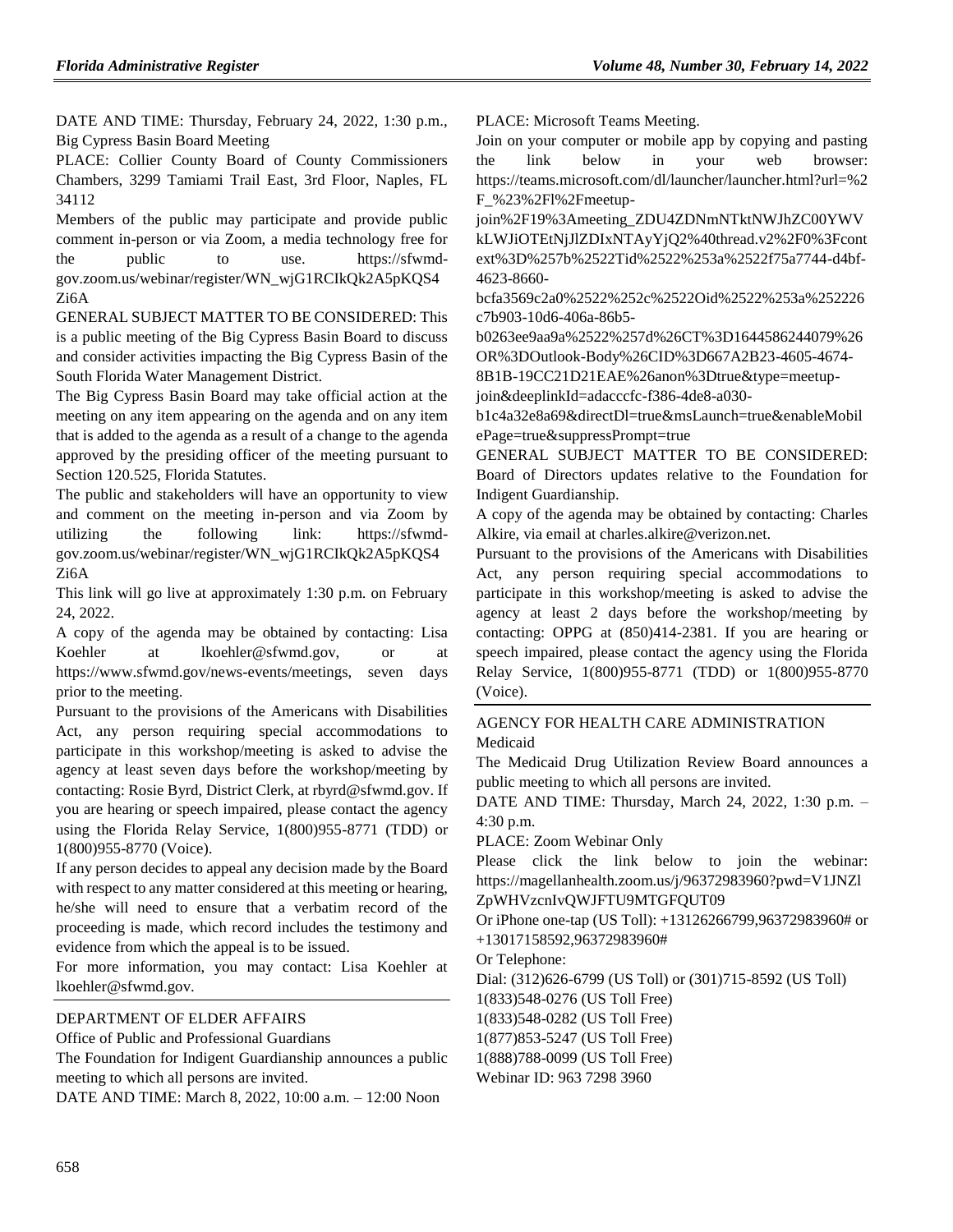International numbers available: https://magellanhealth.zoom.us/u/acHk6ER2Uh

GENERAL SUBJECT MATTER TO BE CONSIDERED: This meeting involves review and approval of drug use criteria and standards for both prospective and retrospective drug use reviews; application of criteria and standards in the DUR activities; review and report results of drug use reviews; recommend and evaluate educational intervention programs.

A copy of the agenda may be obtained by contacting: Vern.Hamilton@ahca.myflorida.com.

# [AGENCY FOR HEALTH CARE ADMINISTRATION](https://www.flrules.org/gateway/department.asp?id=59) [Medicaid](https://www.flrules.org/gateway/organization.asp?id=192)

The Medicaid Pharmaceutical and Therapeutics Committee announces a public meeting to which all persons are invited.

DATE AND TIME: Friday, March 25, 2022, 8:30 a.m. – 12:30 p.m.

PLACE: Zoom Webinar Only

Please click the link below to join the webinar: https://magellanhealth.zoom.us/j/93822977397?pwd=ZjIzNzh 2a0ZROHlMOVRqb0hnakhMUT09

Or iPhone one-tap (US Toll): +13126266799,93822977397# or +16465588656,93822977397#

Or Telephone:

Dial: (312)626-6799 (US Toll) or (646)558-8656 (US Toll)

1(888)788-0099, (US Toll Free)

1(833)548-0276, (US Toll Free)

1(833)548-0282, (US Toll Free)

1(877)853-5247, (US Toll Free)

Webinar ID: 938 2297 7397, Passcode: 724773

GENERAL SUBJECT MATTER TO BE CONSIDERED: Recommendations for inclusion or exclusion to the preferred drug list are made at this meeting. Members of the public who wish to testify at this meeting must contact Vern Hamilton at: Vern.Hamilton@ahca.myflorida.com The number of speakers is limited and selection is made by a lottery system. All interested parties must submit details on their speaker to Mr. Hamilton no later than February 28th to be considered for selection by lottery. Because of unforeseen events that may cause changes, please monitor the website at: http://www.ahca.myflorida.com/Medicaid/Prescribed\_Drug/m eetings.shtml.

A copy of the agenda may be obtained by contacting: Vern.Hamilton@ahca.myflorida.com.

[DEPARTMENT OF BUSINESS AND PROFESSIONAL](https://www.flrules.org/gateway/department.asp?id=61)  [REGULATION](https://www.flrules.org/gateway/department.asp?id=61)

[Construction Industry Licensing Board](https://www.flrules.org/gateway/organization.asp?id=274)

The Construction Industry Licensing Board announces a telephone conference call to which all persons are invited. DATE AND TIME: Monday, March 7, 2022, 10:00 a.m.

PLACE: Telephone conference number: 1(888)585-9008, participant code: 564 952 647

GENERAL SUBJECT MATTER TO BE CONSIDERED: CE/Exams/Public Awareness Committee of the Board.

A copy of the agenda may be obtained by contacting: Donald Shaw, 2601 Blair Stone Rd, Tallahassee, FL 32399-1039, (850)717-1983.

Pursuant to the provisions of the Americans with Disabilities Act, any person requiring special accommodations to participate in this workshop/meeting is asked to advise the agency at least 5 days before the workshop/meeting by contacting: Donald Shaw, 2601 Blair Stone Rd, Tallahassee, FL 32399-1039, (850)717-1983. If you are hearing or speech impaired, please contact the agency using the Florida Relay Service, 1(800)955-8771 (TDD) or 1(800)955-8770 (Voice).

If any person decides to appeal any decision made by the Board with respect to any matter considered at this meeting or hearing, he/she will need to ensure that a verbatim record of the proceeding is made, which record includes the testimony and evidence from which the appeal is to be issued.

For more information, you may contact: Donald Shaw, 2601 Blair Stone Rd, Tallahassee, FL 32399-1039, (850)717-1983.

[DEPARTMENT OF BUSINESS AND PROFESSIONAL](https://www.flrules.org/gateway/department.asp?id=61)  [REGULATION](https://www.flrules.org/gateway/department.asp?id=61)

[Construction Industry Licensing Board](https://www.flrules.org/gateway/organization.asp?id=274)

The Construction Industry Licensing Board announces a public meeting to which all persons are invited.

DATES AND TIMES: Wednesday, March 9, 2022, 12:00 Noon; Thursday, March 10, 2022, 8:30 a.m.; Friday, March 11, 2022, 8:30 a.m.

PLACE: DoubleTree by Hilton Orlando East - UCF, 12125 High Tech Ave, Orlando, FL 32817, (407)275-9000

GENERAL SUBJECT MATTER TO BE CONSIDERED: General Business, disciplinary and committee meetings of the Board

A copy of the agenda may be obtained by contacting: Donald Shaw, 2601 Blair Stone Rd, Tallahassee, FL 32399-1039, (850)717-1983.

Pursuant to the provisions of the Americans with Disabilities Act, any person requiring special accommodations to participate in this workshop/meeting is asked to advise the agency at least 5 days before the workshop/meeting by contacting: Donald Shaw, 2601 Blair Stone Rd, Tallahassee, FL 32399-1039, (850)717-1983. If you are hearing or speech impaired, please contact the agency using the Florida Relay Service, 1(800)955-8771 (TDD) or 1(800)955-8770 (Voice).

If any person decides to appeal any decision made by the Board with respect to any matter considered at this meeting or hearing, he/she will need to ensure that a verbatim record of the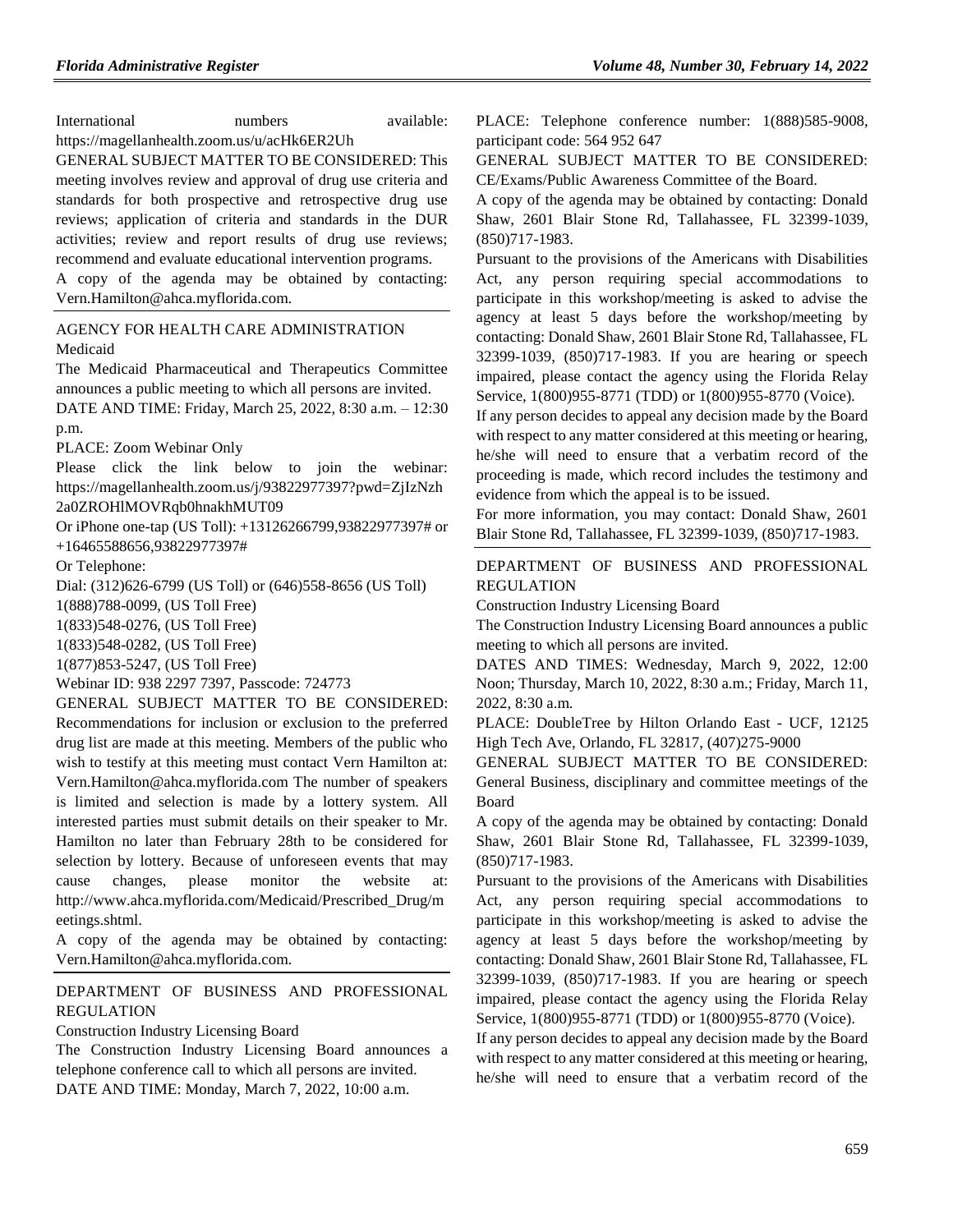proceeding is made, which record includes the testimony and evidence from which the appeal is to be issued.

For more information, you may contact: Donald Shaw, 2601 Blair Stone Rd, Tallahassee, FL 32399-1039, (850)717-1983.

# [DEPARTMENT OF BUSINESS AND PROFESSIONAL](https://www.flrules.org/gateway/department.asp?id=61)  [REGULATION](https://www.flrules.org/gateway/department.asp?id=61)

[Board of Pilot Commissioners](https://www.flrules.org/gateway/organization.asp?id=266)

The Board of Pilot Commissioners announces a telephone conference call to which all persons are invited.

DATE AND TIME: February 21, 2022, 10:00 a.m.

PLACE: 1(888)585-9008, participant code: 491089625

GENERAL SUBJECT MATTER TO BE CONSIDERED: Deputy Pilot Advancements.

A copy of the agenda may be obtained by contacting: Board of Pilot Commissioners, 2601 Blair Stone Road, Tallahassee, FL 32399, (850)717-1982.

Pursuant to the provisions of the Americans with Disabilities Act, any person requiring special accommodations to participate in this workshop/meeting is asked to advise the agency at least 5 days before the workshop/meeting by contacting: Board of Pilot Commissioners, 2601 Blair Stone Road, Tallahassee, FL 32399, (850)717-1982. If you are hearing or speech impaired, please contact the agency using the Florida Relay Service, 1(800)955-8771 (TDD) or 1(800)955- 8770 (Voice).

If any person decides to appeal any decision made by the Board with respect to any matter considered at this meeting or hearing, he/she will need to ensure that a verbatim record of the proceeding is made, which record includes the testimony and evidence from which the appeal is to be issued.

For more information, you may contact: Board of Pilot Commissioners, 2601 Blair Stone Road, Tallahassee, FL 32399, (850)717-1982.

# [DEPARTMENT OF HEALTH](https://www.flrules.org/gateway/department.asp?id=64)

[Office](https://www.flrules.org/gateway/organization.asp?id=305) of Medical Marijuana Use

The Office of Medical Marijuana Use announces CANCELLATION of a public meeting to which all persons were invited.

DATE AND TIME: February 15, 2022, 10:00 a.m. ET, CANCELLED

PLACE: Florida Department of Health, 4052 Bald Cypress Way, Conference Room 301, Tallahassee, Florida 32399

GENERAL SUBJECT MATTER TO BE CONSIDERED: The previously noticed (FAR Volume 48, Issue 26)

meeting of the negotiators to recommend award for ITN DOH 21-002 Medical Marijuana Seed-to-Sale Tracking System has been CANCELLED.

A copy of the agenda may be obtained by contacting: No Agenda—Meeting CANCELLED

[DEPARTMENT OF HEALTH](https://www.flrules.org/gateway/department.asp?id=64)

[Division of Children's Medical Services](https://www.flrules.org/gateway/organization.asp?id=333)

The Child Abuse Death Review Circuit 15 Committee announces a public meeting to which all persons are invited.

DATE AND TIME: February 24, 2022, 9:00 a.m. – 9:15 a.m. PLACE: Microsoft Teams Meeting Link: https://teams.microsoft.com/l/meetup-

join/19%3ameeting\_ZGUzNWViZTYtOWQ2NC00NThmLW FhMzgtNzJhNjc5M2MxODk0%40thread.v2/0?context=%7b %22Tid%22%3a%2228cd8f80-3c44-4b27-81a0-

cd2b03a31b8d%22%2c%22Oid%22%3a%22ca176034-85e8- 41db-a51e-cd3c5689b4f7%22%7d

GENERAL SUBJECT MATTER TO BE CONSIDERED: The Committee will address administrative issues, review cases, and discuss the CADR Action Plan. A portion of the meeting is required by paragraph 383.412(3)(a), F.S. to be closed to the public to allow the Committee to discuss information that is confidential and exempt from public meetings and public records. This portion of the meeting will be announced at the meeting.

A copy of the agenda may be obtained by contacting: merlene.ramnon@flhealth.gov.

Pursuant to the provisions of the Americans with Disabilities Act, any person requiring special accommodations to participate in this workshop/meeting is asked to advise the agency at least 7 days before the workshop/meeting by contacting: merlene.ramnon@flhealth.gov. If you are hearing or speech impaired, please contact the agency using the Florida Relay Service, 1(800)955-8771 (TDD) or 1(800)955-8770 (Voice).

For more information, you may contact: merlene.ramnon@flhealth.gov.

# [DEPARTMENT OF HEALTH](https://www.flrules.org/gateway/department.asp?id=64)

[Division of Children's Medical Services](https://www.flrules.org/gateway/organization.asp?id=333)

The Child Abuse Death Review Circuit 6 Committee announces a public meeting to which all persons are invited.

DATE AND TIME: Meetings held 2nd Friday of each month beginning March 11, 2022, 9:00 a.m. – 9:15 a.m.

PLACE: Microsoft Teams Meeting Link: https://teams.microsoft.com/l/meetup-

join/19%3ameeting\_ODBkZmE3MTktNDZhZi00YmM2LTk 1NDMtOThjMDdiNzk5ZTgz%40thread.v2/0?context=%7b% 22Tid%22%3a%22dc329d38-81cc-4adf-85e7-

08e848a3f152%22%2c%22Oid%22%3a%223f305c31-f300- 4b3a-adac-851897197534%22%7d

GENERAL SUBJECT MATTER TO BE CONSIDERED: The Committee will address administrative issues, review cases, and discuss the CADR Action Plan. A portion of the meeting is required by paragraph 383.412(3)(a), F.S. to be closed to the public to allow the Committee to discuss information that is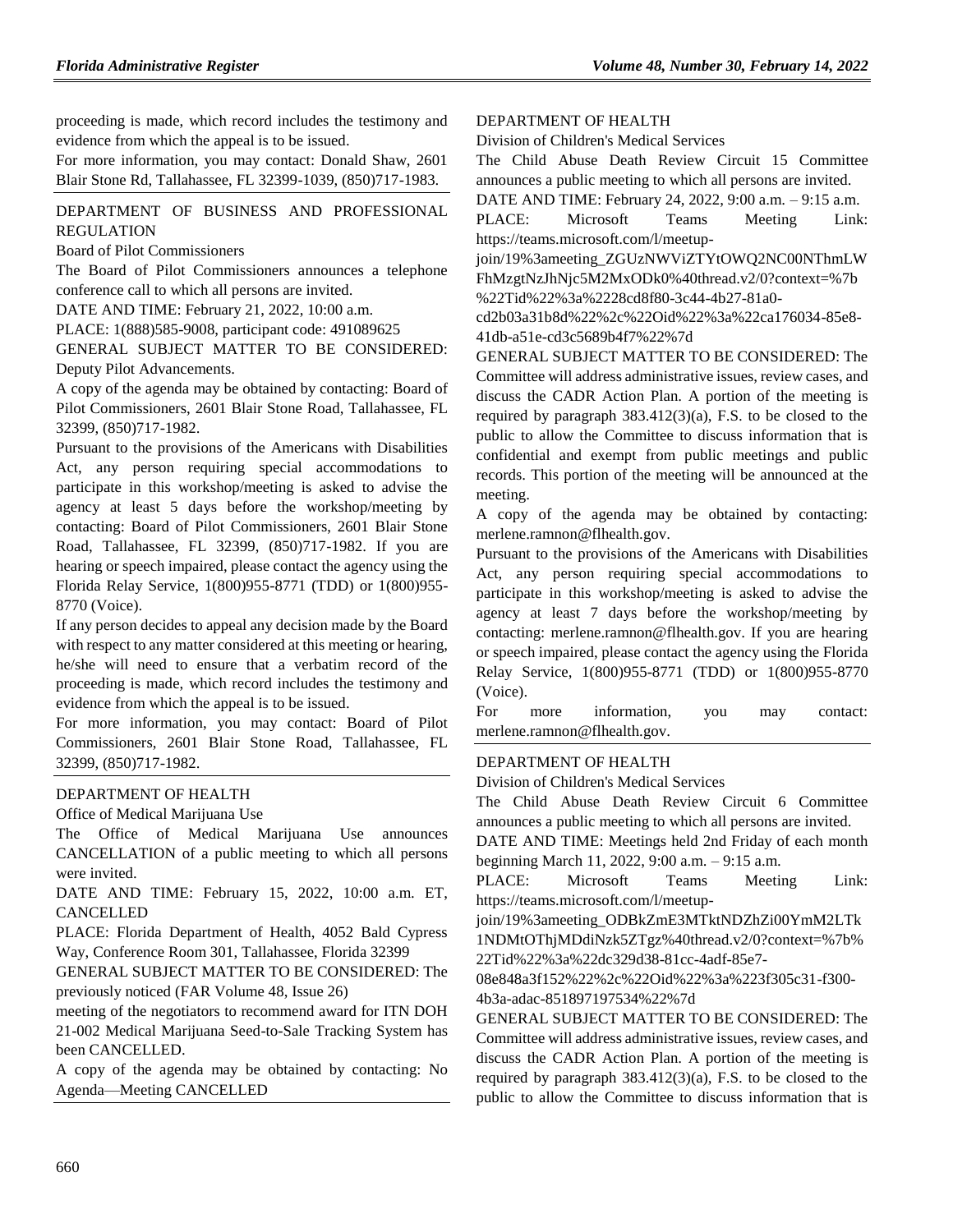confidential and exempt from public meetings and public records. This portion of the meeting will be announced at the meeting.

A copy of the agenda may be obtained by contacting: ralbert@jwbpinellas.org.

Pursuant to the provisions of the Americans with Disabilities Act, any person requiring special accommodations to participate in this workshop/meeting is asked to advise the agency at least 7 days before the workshop/meeting by contacting: ralbert@jwbpinellas.org. If you are hearing or speech impaired, please contact the agency using the Florida Relay Service, 1(800)955-8771 (TDD) or 1(800)955-8770 (Voice).

For more information, you may contact: ralbert@jwbpinellas.org.

# [FLORIDA HOUSING FINANCE CORPORATION](https://www.flrules.org/gateway/department.asp?id=67)

The Florida Housing Finance Corporation announces a public meeting to which all persons are invited.

DATE AND TIME: February 22, 2022, 10:00 a.m.

PLACE: Florida Housing Finance Corporation, 227 N. Bronough Street, Suite 5000, Tallahassee, Florida 32301

The meeting will also be available via webinar. The webinar registration and access information for the review committee meeting is posted to the following website: https://www.floridahousing.org/programs/developers-

multifamily-programs/competitive/2021/2021-204.

GENERAL SUBJECT MATTER TO BE CONSIDERED: The Review Committee Meeting will held be to give the scores and to submit a recommendation to Florida Housing's Board of Directors regarding the responses submitted for Florida Housing Finance Corporation's RFA 2021-204 Housing Credit Financing for The Preservation of Existing Affordable Multifamily Housing Developments.

A copy of the agenda may be obtained by contacting: Rita Guzman at rita.guzman@floridahousing.org or (850)488-4197. Pursuant to the provisions of the Americans with Disabilities Act, any person requiring special accommodations to participate in this workshop/meeting is asked to advise the agency at least 5 days before the workshop/meeting by contacting: If you are hearing or speech impaired, please contact the agency using the Florida Relay Service, 1(800)955- 8771 (TDD) or 1(800)955-8770 (Voice).

# [FLORIDA HOUSING FINANCE CORPORATION](https://www.flrules.org/gateway/department.asp?id=67)

The Florida Housing Finance Corporation announces a public meeting to which all persons are invited.

DATE AND TIME: February 22, 2022, 2:00 p.m.

PLACE: Florida Housing Finance Corporation, 227 N. Bronough Street., Suite 5000, Tallahassee, Florida 32301 The meeting will also be available via webinar. The webinar registration and access information for the review committee meeting is posted to the following website: https://www.floridahousing.org/programs/developers-

multifamily-programs/competitive/2022/2022-301

GENERAL SUBJECT MATTER TO BE CONSIDERED: The Review Committee Meeting will held be to give the scores and to submit a recommendation to Florida Housing's Board of Directors regarding the responses submitted for Florida Housing Finance Corporation's RFA 2022-301 Housing Credit Financing for Affordable Housing Developments Located in Duval County.

A copy of the agenda may be obtained by contacting: Rita Guzman at rita.guzman@floridahousing.org or (850)488-4197. Pursuant to the provisions of the Americans with Disabilities Act, any person requiring special accommodations to participate in this workshop/meeting is asked to advise the agency at least 5 days before the workshop/meeting by contacting: Rita Guzman at (850)488-4197. If you are hearing or speech impaired, please contact the agency using the Florida Relay Service, 1(800)955-8771 (TDD) or 1(800)955-8770 (Voice).

### [FLORIDA HOUSING FINANCE CORPORATION](https://www.flrules.org/gateway/department.asp?id=67)

The Florida Housing Finance Corporation announces a public meeting to which all persons are invited.

DATE AND TIME: February 23, 2022, 10:00 a.m.

PLACE: Florida Housing Finance Corporation, 227 N. Bronough Street, Suite 5000, Tallahassee, Florida 32301

The meeting will also be available via webinar. The webinar registration and access information for the review committee meeting is posted to the following website: https://www.floridahousing.org/programs/developers-

multifamily-programs/competitive/2021/2021-206.

GENERAL SUBJECT MATTER TO BE CONSIDERED: The Review Committee Meeting will held be to give the scores and to submit a recommendation to Florida Housing's Board of Directors regarding the responses submitted for Florida Housing Finance Corporation's RFA 2021-206 HOME Financing for The Construction of Small, Rural Developments. A copy of the agenda may be obtained by contacting: Rita Guzman at rita.guzman@floridahousing.org or (850)488-4197. Pursuant to the provisions of the Americans with Disabilities Act, any person requiring special accommodations to participate in this workshop/meeting is asked to advise the agency at least 5 days before the workshop/meeting by contacting: Rita Guzman at (850)488-4197. If you are hearing or speech impaired, please contact the agency using the Florida Relay Service, 1(800)955-8771 (TDD) or 1(800)955-8770 (Voice).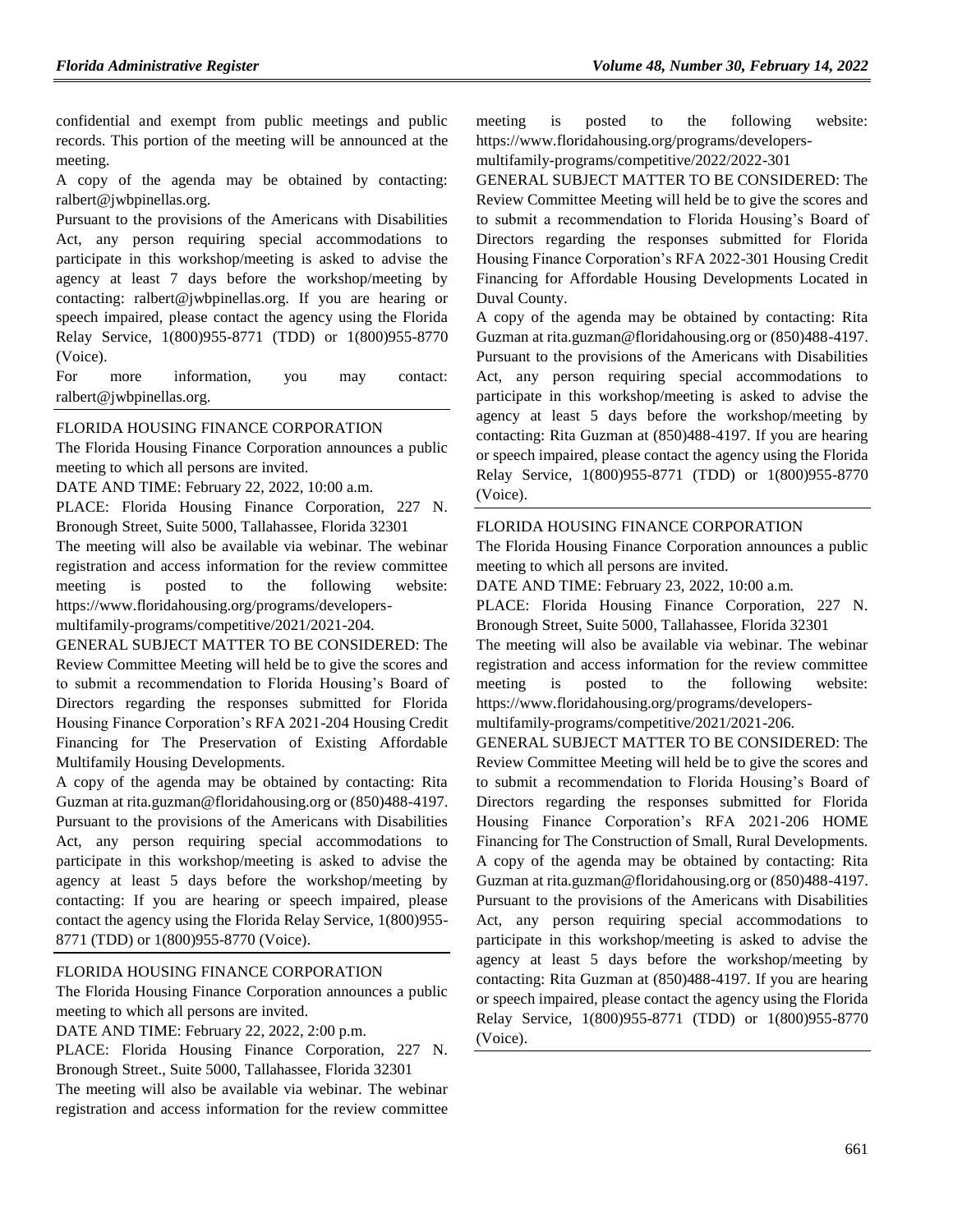# [FLORIDA HOUSING FINANCE CORPORATION](https://www.flrules.org/gateway/department.asp?id=67)

The Florida Housing Finance Corporation announces a public meeting to which all persons are invited.

DATE AND TIME: February 23, 2022, 2:00 p.m.

PLACE: Florida Housing Finance Corporation, 227 N. Bronough Street, Suite 5000, Tallahassee, Florida 32301

The meeting will also be available via webinar. The webinar registration and access information for the review committee meeting is posted to the following website: https://www.floridahousing.org/programs/developers-

multifamily-programs/competitive/2022/2022-104.

GENERAL SUBJECT MATTER TO BE CONSIDERED: The Review Committee Meeting will held be to give the scores and to submit a recommendation to Florida Housing's Board of Directors regarding the responses submitted for Florida Housing Finance Corporation's RFA 2022-104 SAIL Financing Farmworker and Commercial Fishing Worker Housing.

A copy of the agenda may be obtained by contacting: Rita Guzman at rita.guzman@floridahousing.org or (850)488-4197. Pursuant to the provisions of the Americans with Disabilities Act, any person requiring special accommodations to participate in this workshop/meeting is asked to advise the agency at least 5 days before the workshop/meeting by contacting: Rita Guzman at (850)488-4197. If you are hearing or speech impaired, please contact the agency using the Florida Relay Service, 1(800)955-8771 (TDD) or 1(800)955-8770 (Voice).

# [CAREERSOURCE FLORIDA](https://www.flrules.org/gateway/organization.asp?id=1173)

The CareerSource Florida Board of Directors announces a public meeting to which all persons are invited.

DATE AND TIME: February 17, 2022, 1:30 p.m.

PLACE: virtual meeting

GENERAL SUBJECT MATTER TO BE CONSIDERED: workforce issues

A copy of the agenda may be obtained by contacting: Lisa Cramer at lcramer@careersourcecflorida.com.

Pursuant to the provisions of the Americans with Disabilities Act, any person requiring special accommodations to participate in this workshop/meeting is asked to advise the agency at least 24 days before the workshop/meeting by contacting: If you are hearing or speech impaired, please contact the agency using the Florida Relay Service, 1(800)955- 8771 (TDD) or 1(800)955-8770 (Voice).

For more information, you may contact: Lisa Cramer

#### [GULF COAST STATE COLLEGE](https://www.flrules.org/gateway/organization.asp?id=1425)

The Region II Trust Fund Council announces a public meeting to which all persons are invited.

DATE AND TIME: March 31, 2022, 10:00 a.m.

PLACE: Florida Panhandle Technical College, Criminal Justice Academy, 757 Hoyt Street, Chipley, FL, (850)638-1180 ext. 6339

GENERAL SUBJECT MATTER TO BE CONSIDERED: Semi-Annual Region II Trust Fund Council Meeting

A copy of the agenda may be obtained by contacting: Elizabeth Kelly at ekelly@gulfcoast.edu.

Pursuant to the provisions of the Americans with Disabilities Act, any person requiring special accommodations to participate in this workshop/meeting is asked to advise the agency at least 2 days before the workshop/meeting by contacting: Elizabeth Kelly, (850)872-3878, ekelly@gulfcoast.edu. If you are hearing or speech impaired, please contact the agency using the Florida Relay Service, 1(800)955-8771 (TDD) or 1(800)955-8770 (Voice).

If any person decides to appeal any decision made by the Board with respect to any matter considered at this meeting or hearing, he/she will need to ensure that a verbatim record of the proceeding is made, which record includes the testimony and evidence from which the appeal is to be issued.

For more information, you may contact: Bruce Harber, Chair, (850)872-3878, bharber@gulfcoast.edu.

[HIGHER EDUCATIONAL FACILITIES FINANCING](https://www.flrules.org/gateway/organization.asp?id=1432)  [AUTHORITY](https://www.flrules.org/gateway/organization.asp?id=1432)

The Florida Higher Educational Facilities Financing Authority announces a public meeting and hearing to which all persons are invited.

DATE AND TIME: Monday, February 28, 2022, 11:00 a.m. – 12:00 Noon

PLACE: The Offices of: The Independent Colleges and Universities of Florida, 542 East Park Avenue, Tallahassee, Florida 32301, and by teleconference at 1(800)719-7514, Conference Code 596984

GENERAL SUBJECT MATTER TO BE CONSIDERED:

Consideration of a resolution authorizing:

The issuance of revenue bonds of the Authority in an aggregate principal amount of not exceeding \$65,000,000 as follows:

Higher Educational Facilities Financing Authority Educational Facilities Revenue Bond (Barry University Project), Series 2022A, for the purpose of making a loan of funds to Barry University, Inc. (the "Borrower") in order to finance, refinance and reimburse the cost of the acquisition, construction and equipping of higher educational facilities of the Borrower in the State of Florida, to fund any necessary reserves, to capitalize interest and to pay the costs of issuance of such bonds;

Higher Educational Facilities Financing Authority Educational Facilities Revenue Bond (Barry University Project), Series 2022B, for the purpose of making a loan of funds to the Borrower in order to refinance the cost of the acquisition, construction and equipping of higher educational facilities of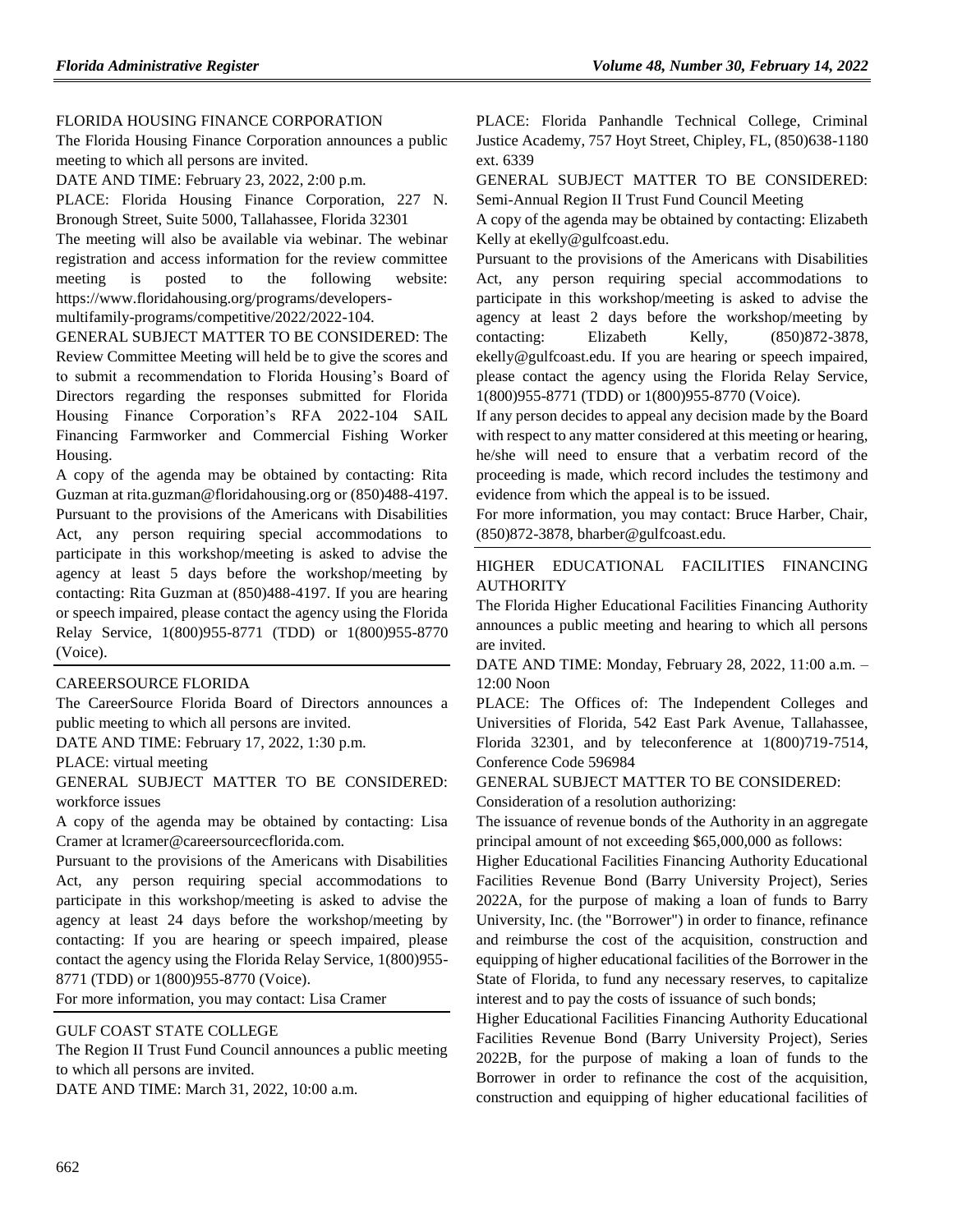the Borrower in the State of Florida and to pay the costs of issuance of such bonds; and

Higher Educational Facilities Financing Authority Educational Facilities Revenue Bond (Barry University Project), Series 2022C, for the purpose of making a loan of funds to the Borrower in order to refinance the cost of the acquisition, construction and equipping of higher educational facilities of the Borrower in the State of Florida and to pay the costs of issuance of such bonds;

Providing that such Bonds shall not constitute a debt, liability or obligation of the authority or the State of Florida or any political subdivision or agency thereof, but shall be payable solely from the revenues provided for in the Resolution and bond documentation;

Approving the forms, and authorizing the execution and delivery of financing agreements with the Borrower and the bondholder; approving the forms and authorizing the execution and delivery of Tax Regulatory Agreements with the Borrower; Approving the form of and authorizing the execution and delivery of a Forward Delivery Bond Purchase Agreement;

Authorizing the Chair or Vice Chair of the Authority to award the sale of the Bonds to the Bondholder described therein, and Approving the conditions and criteria of such sale; and providing certain other details in connection therewith.

Authorizing the appropriate officials and officers of the Authority to take all necessary further actions to authorize, sell and deliver the Barry University Series 2022 Bonds.

Consideration of the application of St. Thomas University (the University) for tax-exempt financing in the form of a direct purchase tax-exempt bank loan of up to \$50,500,000, the proceeds of which will be used to:

Refinance the University's existing Series 2009 Bond (which was issued by the Authority and proceeds of which were used to refinance prior debt and financing new capital expenditures on the University's campus (approximately \$21,900,000);

Refinance the University's obligations under an existing 2019 taxable bank loan, the proceeds if which were used to provide for improvements to the University's Gus Machado College of Business (approximately \$12,200.000);

Refinance the University's obligations under an existing capital lease by acquiring the leased facility, a dormitory (Murphy Hall) on the University's campus, (approximately \$5,300,000); Finance new capital expenditures (approximately \$10,000,000); and

Fund transaction costs and pay the costs of issuance of the Series 2022 Bond (approximately \$500,000).

Conduct a public hearing to receive comments from the public on the proposed issuance by the Authority of its revenue bonds in the aggregate principal amount of not to exceed \$50,500,000 to finance and refinance the cost of higher education facilities for St. Thomas University as further detailed in a separate public hearing notice.

Consideration of a resolution of the Authority expressing its intent and preliminary approval to issue bonds of the Authority of the purposes described above in one or more series in a maximum aggregate principal amount of \$50,500,000.

Any other matters that may come before the Authority.

A copy of the agenda may be obtained by contacting: Danie Griffin-Turner, Independent Colleges and Universities of Florida, 542 East Park Avenue, Tallahassee, Florida 32301, (850)681-3188.

Pursuant to the provisions of the Americans with Disabilities Act, any person requiring special accommodations to participate in this meeting is asked to advise the agency at least 5 days before the meeting by contacting: Danie Griffin-Turner, Independent Colleges and Universities of Florida, 542 East Park Avenue, Tallahassee, Florida 32301, (850)681-3188. If you are hearing or speech impaired, please contact the agency using the Florida Relay Service, 1(800)955-8771 (TDD) or 1(800)955-8770 (Voice).

#### [INWOOD CONSULTING ENGINEERS, INC.](https://www.flrules.org/gateway/organization.asp?id=992)

The Osceola County announces a public meeting to which all persons are invited.

DATE AND TIME: Tuesday, February 22, 2022, 5:30 p.m.

PLACE: Virtually on GoTo Webinar; By phone at (562)247- 8321 with passcode 597-075-213; and In-Person at Kenzie's at the Clubhouse, located at Mystic Dunes Resort and Golf Club GENERAL SUBJECT MATTER TO BE CONSIDERED: A public meeting will be held regarding proposed improvements to Old Lake Wilson Road from County Road 532 to Sinclair Road (FPID no. 448781-1)

The purpose of this project is to evaluate the two lane to four lane widening of Old Lake Wilson Road, and adding bicycle and pedestrian features throughout the project corridor. The public meeting is being held to present information and receive community feedback.

Osceola County is offering multiple ways for the community to participate in the meeting.

Virtual Option: Interested persons may join the Virtual Public Meeting (VPM) from a computer, tablet or mobile device. A VPM is a free live presentation or webinar over the internet. For this option, advance registration is required by visiting: https://attendee.gotowebinar.com/register/7275344615321445 389

After registering, you will receive a confirmation email containing information about joining the webinar. Once registered, participants will receive a confirmation email containing information about joining the meeting online. Please note, Internet Explorer cannot be used to register or attend this webinar. If joining online, please provide adequate log-in time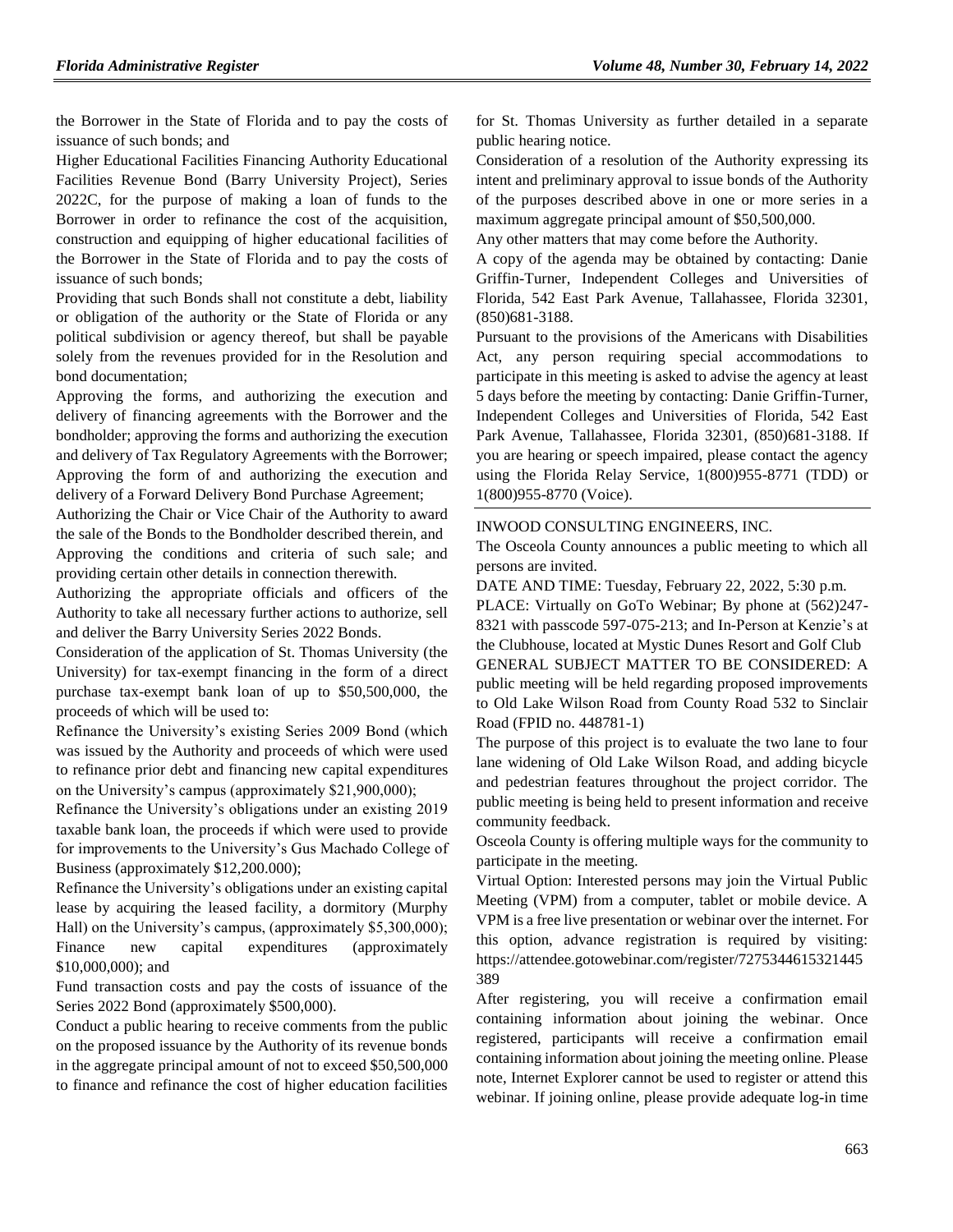to view the presentation in its entirety. The online presentation will begin at 5:35 p.m.

Phone Option (Listen Only): Participants may join the meeting in listen-only mode by dialing (562)247-8321 and entering the passcode 597-075-213 when prompted.

In-Person Option: Participants may attend in person by going to Kenzie's at the Clubhouse, located at Mystic Dunes Resort and Golf Club, 7600 Mystic Dunes Ln, Celebration, FL 34747. Please let the guard at the gate know that you are going to Kenzie's at the Clubhouse. Directional signs will be provided.

If attending in person, please remember to follow all safety and sanitation guidelines, as well as adhere to any local ordinances. If you are feeling unwell, please consider attending the meeting virtually or by phone.

All meeting materials, including the presentation, will be available on the project website at www.ImproveOldLakeWilsonRoad.com prior to the meeting.

The environmental review, consultation, and other actions required by applicable federal environmental laws for this project are being, or have been, carried-out by FDOT pursuant to 23 U.S.C. § 327 and a Memorandum of Understanding dated December 14, 2016, and executed by FHWA and FDOT.

Public participation is solicited without regard to race, color, national origin, age, sex, religion, disability, or family status. Persons wishing to express their concerns relative to compliance with Title VI may do so by contacting Hind Huda by email at hind.huda@osceola.org or by telephone at (407)742-1208 or TTD: 1(800)955-8771.

A copy of the agenda may be obtained by contacting: Not applicable

Pursuant to the provisions of the Americans with Disabilities Act, any person requiring special accommodations to participate in this workshop/meeting is asked to advise the agency at least seven (7) days before the workshop/meeting by contacting: Joshua DeVries, AICP at (407)742-0565 or Joshua.DeVries@Osceola.org. If you are hearing or speech impaired, please contact the agency using the Florida Relay Service, 1(800)955-8771 (TDD) or 1(800)955-8770 (Voice).

For more information, you may contact: Osceola County Project Manager Joshua DeVries, AICP, by phone at (407)742- 0565, by email at Joshua.DeVries@Osceola.org, or U.S. mail at Department of Transit and Transportation, Osceola County, 1 Courthouse Square, Kissimmee, FL 34741.

# Section VII Notice of Petitions and Dispositions Regarding Declaratory Statements

# [DEPARTMENT OF](https://www.flrules.org/gateway/department.asp?id=64) HEALTH

[Division of Emergency Preparedness and Community Support](https://www.flrules.org/gateway/organization.asp?id=832)

NOTICE IS HEREBY GIVEN that the Florida Department of Health, Division of Emergency Preparedness and Community Support, has received the petition for declaratory statement from Osceola Regional Hospital, Inc., d/b/a Osceola Regional Memorial Center. The petition seeks the agency's opinion as to the applicability of DOH 2009-0023 as it applies to the petitioner.

Specifically, petitioner seeks a declaratory statement as to whether order DOH 2009-0023 applies to interfacility transport conducted by petitioner's licensed emergency medical service provider.

A copy of the Petition for Declaratory Statement may be obtained by contacting: Lori L. Jobe, Lori.Jobe@flhealth.gov.

Please refer all comments to: Lori L. Jobe, Senior Attorney, Office of the General Counsel, 4052 Bald Cypress Way, Bin A-02, Tallahassee, Florida 32399-1700, Lori.Jobe@flhealth.gov, (850)245-4005.

Motions for leave to intervene must be filed with: Agency Clerk, Office of the General Counsel, Florida Department of Health, 4052 Bald Cypress Way, Bin A-02, Tallahassee, FL 32399-1703, Wanda.Range@flhealth.gov, (850)245-4005, not later than 21 days after the date of publication of this notice.

[DEPARTMENT OF FINANCIAL SERVICES](https://www.flrules.org/gateway/department.asp?id=69) [Finance](https://www.flrules.org/gateway/organization.asp?id=524)

NOTICE IS HEREBY GIVEN that the Florida Office of Financial Regulation has issued an order disposing of the petition for declaratory statement filed by Aero Payments, LLC. on December 21, 2021. The following is a summary of the agency's disposition of the petition: On 2/11/2022, a Final Order on the Petition was issued. The Office determined that Petitioner would not be a "money transmitter" pursuant to chapter 560, Florida Statutes, for the activities contemplated in Petitioner's proposed business model. \*\*The original petition was published December 23, 2021 in the Florida Administrative Register Volume 47, Number 247.

A copy of the Order Disposing of the Petition for Declaratory Statement may be obtained by contacting: Agency Clerk, Office of Financial Regulation, P.O. Box 8050, Tallahassee, Florida 32314-8050, (850)410-9889, Agency.Clerk@flofr.gov.

Please refer all comments to: Agency Clerk, Office of Financial Regulation, P.O. Box 8050, Tallahassee, Florida 32314-8050, (850)410-9889, Agency.Clerk@flofr.gov.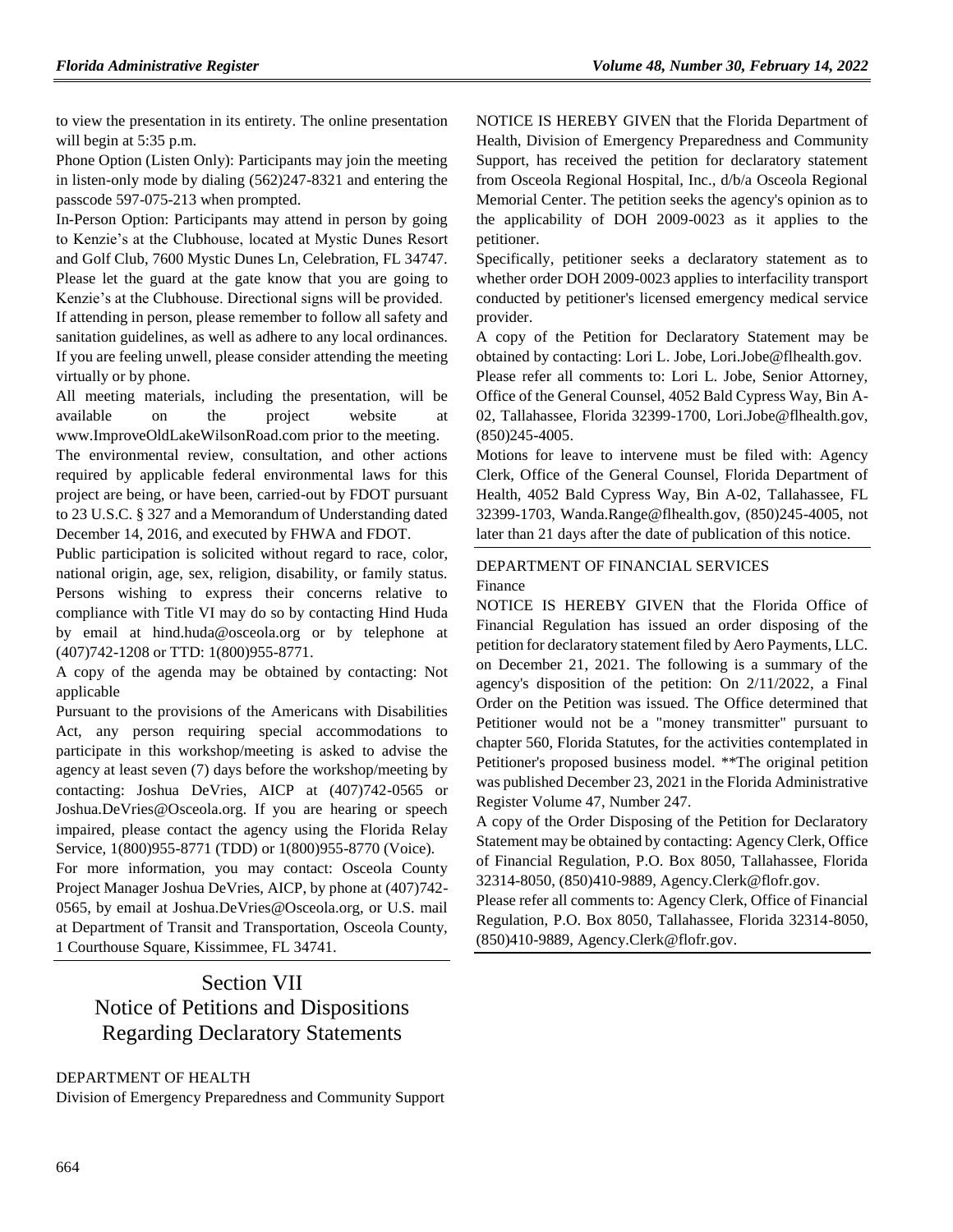# Section VIII Notice of Petitions and Dispositions Regarding the Validity of Rules

Notice of Petition for Administrative Determination has been filed with the Division of Administrative Hearings on the following rules:

# **NONE**

Notice of Disposition of Petition for Administrative Determination has been filed with the Division of Administrative Hearings on the following rules:

# NONE

Section IX Notice of Petitions and Dispositions Regarding Non-rule Policy Challenges

# NONE

Section X Announcements and Objection Reports of the Joint Administrative Procedures **Committee** 

# NONE

Section XI Notices Regarding Bids, Proposals and Purchasing

# [DEPARTMENT OF ENVIRONMENTAL PROTECTION](https://www.flrules.org/gateway/department.asp?id=62)

[Division of Recreation and Parks](https://www.flrules.org/gateway/organization.asp?id=290)

BDC34-21/22 Barnacle State Park - Structural Improvements-Marjory Stoneman Douglas Cottage

NOTICE OF INVITATION TO BID: The Florida Department of Environmental Protection, Bureau of Design and Construction is soliciting formal, competitive, sealed bids from contractors for bid number BDC34-21/22, Barnacle State Park – Structural Improvements - Marjory Stoneman Douglas Cottage. More info @ [https://tinyurl.com/bdh3b8b2.](https://tinyurl.com/bdh3b8b2)

# Section XII Miscellaneous

[DEPARTMENT OF STATE](https://www.flrules.org/gateway/department.asp?id=1)

Index of Administrative Rules Filed with the Secretary of State Pursuant to subparagraph  $120.55(1)(b)6. - 7.$ , F.S., the below list of rules were filed in the Office of the Secretary of State between 3:00 p.m., Monday, February 7, 2022 and 3:00 p.m., Friday, February 11, 2022.

| Rule No.       | <b>File Date</b> | <b>Effective</b><br><b>Date</b> |
|----------------|------------------|---------------------------------|
| $1B-2.011$     | 2/7/2022         | 2/27/2022                       |
| $33 - 602.210$ | 2/9/2022         | 3/1/2022                        |
| 59A-8.005      | 2/7/2022         | 2/27/2022                       |
| 59A-26.002     | 2/7/2022         | 2/27/2022                       |
| 59A-37.002     | 2/7/2022         | 2/27/2022                       |
| 59A-37.007     | 2/7/2022         | 2/27/2022                       |
| 64B2-12.005    | 2/8/2022         | 2/28/2022                       |
| 64B2-12.015    | 2/8/2022         | 2/28/2022                       |
| 64B2-12.017    | 2/8/2022         | 2/28/2022                       |
| 64B2-12.018    | 2/8/2022         | 2/28/2022                       |
| 64B6-2.002     | 2/10/2022        | 3/2/2022                        |
| 64B6-7.007     | 2/10/2022        | 3/2/2022                        |
| 64B6-7.008     | 2/10/2022        | 3/2/2022                        |
| 64B8-13.005    | 2/10/2022        | 3/2/2022                        |
| 64B15-13.001   | 2/10/2022        | 3/2/2022                        |
| 65C-30.024     | 2/11/2022        | 3/3/2022                        |

# **LIST OF RULES AWAITING LEGISLATIVE APPROVAL SECTIONS 120.541(3), 373.139(7) AND/OR 373.1391(6), FLORIDA STATUTES**

| Rule No.             | <b>File Date</b> | <b>Effective</b><br>Date |
|----------------------|------------------|--------------------------|
| 5K-4.020             | 12/10/2021       | **/**/****               |
| 5K-4.035             | 12/10/2021       | **/**/****               |
| 5K-4.045             | 12/10/2021       | **/**/****               |
| 60FF1-5.009          | 7/21/2016        | **/**/****               |
| $60P-1.003$          | 12/8/2021        | **/**/****               |
| 60P <sub>2.002</sub> | 11/5/2019        | **/**/****               |
| $60P-2.003$          | 11/5/2019        | **/**/****               |